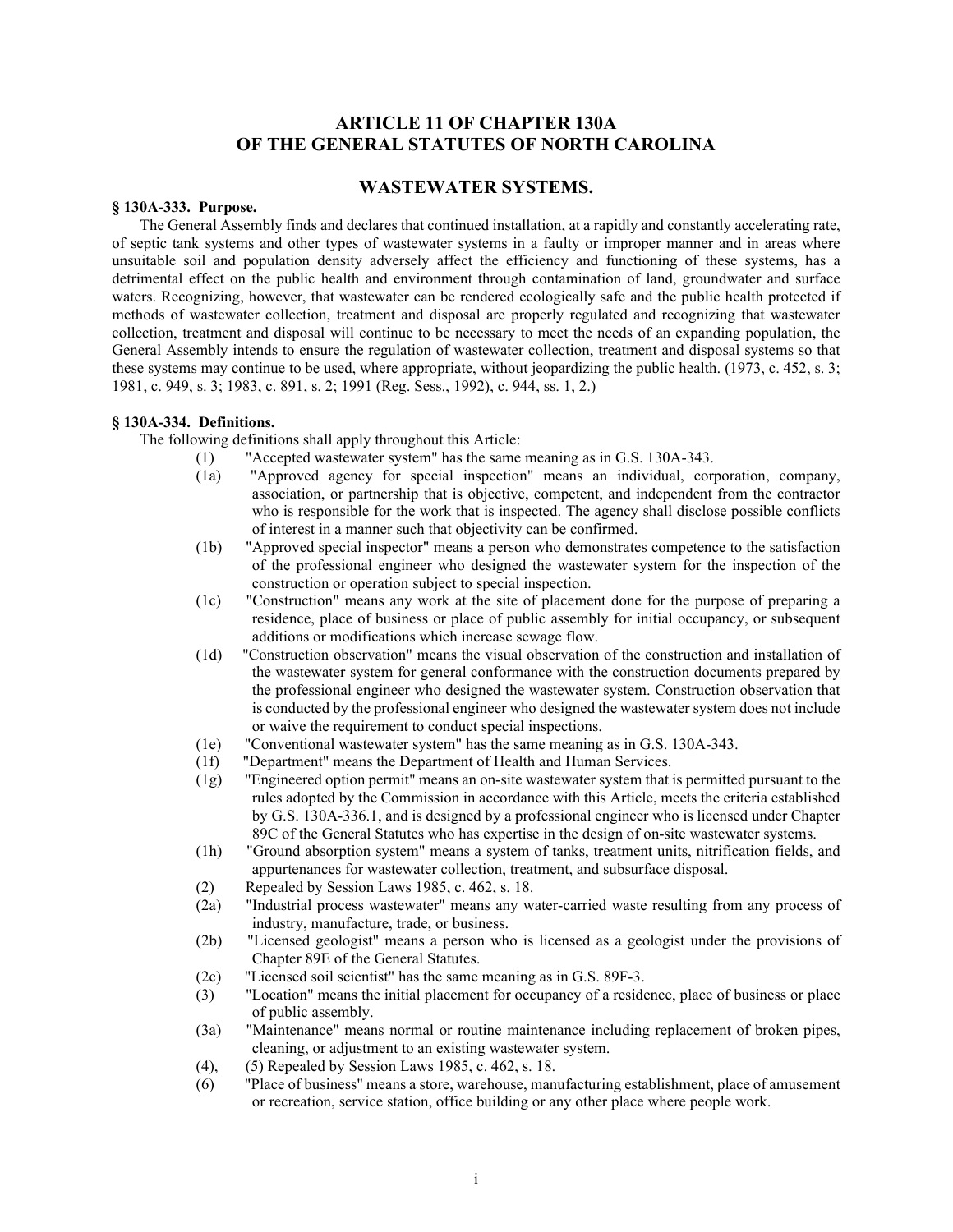- (7) "Place of public assembly" means a fairground, auditorium, stadium, church, campground, theater or any other place where people assemble.
- (7a) "Plat" means a property survey prepared by a registered land surveyor, drawn to a scale of one inch equals no more than 60 feet, that includes: the specific location of the proposed facility and appurtenances, the site for the proposed wastewater system, and the location of water supplies and surface waters. "Plat" also means, for subdivision lots approved by the local planning authority if a local planning authority exists at the time of application for a permit under this Article, a copy of the subdivision plat that has been recorded with the county register of deeds and is accompanied by a site plan that is drawn to scale.
- (7b) "Pretreatment" means any biological, chemical, or physical process or system for improving wastewater quality and reducing wastewater constituents prior to final treatment and disposal in a subsurface wastewater system and includes, but is not limited to aeration, clarification, digestion, disinfection, filtration, separation, and settling.
- (7c) "Professional engineer" has the same meaning as in G.S. 89C-3.
- (8) "Public or community wastewater system" means a single system of wastewater collection, treatment and disposal owned and operated by a sanitary district, a metropolitan sewage district, a water and sewer authority, a county or municipality or a public utility.
- (9) "Relocation" means the displacement of a residence or place of business from one site to another.
- (9a) "Repair" means the extension, alteration, replacement, or relocation of existing components of a wastewater system. Replacement of a damaged gravity distribution box by an on-site wastewater contractor certified under Article 5 of Chapter 90A of the General Statutes shall not constitute a repair to a permitted wastewater system.
- (10) "Residence" means a private home, dwelling unit in a multiple family structure, hotel, motel, summer camp, labor work camp, manufactured home, institution or any other place where people reside.
- (10a) "Secretary" means the Secretary of Health and Human Services.
- (11) Repealed by Session Laws 1992, c. 944, s. 3.
- (12) "Septic tank system" means a subsurface wastewater system consisting of a settling tank and a subsurface disposal field.
- (13) "Sewage" means the liquid and solid human body waste and liquid waste generated by waterusing fixtures and appliances, including those associated with foodhandling. The term does not include industrial process wastewater or sewage that is combined with industrial process wastewater.
- (13a) "Site plan" means a drawing not necessarily drawn to scale that shows the existing and proposed property lines with dimensions, the location of the facility and appurtenances, the site for the proposed wastewater system, and the location of water supplies and surface waters.
- (13b) "Special inspection" means a required inspection of the materials, installation, fabrication, erection, or placement of components and systems that require special expertise to ensure compliance with referenced standards and the construction documents prepared by the professional engineer.
- (14) "Wastewater" means any sewage or industrial process wastewater discharged, transmitted, or collected from a residence, place of business, place of public assembly, or other places into a wastewater system.
- (14a) "Wastewater dispersal product" means a product approved by the Department for dispersing wastewater effluent within the subsurface dispersal field in a ground absorption system.
- (15) "Wastewater system" means a system of wastewater collection, treatment, and disposal in single or multiple components, including a ground absorption system, privy, septic tank system, public or community wastewater system, wastewater reuse or recycle system, mechanical or biological wastewater treatment system, any other similar system, and any chemical toilet used only for human waste. (1973, c. 452, s. 4; 1981, c. 949, s. 3; 1983, c. 891, s. 2; 1985, c. 462, s. 18; c. 487, s. 9; 1987, c. 435; 1991, c. 256, s. 1; 1991 (Reg. Sess., 1992), c. 944, s. 3; c. 1028, s. 4; 1995, c. 285, s. 1; 1995 (Reg. Sess., 1996), c. 585, s. 1; 1996, 2nd Ex. Sess., c. 18, ss. 27.31(a), (b); 1997-443, s. 11A.82; 2011-145, s. 13.3(bbb); 2014-120, s. 40(a); 2015-241, s. 14.30(v); 2015-286, s. 4.14(a); 2017-139, s. 2; 2018-114, ss. 11(a), (b).)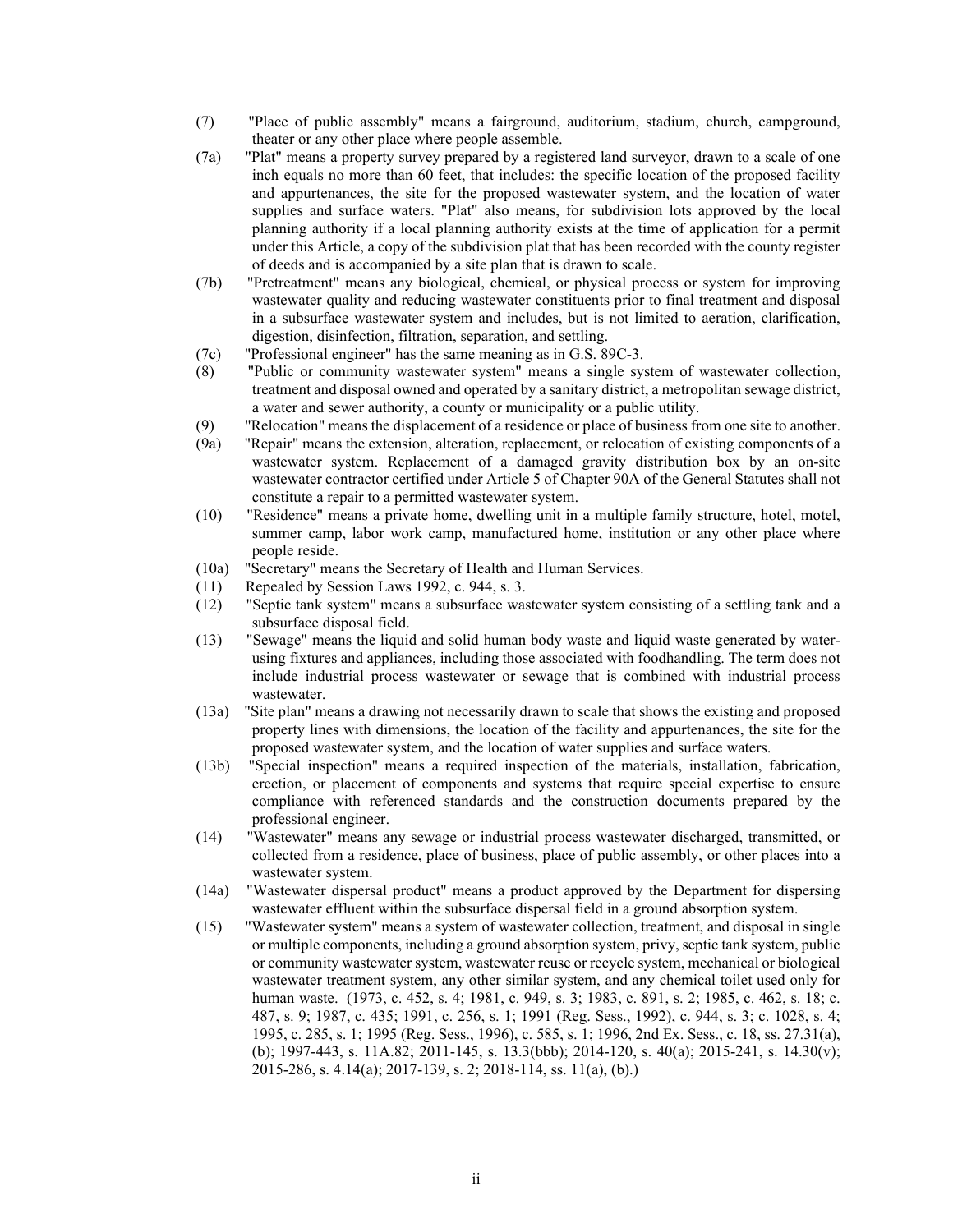### **§ 130A-335. Wastewater collection, treatment and disposal; rules.**

(a) A person owning or controlling a residence, place of business or a place of public assembly shall provide an approved wastewater system. Except as may be allowed under another provision of law, all wastewater from waterusing fixtures and appliances connected to a water supply source shall discharge to the approved wastewater system. A wastewater system may include components for collection, treatment and disposal of wastewater.

(a1) Any proposed site for a residence, place of business, or a place of public assembly located in an area that is not served by an approved wastewater system for which a new wastewater system is proposed or repair is necessary for compliance may be evaluated for soil conditions and site features by a person licensed pursuant to Chapter 89F of the General Statutes as a licensed soil scientist. For purposes of this subsection, "site features" include topography and landscape position; soil characteristics (morphology); soil wetness; soil depth; restrictive horizons; available space; and other applicable factors that involve accepted public health principles. A person licensed pursuant to Chapter 89E of the General Statutes as a licensed geologist may evaluate the proposed site or repair area, as applicable, for geologic and hydrogeologic conditions.

(a2) Evaluations conducted by a licensed soil scientist or a licensed geologist pursuant to subsection (a1) of this section to produce design and construction features for a new proposed wastewater system or a proposed repair project for an existing wastewater system, including the addressing of any special hydrologic conditions that may be required under the applicable rules for an authorization to construct or for permitting, shall be approved by the applicable permitting authorities under G.S. 130A-336 and G.S. 130A-336.1, provided both of the following conditions are met:

- (1) The evaluation of soil conditions, site features, or geologic and hydrogeologic conditions satisfies all requirements of this Article. The evaluation shall not cover areas outside the scope of the applicable license.
- (2) The licensed soil scientist or licensed geologist conducting the evaluation maintains an errors and omissions liability insurance policy issued by an insurer licensed under Chapter 58 of the General Statutes in an amount commensurate with the risk.

Upon receipt of a signed written evaluation from the soil scientist or licensed geologist, the Department, the Department's authorized agents, and the local health department shall be discharged and released from any liabilities, duties, and responsibilities imposed by statute or in common law from any claim arising out of or attributed to the soil conditions, site features, geologic conditions, or hydrogeologic conditions for which the signed written evaluation was submitted.

(b) All wastewater systems shall either (i) be regulated by the Department under rules adopted by the Commission or (ii) conform with the engineered option permit criteria set forth in G.S. 130A-336.1 and under rules adopted by the Commission except for the following wastewater systems that shall be regulated by the Department under rules adopted by the Environmental Management Commission:

- (1) Wastewater collection, treatment, and disposal systems designed to discharge effluent to the land surface or surface waters.
- (2) Wastewater systems designed for groundwater remediation, groundwater injection, or landfill leachate collection and disposal.
- (3) Wastewater systems designed for the complete recycle or reuse of industrial process wastewater.
- (4) Gray water systems as defined in G.S. 143-350.

(c) A wastewater system subject to approval under rules of the Commission shall be reviewed and approved under rules of a local board of health in the following circumstances:

- (1) The local board of health, on its own motion, has requested the Department to review its proposed rules concerning wastewater systems; and
- (2) The local board of health has adopted by reference the wastewater system rules adopted by the Commission, with any more stringent modifications or additions deemed necessary by the local board of health to protect the public health. Local boards of health shall use historical experience to establish modifications or additions to rules established by the Commission; and
- (3) The Department has found that the rules, including modifications or additions to the Commission's rules, of the local board of health concerning wastewater collection, treatment and disposal systems are at least as stringent as rules adopted by the Commission and are sufficient and necessary to safeguard the public health.

(c1) The rules adopted by the Commission for wastewater systems approved under the engineered option permit criteria pursuant to G.S. 130A-336.1 shall be, at a minimum, as stringent as the rules for wastewater systems established by the Commission.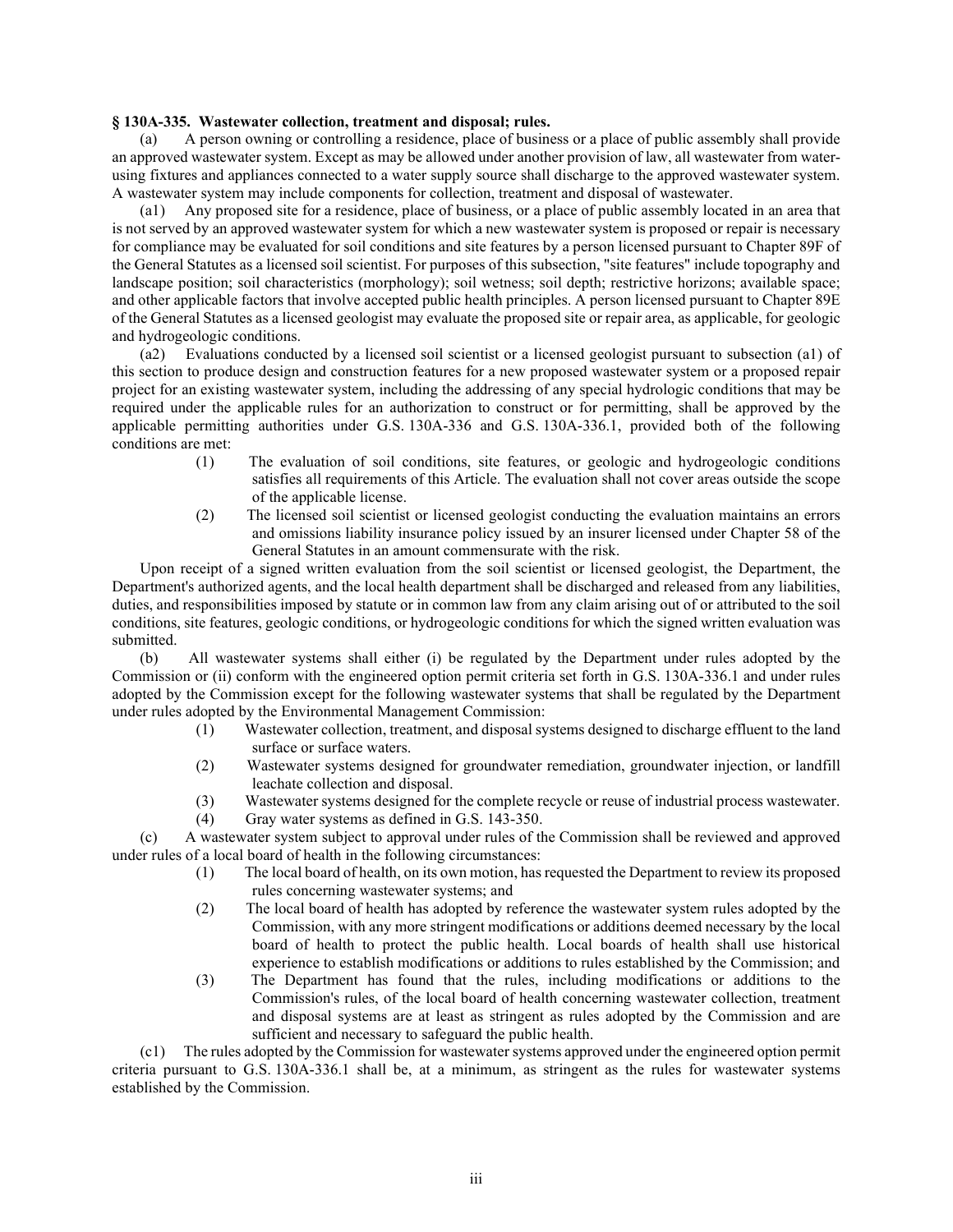(c2) Notwithstanding any other provision of law, a municipality shall not prohibit or regulate by ordinance or enforce an existing ordinance regulating the use of off-site wastewater systems or other systems approved by the Department under rules adopted by the Commission when the proposed system meets the specific conditions of the approval.

(d) The Department may, upon its own motion, upon the request of a local board of health or upon the request of a citizen of an affected county, review its findings under subsection (c) of this section.

The Department shall review its findings under subsection (c) of this section upon modification by the Commission of the rules applicable to wastewater systems. The Department may deny, suspend, or revoke the approval of local board of health wastewater system rules upon a finding that the local wastewater rules are not as stringent as rules adopted by the Commission, are not sufficient and necessary to safeguard the public health, or are not being enforced. Suspension and revocation of approval shall be in accordance with G.S. 130A-23.

(d1) The Department or owner of a wastewater system may file a written complaint with the North Carolina Board of Examiners for Engineers and Surveyors in accordance with rules and procedures adopted by the Board pursuant to Chapter 89C of the General Statutes citing failure of a professional engineer to adhere to the rules adopted by the Commission pursuant to this Article. The Department or owner of a wastewater system may file a written complaint with the North Carolina Board of Licensed Soil Scientists in accordance with rules and procedures adopted by the Board pursuant to Chapter 89F of the General Statutes citing failure of a licensed soil scientist to adhere to the rules adopted by the Commission pursuant to this Article. The Department or owner of a wastewater system may file a written complaint with the North Carolina Board for Licensing of Geologists in accordance with rules and procedures adopted by the Board pursuant to Chapter 89E of the General Statutes citing

failure of a licensed geologist to adhere to the rules adopted by the Commission pursuant to this Article. The Department or owner of a wastewater system may file a written complaint with the North Carolina On-Site Wastewater Contractors and Inspectors Certification Board in accordance with rules and procedures adopted by the Board pursuant to Article 5 of Chapter 90A of the General Statutes citing failure of a contractor to adhere to the rules adopted by the Commission pursuant to this Article.

(e) The rules of the Commission and the rules of the local board of health shall address at least the following: Wastewater characteristics; Design unit; Design capacity; Design volume; Criteria for the design, installation, operation, maintenance and performance of wastewater collection, treatment and disposal systems; Soil morphology and drainage; Topography and landscape position; Depth to seasonally high water table, rock and water impeding formations; Proximity to water supply wells, shellfish waters, estuaries, marshes, wetlands, areas subject to frequent flooding, streams, lakes, swamps and other bodies of surface or groundwaters; Density of wastewater collection, treatment and disposal systems in a geographical area; Requirements for issuance, suspension and revocation of permits; and Other factors which affect the effective operation and performance of wastewater collection, treatment and disposal systems. The rules regarding required design capacity and required design volume for wastewater systems shall provide that exceptions may be granted upon a showing that a system is adequate to meet actual daily water consumption.

(f) The rules of the Commission and the rules of the local board of health shall classify systems of wastewater collection, treatment and disposal according to size, type of treatment and any other appropriate factors. The rules shall provide construction requirements, including pretreatment and system control requirements, standards for operation, maintenance, monitoring, reporting, and ownership requirements for each classification of systems of wastewater collection, treatment and disposal in order to prevent, as far as reasonably possible, any contamination of the land, groundwater and surface waters. The Department and local health departments may impose conditions on the issuance of permits and may revoke the permits for failure of the system to satisfy the conditions, the rules, or this Article. Permits other than improvement permits shall be valid for a period prescribed by rule. Improvement permits shall be valid upon a showing satisfactory to the Department or the local health department that the site and soil conditions are unaltered, that the facility, design wastewater flow, and wastewater characteristics are not increased, and that a wastewater system can be installed that meets the permitting requirements in effect on the date the improvement permit was issued. Improvement permits for which a plat is provided shall be valid without expiration. Improvement permits for which a site plan is provided shall be valid for five years. The period of time for which the permit is valid and a statement that the permit is subject to revocation if the site plan or plat, whichever is applicable, or the intended use changes shall be displayed prominently on both the application form for the permit and the permit.

(f1) A preconstruction conference with the owner or developer, or an agent of the owner or developer, and a representative of the local health department shall be required for any authorization for wastewater system construction issued with an improvement permit under G.S. 130A-336 when the authorization is greater than five years old. Following the conference, the local health department shall advise the owner or developer of any rule changes for wastewater system construction incorporating current technology that can reasonably be expected to improve the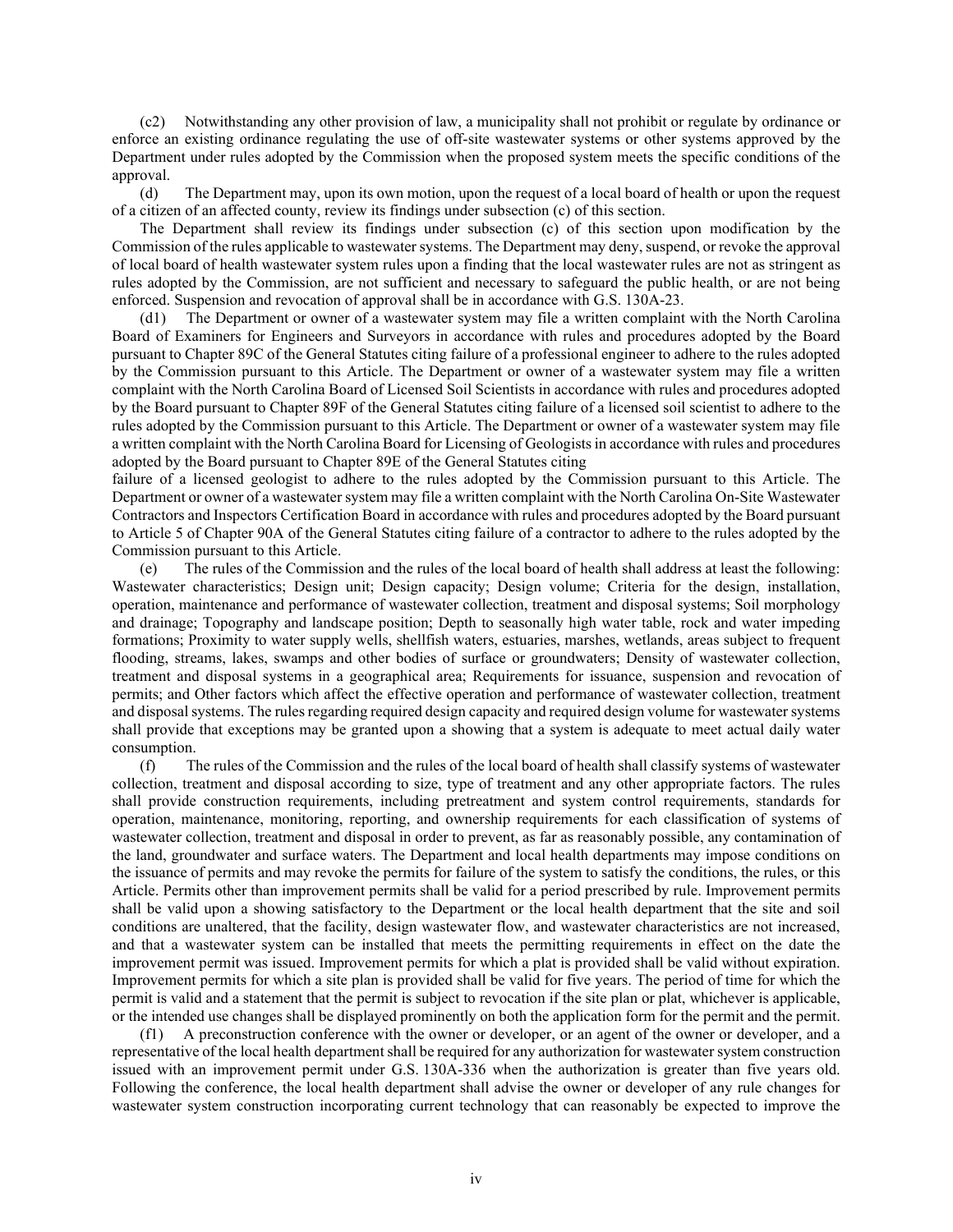performance of the system. The local health department shall issue a revised authorization for wastewater system construction incorporating the rule changes upon the written request of the owner or developer.

(f2) For each septic tank system that is designed to treat 3,000 gallons per day or less of sewage, rules adopted pursuant to subsection (f) of this section shall require the use of an effluent filter to reduce the total suspended solids entering the drainfield and the use of an access device for each compartment of the septic tank to provide access to the compartment in order to facilitate maintenance of the septic tank. The Commission shall not adopt specifications for the effluent filter and access device that exceed the requirements of G.S. 130A-335.1. Neither this section nor G.S. 130A-335.1 shall be construed to prohibit the use of an effluent filter or access device that exceeds the requirements of G.S. 130A-335.1. The Department shall approve effluent filters that meet the requirements of this section, G.S. 130A-335.1, and rules adopted by the Commission.

(g) Prior to denial of an improvement permit, the local health department shall advise the applicant of possible site modifications or alternative systems, and shall provide a brief description of those systems. When an improvement permit is denied, the local health department shall issue the site evaluation in writing stating the reasons for the unsuitable classification. The evaluation shall also inform the applicant of the right to an informal review by the Department, the right to appeal under G.S. 130A-24, and to have the appeal held in the county in which the site for which the improvement permit was requested is located.

(h) Except as provided in this subsection, a chemical or portable toilet may be placed at any location where the chemical or portable toilet can be operated and maintained under sanitary conditions. A chemical or portable toilet shall not be used as a replacement or substitute for a water closet or urinal where a water closet or urinal connected to a permanent wastewater treatment system is required by the North Carolina State Building Code, except that a chemical or portable toilet may be used to supplement a water closet or urinal during periods of peak use. A chemical or portable toilet shall not be used as an alternative to the repair of a water closet, urinal, or wastewater treatment system. It shall be unlawful to discharge sewage or other waste from a chemical or portable toilet used for human waste except into a wastewater system that has been approved by the Department under rules adopted by the Commission or by the Environmental Management Commission or at a site that is permitted by the Department under G.S. 130A-291.1.

(i) The Department shall notify the Department of Revenue of all wastewater dispersal product approvals and revocations within 60 days of approval or revocation. (1957, c. 1357, s. 1; 1973, c. 471, s. 1; c. 476, s. 128; c. 860; 1977, c. 857, s. 1; 1979, c. 788, s. 2; 1981, c. 949, s. 3; c. 1127, s. 47; 1983, c. 891, s. 2; 1987, c. 267, ss. 1, 2; 1989, c. 727, s. 147; c. 764, ss. 6, 7; 1989 (Reg. Sess., 1990), c. 1075, s. 2; 1991 (Reg. Sess., 1992), c. 944, s. 4; 1993, c. 173, s. 5; 1995, c. 285, s. 1; 1995 (Reg. Sess., 1996), c. 585, s. 2; 1996, 2nd Ex. Sess., c. 18, s. 27.31(c); 1998-126, s. 1; 1998-217, s. 46(a); 2008-143, s. 13; 2011-394, s. 12(c); 2014-115, s. 10.1; 2014-120, s. 40(b); 2015-286, s. 4.14(b); 2017-139, s. 3; 2017-209, s. 18(a); 2018-114, s. 11(c); 2019-126, s. 1; 2019-131, s. 1; 2019-177, s. 7.1.)

#### **§ 130A-335.1. Effluent filters and access devices for certain septic tank systems.**

(a) The person who manufactures, installs, repairs, or pumps any septic tank to be installed in this State as a part of a septic tank system that is designed to treat 3,000 gallons per day or less of sewage shall provide an effluent filter approved by the Department pursuant to the requirements of G.S. 130A-335, this section, and rules adopted by the Commission. Any person who manufactures, installs, repairs, or pumps systems described in this section may purchase and install any approved filters on the systems. The person who installs the effluent filter shall install the effluent filter as a part of the septic tank system in accordance with the specifications provided by the manufacturer of the effluent filter. An effluent filter shall:

- (1) Be made of materials that are capable of withstanding the corrosives to which septic tank systems are normally subject.
- (2) Prevent solid material larger than one-sixteenth of an inch, as measured along the shortest axis of the material, from entering the drainfield.
- (3) Be designed and constructed to allow for routine maintenance.
- (4) Be designed and constructed so as not to require maintenance more frequently than once in any three-year period under normally anticipated use.

(b) The access device required by G.S. 130A-335(f) shall provide access to each compartment of a septic tank for inspection and maintenance either by means of an opening in the top of the septic tank or by a riser assembly and shall include an appropriate cover. The access device shall:

- (1) Be of sufficient size to facilitate inspection and service.<br>(2) Be designed and constructed to equal or exceed the min
- (2) Be designed and constructed to equal or exceed the minimum loading specifications applicable to the septic tank.
- (3) Prevent water entry.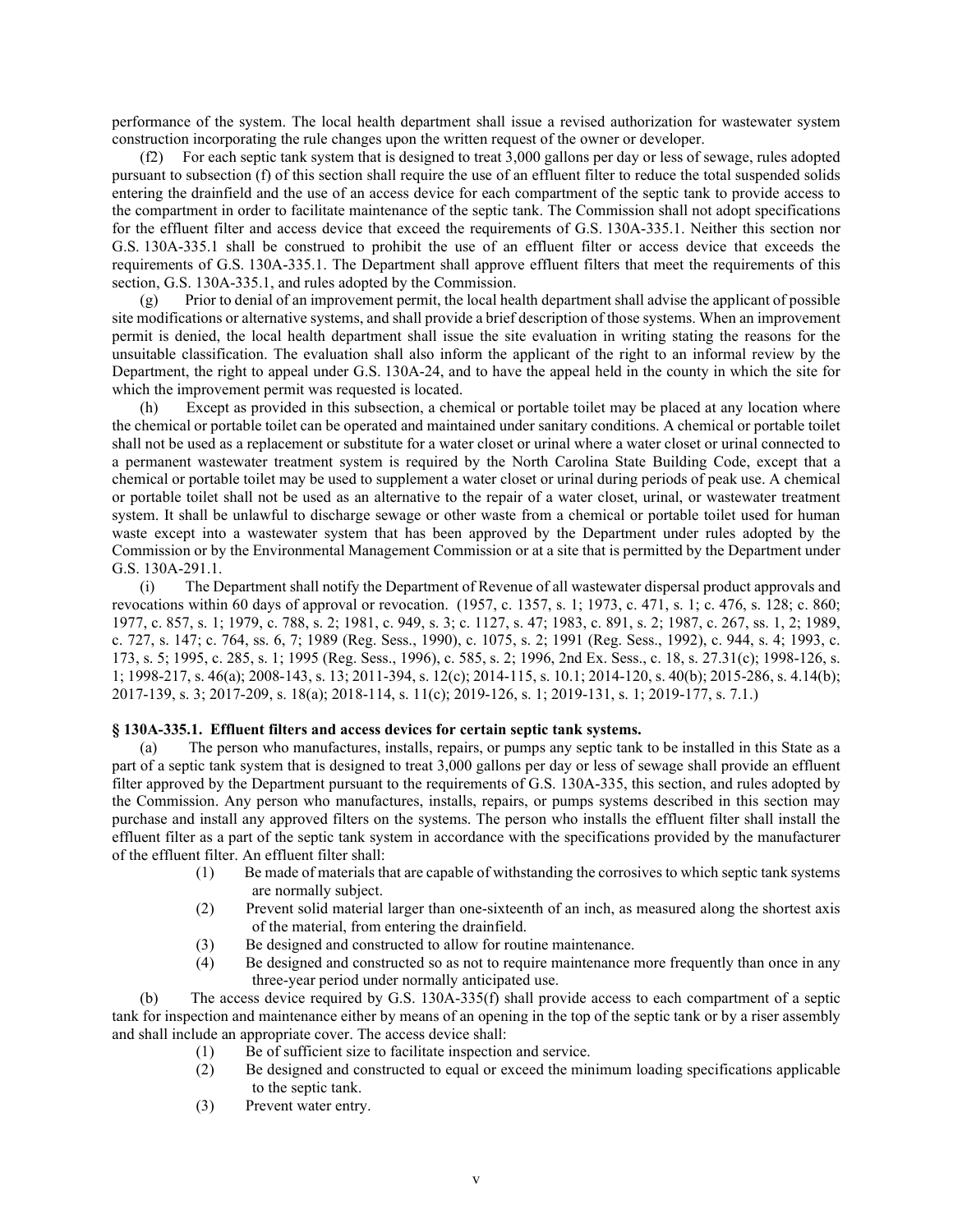- (4) Come to within six inches of the finished grade.
- (5) Be visibly marked so that the access device can be readily located. (1998-126, s. 2; 2006-255, s. 4; 2006-264, s. 63(a).)

#### **§ 130A-336. Improvement permit and authorization for wastewater system construction required.**

(a) Any proposed site for a residence, place of business, or place of public assembly in an area not served by an approved wastewater system shall be evaluated by either (i) the local health department in accordance with rules adopted pursuant to this Article or (ii) by a professional engineer, licensed soil scientist, or licensed geologist acting within the engineer's, soil scientist's, or geologist's scope of work, as applicable, and pursuant to the conditions of the engineered option permit in G.S. 130A-336.1. An improvement permit issued by a local health department shall include:

- (1) For permits that are valid without expiration, a plat, or, for permits that are valid for five years, a site plan.
- (2) A description of the facility the proposed site is to serve.
- (3) The proposed wastewater system and its location.
- (4) The design wastewater flow and characteristics.
- (5) The conditions for any site modifications.
- (6) Any other information required by the rules of the Commission.

Neither the improvement permit nor the authorization for wastewater system construction shall be affected by change of ownership of the site for the wastewater system provided both the site for the wastewater system and the facility the system serves are unchanged and remain under the ownership or control of the person owning the facility. No person shall commence or assist in the construction, location, or relocation of a residence, place of business, or place of public assembly in an area not served by an approved wastewater system unless an improvement permit and an authorization for wastewater system construction are obtained from the local health department unless that person is acting in accordance with the conditions and criteria of an engineered option permit pursuant to G.S. 130A-336.1. This requirement shall not apply to a manufactured residence exhibited for sale or stored for later sale and intended to be located at another site after sale.

(b) The local health department shall issue an authorization for wastewater system construction authorizing work to proceed and the installation or repair of a wastewater system when it has determined after a field investigation that the system can be installed and operated in compliance with this Article and rules adopted pursuant to this Article. This authorization for wastewater system construction shall be valid for a period equal to the period of validity of the improvement permit and may be issued at the same time the improvement permit is issued. No person shall commence or assist in the installation, construction, or repair of a wastewater system unless an improvement permit and an authorization for wastewater system construction have been obtained from the Department or the local health department unless that person is acting in accordance with the conditions and criteria of an engineered option permit pursuant to G.S. 130A-336.1. No improvement permit or authorization for wastewater system construction shall be required for maintenance of a wastewater system. The Department and the local health department may impose conditions on the issuance of an improvement permit and an authorization for wastewater system construction.

(b1) An improvement permit or authorization for wastewater system construction issued by a local health department from January 1, 2000, to January 1, 2015, which has not been acted on and would have otherwise expired, shall remain valid until January 1, 2020, without penalty, unless there are changes in the hydraulic flows or wastewater characteristics from the original local health department evaluation. Permits are transferrable with ownership of the property. Permits shall retain the site, soil evaluations, and construction conditions of the original permit. Site activities begun or completed pursuant to requirements from the local health department under the original permit, however, shall not be construed to be altered conditions and shall not constitute a basis for refusal of the permit extension. The property owner may contract with a person licensed pursuant to Chapter 89F of the General Statutes as a licensed soil scientist to conduct a site verification to determine whether the conditions of the original permit are unchanged. Written verification by the licensed soil scientist shall be accepted by the local health department, used in lieu of verification by the local health department, and be attached to the permit.

(c) Unless the Commission otherwise provides by rule, plans, and specifications for all wastewater systems designed for the collection, treatment, and disposal of industrial process wastewater shall be reviewed and approved by the Department prior to the issuance of an authorization for wastewater system construction by the local health department.

(d) If a local health department repeatedly fails to issue or deny improvement permits for conventional or accepted septic tank systems within 60 days, or within 90 days for provisional or innovative systems, after receiving completed applications for the permits, then the Department of Health and Human Services may withhold public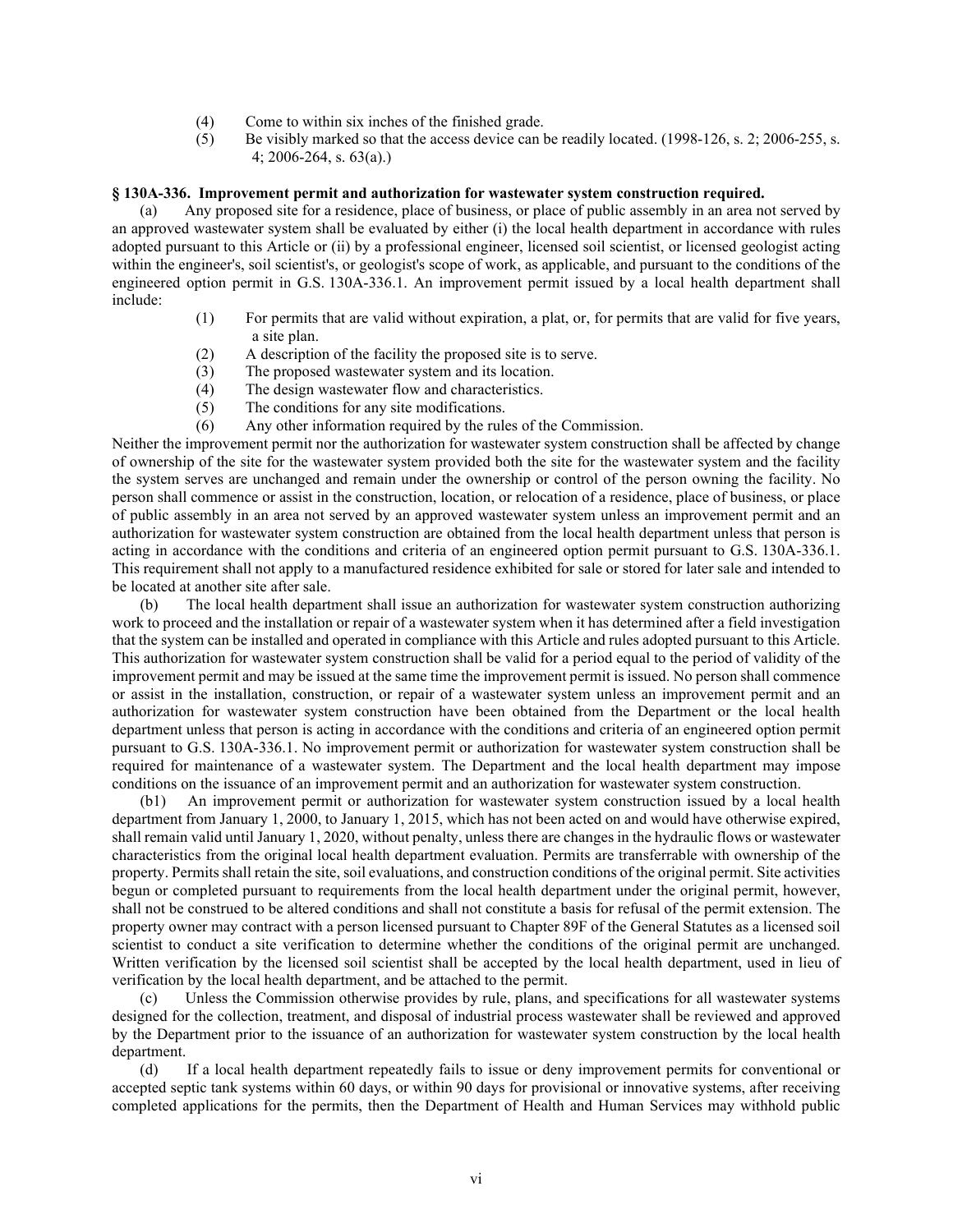health funding from that local health department. (1973, c. 452, s. 5; c. 476, s. 128; 1981, c. 949, s. 3; 1983, c. 891, s. 2; 1985, c. 273; 1991, c. 256, s. 2; 1991 (Reg. Sess., 1992), c. 944, s. 5; 1995, c. 285, s. 1; 1995 (Reg. Sess., 1996), c. 585, s. 3; 1996, 2nd Ex. Sess., c. 18, s. 27.31(d)-(f); 1997-443, ss. 11A.83, 11A.119(a); 2014-120, s. 40(c); 2015- 241, s. 14.30(u); 2015-286, s. 4.14(g); 2017-211, s. 19; 2018-114, s. 9.)

### **§ 130A-336.1. Alternative process for wastewater system approvals.**

(a) Engineered Option Permit Authorized. - A professional engineer licensed under Chapter 89C of the General Statutes may, at the direction of the owner of a proposed wastewater system who wishes to utilize the engineered option permit, prepare signed and sealed drawings, specifications, plans, and reports for the design, construction, operation, and maintenance of the wastewater system in accordance with this section and rules adopted thereunder.

(b) Notice of Intent to Construct. - Prior to commencing or assisting in the construction, siting, or relocation of a wastewater system, the owner of a proposed wastewater system who wishes to utilize the engineered option permit, or a professional engineer authorized as the legal representative of the owner, shall submit to the local health department with jurisdiction over the location of the proposed wastewater system a notice of intent to construct a wastewater system utilizing the engineered permit option. The Department shall develop a common form for use as the notice of intent to construct that includes all of the following:

- (1) The owner's name, address, e-mail address, and telephone number.
- (2) The professional engineer's name, license number, address, e-mail address, and telephone number.
- (3) For the professional engineer, the licensed soil scientist, the licensed geologist, and any on-site wastewater contractors, proof of errors and omissions insurance coverage or other appropriate liability insurance.
- (4) A description of the facility the proposed site is to serve and any factors that would affect the wastewater load.
- (5) The type of proposed wastewater system and its location.
- (6) The design wastewater flow and characteristics.
- (7) Any proposed landscape, site, drainage, or soil modifications.
- (8) A soil evaluation that is conducted and signed and sealed by a either a licensed soil scientist or licensed geologist.
- (9) A plat, as defined in G.S. 130A-334(7a).

(c) Completeness Review for Notice of Intent to Construct. - The local health department shall determine whether a notice of intent to construct, as required pursuant subsection (b) of this section, is complete within 15 business days after the local health department receives the notice of intent to construct. A determination of completeness means that the notice of intent to construct includes all of the required components. If the local health department determines that the notice of intent to construct is incomplete, the department shall notify the owner or the professional engineer of the components needed to complete the notice. The owner or professional engineer may submit additional information to the department to cure the deficiencies in the notice. The local health department shall make a final determination as to whether the notice of intent to construct is complete within 10 business days after the department receives the additional information from the owner or professional engineer. If the department fails to act within any time period set out in this subsection, the owner or professional engineer may treat the failure to act as a determination of completeness.

(d) Submission of Notice of Intent to Construct to Department for Certain Systems. - Prior to commencing in the construction, siting, or relocation of a wastewater system designed (i) for the collection, treatment, and disposal of industrial process wastewater or (ii) to treat greater than 3,000 gallons per day, the owner of a proposed wastewater system who wishes to utilize the engineered option permit, or a professional engineer authorized as the legal representative of the owner, shall provide to the Department a duplicate copy of the notice of intent to construct submitted to the local health department required pursuant to subsection (b) of this section.

- (e) Site Design, Construction, and Activities.
	- (1) The professional engineer designing the proposed wastewater system shall use recognized principles and practices of engineering and applicable rules of the Commission in the calculations and design of the wastewater system. The investigations and findings of the professional engineer shall include, at a minimum, the information required in rules adopted by the Commission pursuant to G.S. 130A-335(e). The professional engineer may, at the engineer's discretion, employ pretreatment technologies not yet approved in this State.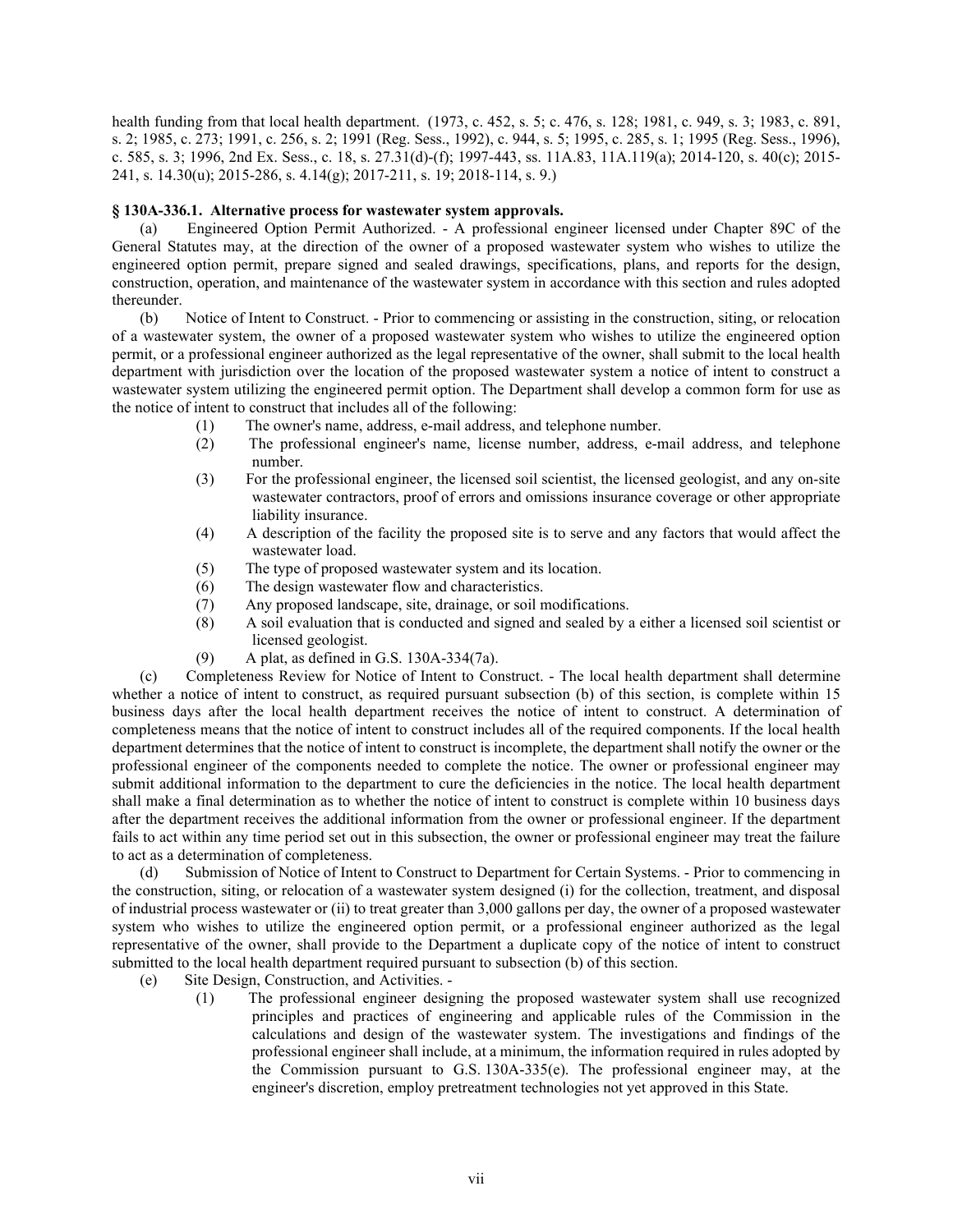- (2) Notwithstanding G.S. 130A-335(a1), the owner of the proposed wastewater system shall employ a person licensed pursuant to Chapter 89F of the General Statutes as a licensed soil scientist to conduct soil and site evaluations and, as applicable, a person licensed pursuant to Chapter 89E of the General Statutes as a licensed geologist to evaluate geologic and hydrogeologic conditions.
- (3) The professional engineer designing the proposed wastewater system:
	- a. Shall be responsible for the engineer's scope of work, including all aspects of the design and any drawings, specifications, plans, or reports that are signed and sealed by the professional engineer.
	- b. Shall prepare a signed and sealed statement of special inspections that includes the following items:
		- 1. The materials, systems, components, and work subject to special inspection or testing.
		- 2. The type and extent of each special inspection and each test.
		- 3. The frequency of each type of special inspection. For purposes of this sub-subsubdivision, frequency of special inspections shall be required on either a continuous or periodic basis. Continuous special inspections mean the fulltime observation of work requiring special inspection by an approved special inspector who is present in the area where the work is performed. Periodic special inspections mean the part-time or intermittent observation of work requiring a special inspection by an approved special inspector who is present in the area where the work is or has been performed and at the completion of the work.
	- c. May assist the owner of the proposed wastewater system with the selection of an on-site wastewater system contractor certified pursuant to Article 5 of Chapter 90A of the General Statutes.
- (4) An on-site wastewater system contractor, licensed pursuant to Article 5 of Chapter 90A of the General Statutes, who is employed by the owner of the wastewater system, shall:
	- a. Be responsible for all aspects of the construction and installation of the wastewater system or components of the wastewater system, including adherence to the design, specifications, and any special inspections that are prepared, signed, and sealed by the professional engineer in accordance with all the applicable provisions of this section.
	- b. Submit a signed and dated statement of responsibility to the owner of the wastewater system, prior to the commencement of work, that contains acknowledgement and awareness of the requirements in the professional engineer's statement of special inspections.
- (5) Where the professional engineer's designs, plans, and specifications call for the installation of a conventional wastewater system, such designs, plans, and specifications shall allow for the installation of an accepted system in lieu of a conventional system in accordance with the accepted system approval.
- (6) In addition to the requirements of this section, the owner, the professional engineer designing the proposed wastewater system, and any on-site wastewater system contractors employed to construct or install the wastewater system shall comply with applicable federal, State, and local laws, regulations, rules, and ordinances.

(f) No Public Liability. - The Department, the Department's authorized agents, or local health departments shall have no liability for wastewater systems designed, constructed, and installed pursuant to a engineered option permit.

- (g) Inspections, Construction Observations, and Reports.
	- (1) Site visits. The local health department may, at any time, conduct a site visit of the wastewater system.
	- (2) Construction observations. The professional engineer who designed the wastewater system shall make periodic visits to the site, at intervals appropriate to the stage of construction, to observe the progress and quality of the construction and to determine, generally, if the construction is proceeding in accordance with the engineer's plans and specifications.
	- (3) Special inspections. The owner of the proposed wastewater system shall employ one or more approved special inspectors to conduct special inspections during the construction of the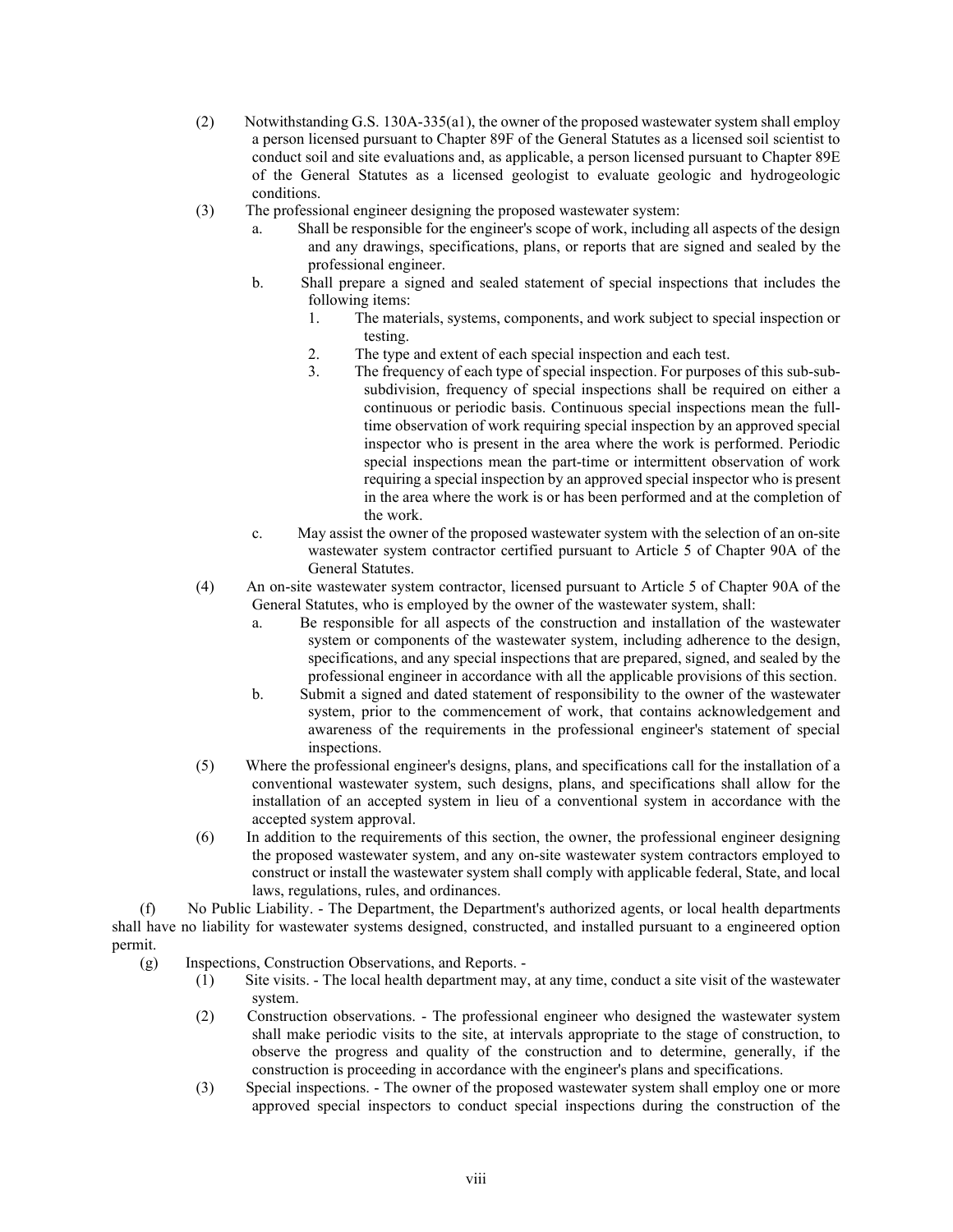wastewater system. The professional engineer who designed the wastewater system, or the engineer's personnel, may function as an approved agency to conduct special inspections required by this subdivision. The professional engineer's personnel shall only operate as an approved agency for special inspections if the personnel can demonstrate competence and relevant experience or training. For purposes of this subdivision, experience or training shall be considered relevant when the documented experience or training is related in complexity to the same type of special inspection activities for projects of similar complexity and material qualities.

(4) Inspection reports. - Approved special inspectors shall maintain and furnish all inspection records to the professional engineer who designed the wastewater system. The records shall indicate whether the work inspected was completed in conformance with the engineer's design and specifications. Any discrepancies identified between the completed work and the engineer's design shall be brought to the immediate attention of the on-site wastewater system contractor for correction. If discrepancies are not corrected, they shall be brought to the attention of the professional engineer who designed the wastewater system prior to completion of work. A final inspection report documenting the required special inspections and the correction of any identified discrepancies shall be provided to the professional engineer and the owner of the wastewater system for review at the post-construction conference required pursuant to subsection (j) of this section.

(h) Local Authority. - This section shall not relieve the owner or operator of a wastewater system from complying with any and all modifications or additions to rules adopted by a local health department to protect public health pursuant to G.S. 130A-335(c) that are required at the time the owner or operator submits the notice of intent to construct pursuant to G.S. 130A-336.1(b). The local health department shall notify the owner or operator of the wastewater system of any issues of compliance related to such modifications or additions.

(i) Operations and Management. -

- (1) The professional engineer designing the wastewater system shall establish a written operations and management program based on the size and complexity of the wastewater system and shall provide the program to the owner.
- (2) The owner shall enter into a contract with a water pollution control system operator certified pursuant to Part 1 of Article 3 of Chapter 90A of the General Statutes and who is selected from the list of certified operators maintained by the Division of Water Resources in the Department of Environment and Natural Resources for operation and maintenance of the wastewater system in accordance with rules adopted by the Commission.
- (3) The owner of the wastewater system shall be responsible for the continued adherence to the operations and management program established by the professional engineer pursuant to subdivision (1) of this subsection.

(j) Post-Construction Conference. - The professional engineer designing the wastewater system shall hold a post-construction conference with the owner of the wastewater system; the licensed soil scientist or licensed geologist who performed the soils evaluation for the wastewater system; the on-site wastewater system contractor, certified pursuant to Article 5 of Chapter 90A of the General Statutes, who installed the wastewater system; the certified operator of the wastewater system, if any; and representatives from the local health department and, as applicable, the Department. The post-construction conference shall include start-up of the wastewater system and any required verification of system design or system components. The post-construction conference required by this subsection may be waived for Type I, II, and III wastewater systems, as listed in 15A NCAC 18A .1961 Table V(a), upon written request by the professional engineer and written approval by the owner of the wastewater system.

- (k) Required Documentation.
	- (1) At the completion of the post-construction conference conducted pursuant to subsection (j) of this section, the professional engineer who designed the wastewater system shall deliver to the owner signed, sealed, and dated copies of the engineer's report, which, for purposes of this subsection, shall include the following:
		- a. The evaluation of soil conditions and site features as prepared by either the licensed soil scientist or licensed geologist.
		- b. The drawings, specifications, plans, and reports of the wastewater system, including the statement of special inspections required pursuant to G.S. 130A-336.1(e)(3); the onsite wastewater system contractor's signed statement of responsibility required pursuant to G.S. 130A-336.1(e)(4); records of all special inspections; and the final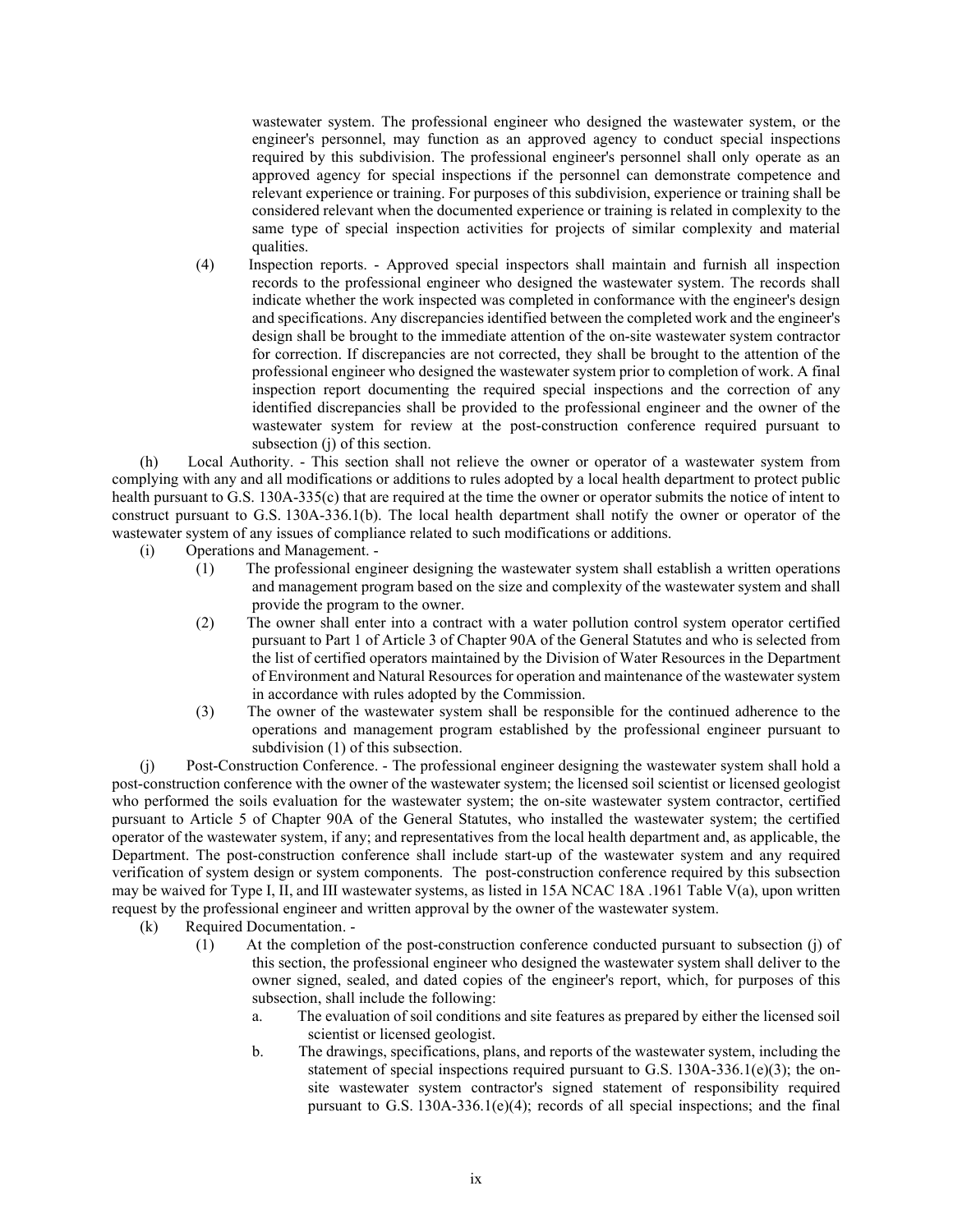inspection report documenting the correction of any identified discrepancies required pursuant to subsection (g) of this section.

- c. The operator's management program manual that includes a copy of the contract with the certified water pollution control system operator required pursuant to subsection (i) of this section.
- d. Any reports and findings related to the design and installation of the wastewater system.
- (2) Upon reviewing the professional engineer's report, the owner of the wastewater system shall sign and notarize the report as having been received.
- (*l*) Reporting Requirements.
	- (1) The owner of the wastewater system shall submit the following to the local health department:
		- a. A copy of the professional engineer's report required pursuant to G.S. 130A-336.1(k)(1).
		- b. A copy of the operations and management program.
		- c. The fee required pursuant to subsection (n) of this section.
		- d. A notarized letter that documents the owner's acceptance of the system from the professional engineer.
	- (2) The owner of any wastewater system that is subject to subsection (d) of this section shall deliver to the Department copies of the engineer's report, as described G.S. 130A-336.1(k)(1).

(m) Authorization to Operate. - Within 15 business days of receipt of the documents and fees required pursuant to G.S. 130A-336.1(*l*)(1), the local health department shall issue the owner a letter of confirmation that states the documents and information contained therein have been received and that the wastewater system may operate in accordance with rules adopted by the Commission.

(n) Fees. - The local health department may assess a fee for the engineered option permit of up to thirty percent (30%) of the cumulative total of the fees the department has established to obtain an improvement permit, an authorization to construct, and an operations permit for wastewater systems under its jurisdiction. The fee shall only be used by the department in support of its work pursuant to this section to conduct site inspections; support the department's staff participation at post-construction conference meetings; and archive the engineered permit with the county register of deeds or other recordation of the wastewater system as required.

(o) Change in System Ownership. - A wastewater system authorized pursuant to this section shall not be affected by change in ownership of the site for the wastewater system, provided both the site for the wastewater system and the facility the system serves are unchanged and remain under the ownership or control of the person owning the facility.

(p) Remedies. - Notwithstanding any other provision of this section or any other provision of law, owners; operators; professional engineers who utilize the engineered option permit, who prepare drawings, specifications, plans, and reports; licensed soil scientists; licensed geologists; and on-site wastewater system contractors employed for the construction or installation of the wastewater system shall be subject to the provisions and remedies provided to the Department and local health departments pursuant to Article 1 of this Chapter.

(q) Rule Making. - The Commission shall adopt rules to implement the provisions of this section.

(r) Reports. - The Department shall report to the Environmental Review Commission and the Joint Legislative Oversight Committee on Health and Human Services on or before January 1, 2017, and annually thereafter, on the implementation and effectiveness of this section. For the report due on or before January 1, 2017, the Department shall specifically study (i) whether the engineered option permit resulted in a reduction in the length of time improvement permits or authorizations to construct are pending; (ii) whether the engineered option permit resulted in increased system failures or other adverse impacts; (iii) if the engineered option permit resulted in new or increased environmental or public health impacts; (iv) an amount of errors and omissions insurance or other liability sufficient for covering professional engineers, licensed soil scientists, licensed geologists, and contractors who employ the engineered option permit; and (v) the fees charged by local health departments to administer the engineered option permit pursuant to subsection (n) of this section. The Department may include recommendations, including any legislative proposals, in its reports to the Commission and Committee. (2015-286, s. 4.14(c); 2017-209, s. 18(b); 2021-117, s. 12A.)

### **§ 130A-336.2. Alternative wastewater system approvals for nonengineered systems.**

(a) Authorized On-Site Wastewater Evaluator. - An individual licensed as a soil scientist pursuant to Chapter 89F of the General Statutes and further certified under conditions developed and administered by the North Carolina On-Site Wastewater Contractors and Inspectors Certification Board may, at the direction of the owner of a proposed wastewater system, prepare signed and sealed soil and site evaluations, specifications, plans, and reports for the site layout, construction, operation, and maintenance of a wastewater system in accordance with this section and rules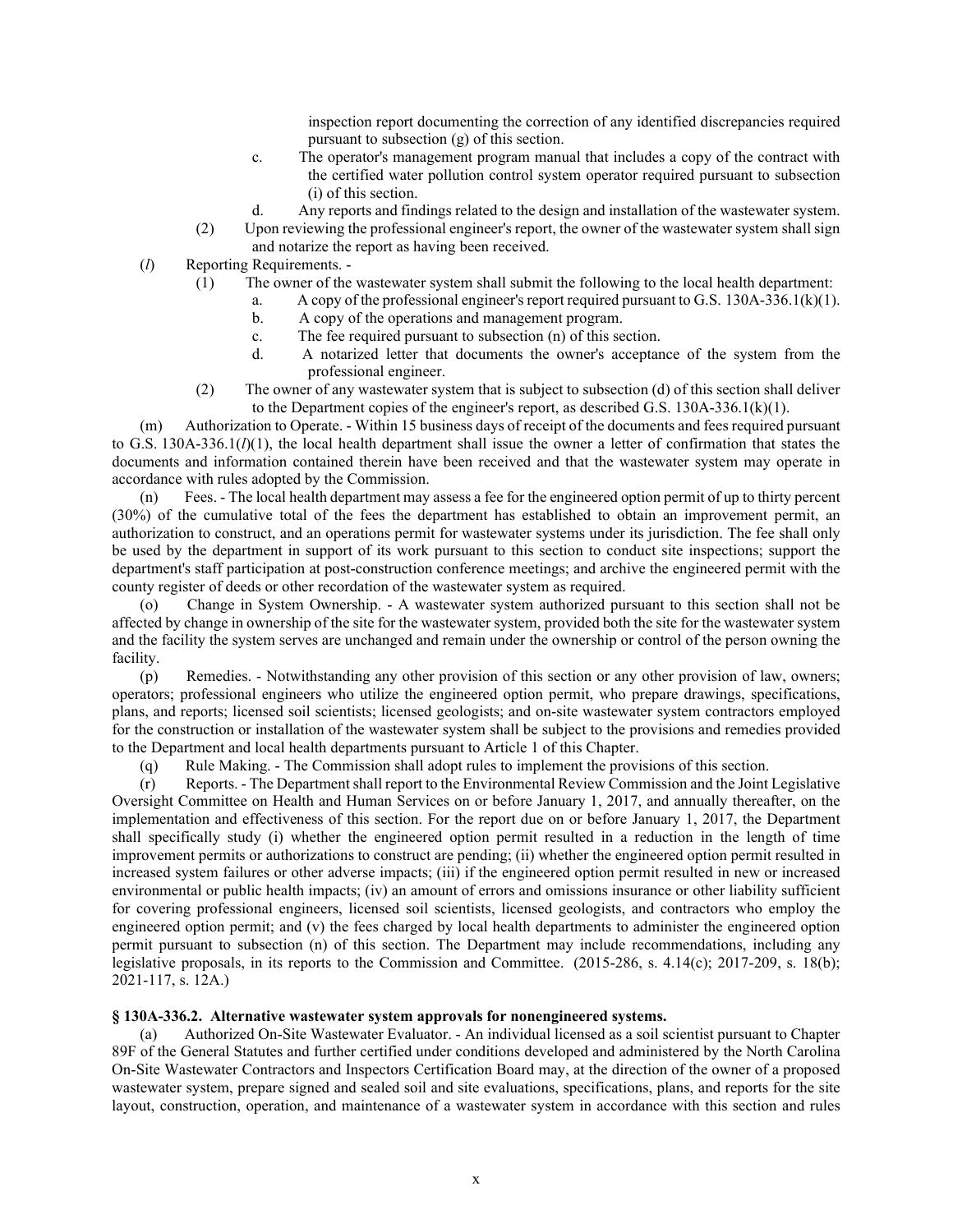adopted pursuant to this section. An Authorized On-Site Wastewater Evaluator shall not perform any of the functions performed by a professional engineer for engineered wastewater systems described in G.S. 130A-336.1.

(b) Notice of Intent to Construct. - Prior to commencing or assisting in the construction, siting, relocation, or repair of a wastewater system, the owner of a proposed wastewater system who wishes to use an Authorized On-Site Wastewater Evaluator shall submit a notice of intent to construct a wastewater system using an Authorized On-Site Wastewater Evaluator to the local health department with jurisdiction over the location of the proposed wastewater system. The Department of Health and Human Services shall develop a common form for use as a notice of intent to construct that includes all of the following:

- (1) The owner's name, e-mail address, mailing address, and phone number.<br>
(2) The Authorized On-Site Wastewater Evaluator's name, certification num
- (2) The Authorized On-Site Wastewater Evaluator's name, certification number, mailing address, email address, and telephone number.
- (3) The physical location of proposed site.
- (4) Proof of errors and omissions, liability, or other insurance adequate for the proposed wastewater system.
- (5) A description of the facility the proposed site is to serve and any factors that would affect the wastewater load.
- (6) The type of wastewater system proposed.
- (7) The estimated wastewater flow and wastewater characteristics.
- (8) Any proposed landscape, site, drainage, or soil modifications.
- (9) An evaluation of soil conditions and site features that is conducted and signed and sealed by a licensed soil scientist or for geologic or hydrogeologic conditions by a licensed geologist.
- (10) A plat, as defined in G.S. 130A-334(7a), or a site plan, as defined in G.S. 130A-334(13a).

(c) Completeness Review for Notice of Intent to Construct. - The local health department shall determine whether the notice of intent to construct required pursuant to subsection (b) of this section is complete within five business days after receiving the notice of intent to construct. A determination of completeness means that the notice of intent to construct includes all of the required components. If the local health department determines that the notice of intent to construct is incomplete, the local health department shall notify the owner and list the information needed to complete the notice. The owner may then submit additional information to the local health department to cure the deficiencies in the initial notice. The local health department shall make a final determination as to whether the notice of intent to construct is complete within five business days after the department receives the additional information. If the local health department fails to act within any time period set out in this subsection, the owner may treat the failure to act as a determination of completeness. The owner shall be able to apply for the building permit for the project upon the decision of completeness of the notice of intent by the local health department or if the local health department fails to act within the five business day time period.

- (d) Soil and Site Evaluation, Construction, and Activities.
	- (1) The Authorized On-Site Wastewater Evaluator shall use standards incorporated in recognized soil and siting practices in North Carolina. The evaluation and findings shall include, at a minimum, the information required in rules adopted by the Commission pursuant to G.S. 130A-335(e). An Authorized On-Site Wastewater Evaluator shall not form a direct business relationship with any technology that may result in a conflict of interest.
	- (2) The Authorized On-Site Wastewater Evaluator shall prepare a signed and sealed statement of special inspections that includes the following items:
		- a. The materials, systems, components, and work subject to special inspections and testing.
		- b. The type, frequency, and extent of each special inspection and each test. For the purposes of this subdivision, "special inspection" means any continuous or intermittent inspection or visitation performed by the Authorized On-Site Wastewater Evaluator at the construction site on behalf of the owner.
	- (3) The Authorized On-Site Wastewater Evaluator shall assist the owner in the selection of an onsite wastewater system contractor who shall be under contractual obligation to the owner of the system and have sufficient errors and omissions, liability, or other insurance for the system constructed.
	- (4) The Authorized On-Site Wastewater Evaluator may assist in the construction, siting, relocation, or repair of any wastewater system described in G.S. 130A-343.
	- (5) Where the Authorized On-Site Wastewater Evaluator's designs, plans, and specifications call for the installation of a conventional wastewater system, those designs, plans, and specifications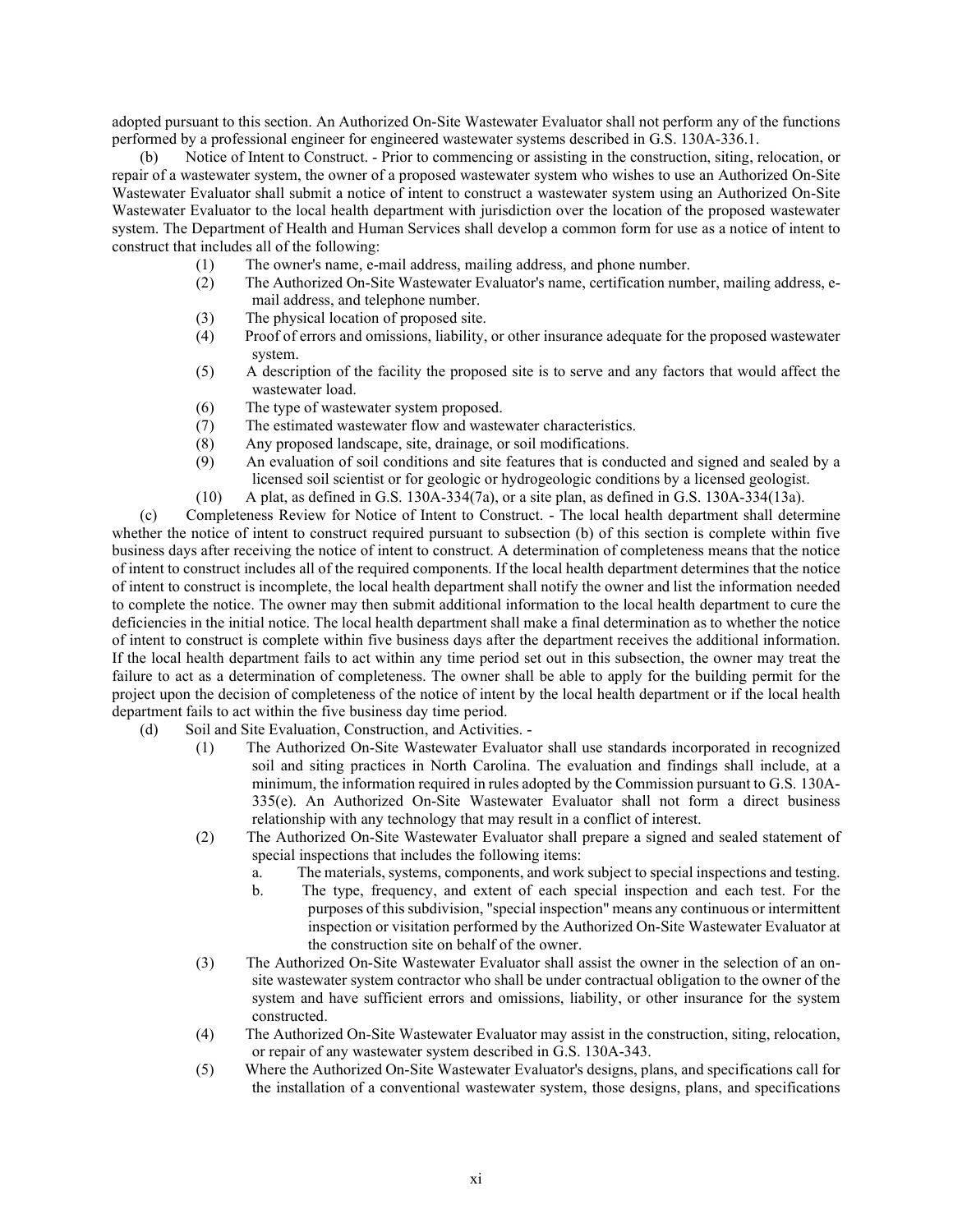shall allow for the installation of an Accepted system in lieu of a conventional system in accordance with the Accepted system approval.

(e) Responsibilities of the On-Site Wastewater System Contractor. - The on-site wastewater system contractor retained by the site owner shall do all of the following:

- (1) Be certified pursuant to Article 5 of Chapter 90A of the General Statutes.
- (2) Be responsible for all aspects of the construction and installation of the wastewater system and its components, including adherence to specifications and any special inspections that are prepared, signed, and sealed by the Authorized On-Site Wastewater Evaluator.
- (3) Submit a signed and dated statement of responsibility to the owner of the wastewater system, prior to commencement of work, that contains acknowledgement of the requirements of the onsite wastewater system specified by the Authorized On-Site Wastewater Evaluator.

(f) No Public Liability. - The Department, the Department's authorized agents, and local health departments shall have no liability for wastewater systems developed by the Authorized On-Site Wastewater Evaluator; however, nothing in this section shall relieve the Department, the Department's authorized agents, and local health departments from any of their other obligations under State law or administrative rule.

- (g) Inspections, Construction Observations, and Reports.
	- (1) A local health department may, at any time, conduct a site visit of the wastewater system.
	- (2) An Authorized On-Site Wastewater Evaluator shall make periodic visits to the site to observe the progress and quality of the construction.
	- (3) An Authorized On-Site Wastewater Evaluator may employ independent inspectors to observe and direct the construction of the wastewater system. Authorized On-Site Wastewater Evaluators shall be liable for any errors or omissions made by independent inspectors they employ or contract with.
	- (4) All construction and inspection reports shall be signed by the authorized inspector or Authorized On-Site Wastewater Evaluator. Copies shall be furnished to the owner and the certified contractor and shall be included in the submittal package to the local health department.

(h) Local Authority. - Nothing in this section shall relieve the owner of the wastewater system from complying with all rules adopted by a local health department pursuant to G.S. 130A-335(c) that are in effect at the time the owner submits the notice of intent to construct described in subsection (b) of this section. The local health department shall notify the owner of the wastewater system of any issues of compliance related to such modifications or additions.

- (i) Operation and Management.
	- (1) An Authorized On-Site Wastewater Evaluator shall establish a written operation and management program based on the rules established for similar wastewater systems and shall provide this information to the owner of the system.
		- (2) If necessary to comply with rules adopted by the Commission, the owner shall enter into a contract with a water pollution control system operator certified pursuant to Part 1 of Article 3 of Chapter 90A of the General Statutes.
		- (3) The owner shall be responsible for the continued adherence to the operations and management program established by the Authorized On-Site Wastewater Evaluator pursuant to subdivision (1) of this subsection.

(j) Post-Construction Conference. - The Authorized On-Site Wastewater Evaluator shall hold a postconstruction conference with the owner, the certified contractor, the certified water pollution control system operator, if any, and representatives from the local health department. The post-construction conference shall include start-up and any required verification of system components.

(k) Required Documents. - At the post-construction conference, the Authorized On-Site Wastewater Evaluator shall provide the owner with the following documents:

- (1) A signed and sealed copy of reports on soil conditions and site features, layouts, drawings, specifications, justification on any proposed design daily flow reductions, and any special inspection reports or corrections made during the construction of the system.
- (2) The owner's operation and management program established for the specific wastewater system under subdivision (1) of subsection (i) of this section.
- (3) Any reports and findings related to the evaluation, siting, and construction of the wastewater system.

(*l*) After reviewing the Authorized On-Site Wastewater Evaluator's report, the owner shall sign and notarize a document confirming acceptance and receipt of the report. The owner shall then submit the following to the local health department: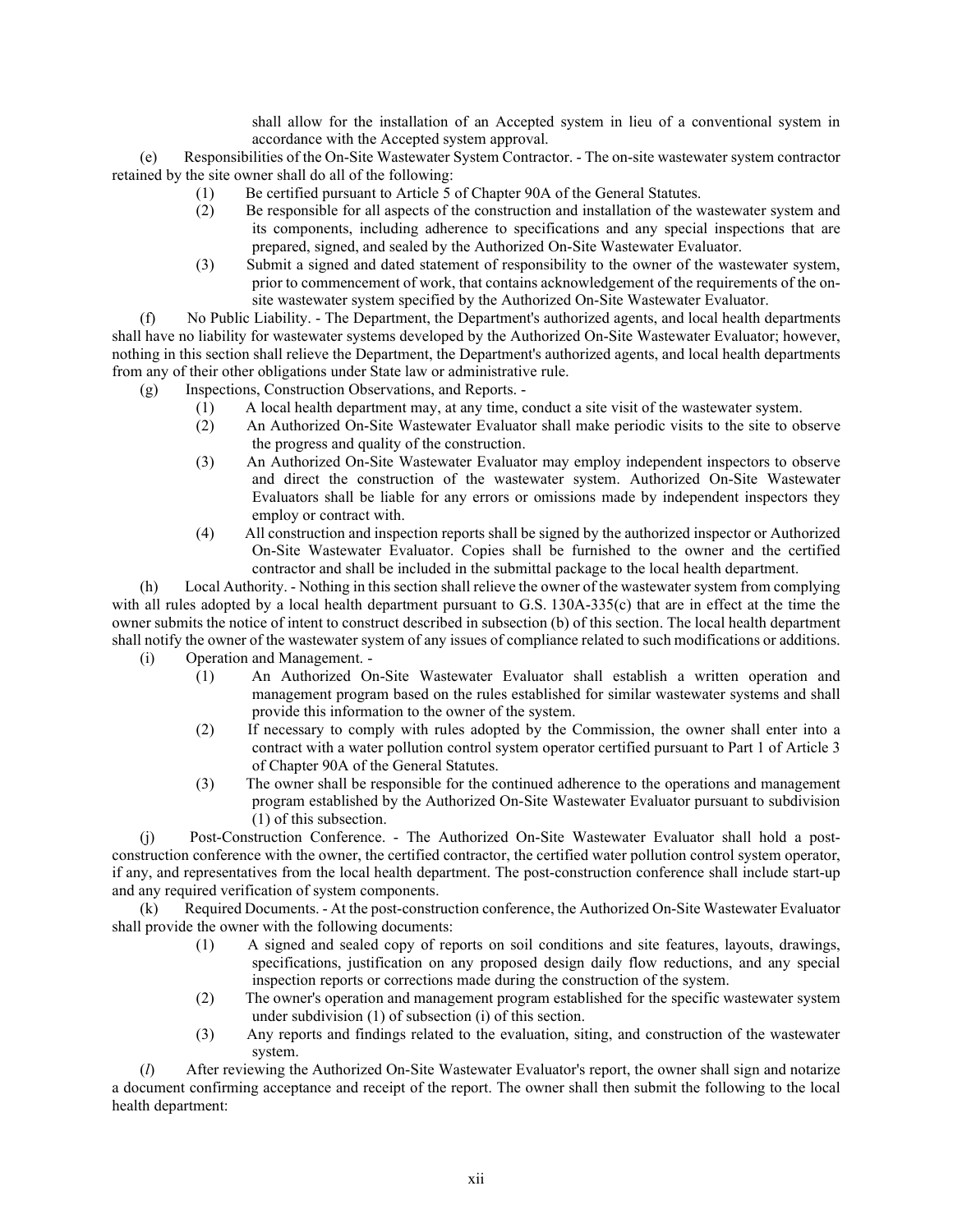- (1) A copy of the Authorized On-Site Wastewater Evaluator's report.
- (2) A copy of the operations and management program established for the system by the Authorized On-Site Wastewater Evaluator.
- (3) The fee established pursuant to subsection (n) of this section.
- (4) A notarized letter that documents the owner's acceptance of the system.

(m) Authorization to Operate. - Within five business days of receipt of the required documents and fees described in subsection (*l*) of this section, the local health department shall issue the owner an authorization to operate confirming all the requirements of this section have been met and all rules adopted by the Commission pertaining to nonengineered on-site wastewater systems have been complied with.

(n) Fees. - The local health department may assess a fee for the system developed by the Authorized On-Site Wastewater Evaluator of up to thirty percent (30%) of the cumulative total of the fees established for similar systems permitted by the local health department. The fee shall only be used by the local health department in support of its work pursuant to duties established by this section.

(o) Change in System Ownership. - A wastewater system authorized pursuant to this section shall not be affected by change of ownership of the site for the wastewater system, provided both the site for the wastewater system and the type of facility the system serves are unchanged.

(p) Remedies. - Notwithstanding any other provision of law to the contrary, Authorized On-Site Wastewater Evaluators, certified contractors described in subsection (e) of this section, and certified water pollution control systems operators described in subdivision (2) of subsection (i) of this section shall be subject only to the disciplinary authority of their individual certifying boards.

(q) Rule Making. -

- (1) The Commission shall have the power to adopt rules to implement the provisions of this section.
- (2) Notwithstanding any provision of law to the contrary, the North Carolina On-Site Wastewater Contractors and Inspectors Certification Board shall have the exclusive authority to promulgate rules regarding certification of Authorized On-Site Wastewater Evaluators where review and seal of a professional engineer is not necessary pursuant to this section.

(r) Reports. - The Department shall report to the Environmental Review Commission and the Joint Legislative Oversight Committee on Health and Human Services by January 1, 2020, and annually thereafter, on the program established under this section. The Department shall specifically include the efficiency and effectiveness of the program developed under this section and whether the program aided in reducing the length of time in issuing permits. The Department shall obtain activity reports from the local health departments showing the wastewater systems developed under this section. The annual report shall include any suggestions for the improvement of this section, including adequate and appropriate insurance coverage, operator reporting requirements, or fee allowance. (2019- 151, s. 14.)

## **§ 130A-337. Inspection; operation permit required.**

(a) No system of wastewater collection, treatment and disposal shall be covered or placed into use by any person until an inspection by the local health department has determined that the system has been installed or repaired in accordance with any conditions of the improvement permit, the rules, and this Article.

(b) Upon determining that the system is properly installed or repaired and that the system is capable of being operated in accordance with the conditions of the improvement permit, the rules, this Article and any conditions to be imposed in the operation permit, as applicable, the local health department shall issue an operation permit authorizing the residence, place of business or place of public assembly to be occupied and for the system to be placed into use or reuse.

(c) Upon determination that an existing wastewater system has a valid operation permit and is operating properly in a manufactured home park, the local health department shall issue authorization in writing for a manufactured home to be connected to the existing system and to be occupied. Notwithstanding G.S. 130A-336, an improvement permit is not required for the connection of a manufactured home to an existing system with a valid operation permit in a manufactured home park.

(d) No person shall occupy a residence, place of business or place of public assembly, or place a wastewater system into use or reuse for a residence, place of business or place of public assembly until an operation permit has been issued or authorization has been obtained pursuant to G.S. 130A-337(c). (1973, c. 452, s. 6; 1981, c. 949, s. 3; 1983, c. 891, s. 2; 1985, c. 487, s. 9; 1991 (Reg. Sess., 1992), c. 944, s. 6; 1995, c. 285, s. 1.)

### **§ 130A-338. Authorization for wastewater system construction required before other permits to be issued.**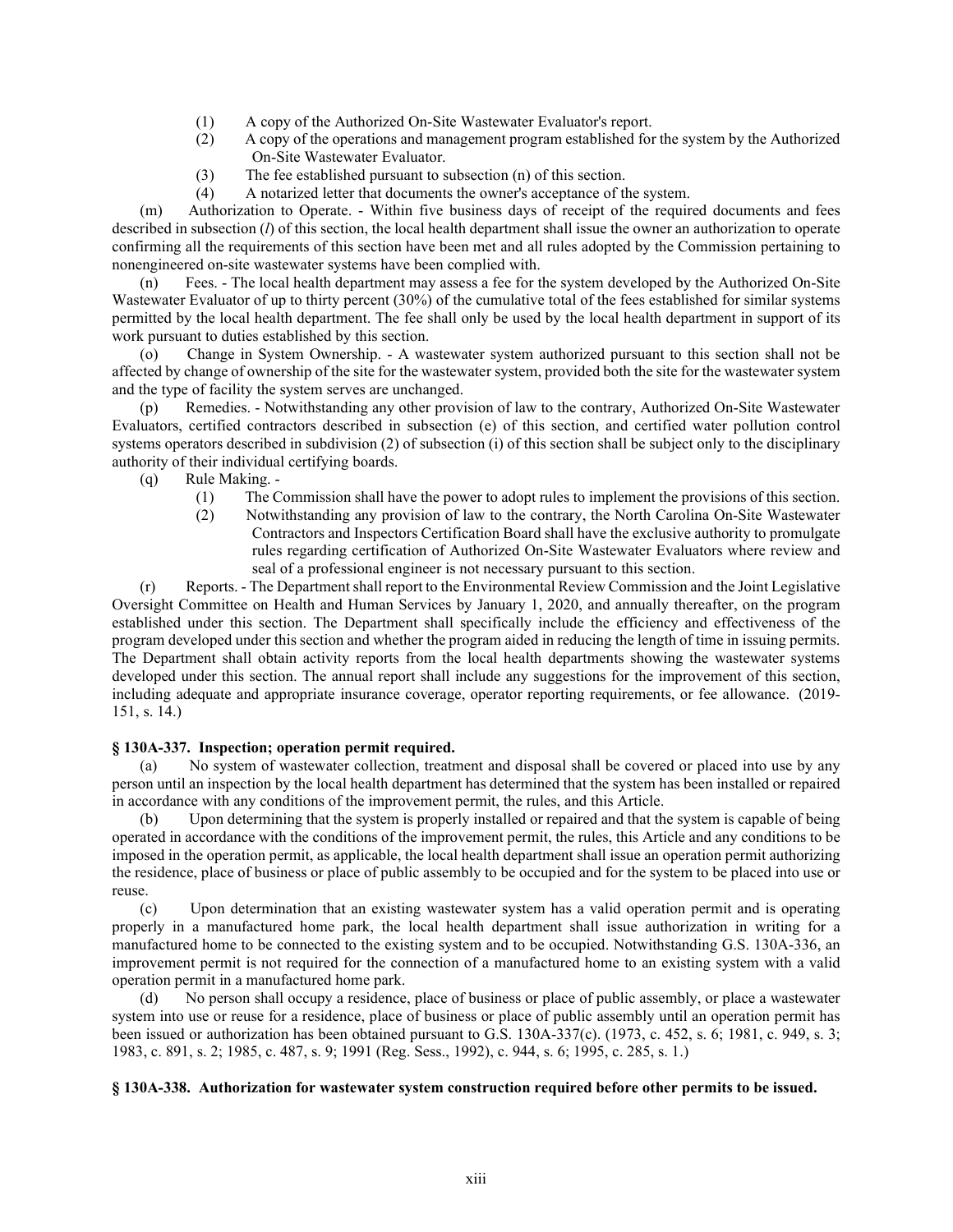Where construction, location or relocation is proposed to be done upon a residence, place of business or place of public assembly, no permit required for electrical, plumbing, heating, air conditioning or other construction, location or relocation activity under any provision of general or special law shall be issued until an authorization for wastewater system construction has been issued under G.S. 130A-336, or authorization has been obtained under G.S. 130A-337(c), or a decision on the completeness of the notice of intent to construct is made by the local health department pursuant to G.S. 130A-336.1(c). (1973, c. 452, s. 7; 1981, c. 949, s. 3; 1983, c. 891, s. 2; 1995, c. 285, s. 1; 2015-286, s. 4.14(d).)

### **§ 130A-339. Limitation on electrical service.**

No person shall allow permanent electrical service to a residence, place of business or place of public assembly upon construction, location or relocation until the official electrical inspector with jurisdiction as provided in G.S. 143-143.2 certifies to the electrical supplier that the required improvement permit authorization for wastewater system construction and an operation permit or authorization under G.S. 130A-337(c) or the letter of confirmation authorizing wastewater system operation under G.S. 130A-336.1(m) has been obtained. Temporary electrical service necessary for constructing a residence, place of business or place of public assembly can be provided upon compliance with G.S. 130A-338. (1973, c. 452, s. 8; 1981, c. 949, s. 3; 1983, c. 891, s. 2; 1995, c. 285, s. 1; 2015-286, s. 4.14(e).)

#### **§ 130A-340. Review procedures and appeals.**

The Department, upon request by an applicant for an improvement permit, shall provide a technical review of any scientific data and system design submitted by the applicant. The data and system design shall be evaluated by professional peers of those who prepared the data and system design. The results of the technical review shall be available prior to a decision by the local health department and shall not affect an applicant's right to a contested hearing under Chapter 150B of the General Statutes. (1989, c. 764, s. 5.)

### **§ 130A-341. Consideration of a site with existing fill.**

Upon application to the local health department, a site that has existing fill, including one on which fill material was placed prior to July 1, 1977, and that has sand or loamy sand for a depth of at least 36 inches below the existing ground surface, shall be evaluated for an on-site wastewater system. The Commission shall adopt rules to implement this section. (1989, c. 764, s. 8; 1991 (Reg. Sess., 1992), c. 944, s. 7.)

### **§ 130A-342. Residential wastewater treatment systems.**

(a) Individual residential wastewater treatment systems that are approved and listed in accordance with the standards adopted by the National Sanitation Foundation, Inc. for Class I residential wastewater treatment systems, as set out in Standard 40 of the National Sanitation Foundation, Inc., (as approved 13 January 2001) as amended, shall be permitted under rules adopted by the Commission. The Commission may establish standards in addition to those set by the National Sanitation Foundation, Inc.

(b) A permitted system with a design flow of less than 1,500 gallons per day shall be operated by a person who is a Subsurface Water Pollution Control System Operator as certified by the Water Pollution Control System Operators Certification Commission and authorized by the manufacturer of the individual residential wastewater treatment system. The Commission may, in addition to the requirement for a certified Subsurface Water Pollution Control System Operator, establish additional standards for wastewater systems with a design flow of 1,500 gallons or greater per day.

(c) Each county, in which one or more residential wastewater treatment systems permitted pursuant to this section are in use, shall document the performance of each system and report the results to the Department annually. (1989, c. 727, s. 223(b); c. 764, s. 9; 1989 (Reg. Sess., 1990), c. 1004, ss. 12, 37; 1991 (Reg. Sess., 1992), c. 944, s. 8; 1995, c. 285, s. 1; 1997-443, ss. 11A.84, 11A.119(a); 2001-505, s. 2.1; 2015-286, s. 4.14(j).)

### **§ 130A-343. Approval of on-site subsurface wastewater systems.**

- (a) Definitions. As used in this section:
	- (1) "Accepted wastewater dispersal system" means any subsurface wastewater dispersal system, other than a conventional wastewater system, that: (i) has been previously approved as an Innovative wastewater dispersal system or is a wastewater dispersal system specifically identified in a rule adopted by the Commission; (ii) has been in general use in this State as a wastewater dispersal system for more than five years; and (iii) has been approved by the Commission for general use or use in one or more specific applications. An Accepted wastewater dispersal system may be approved for use in applications for which a conventional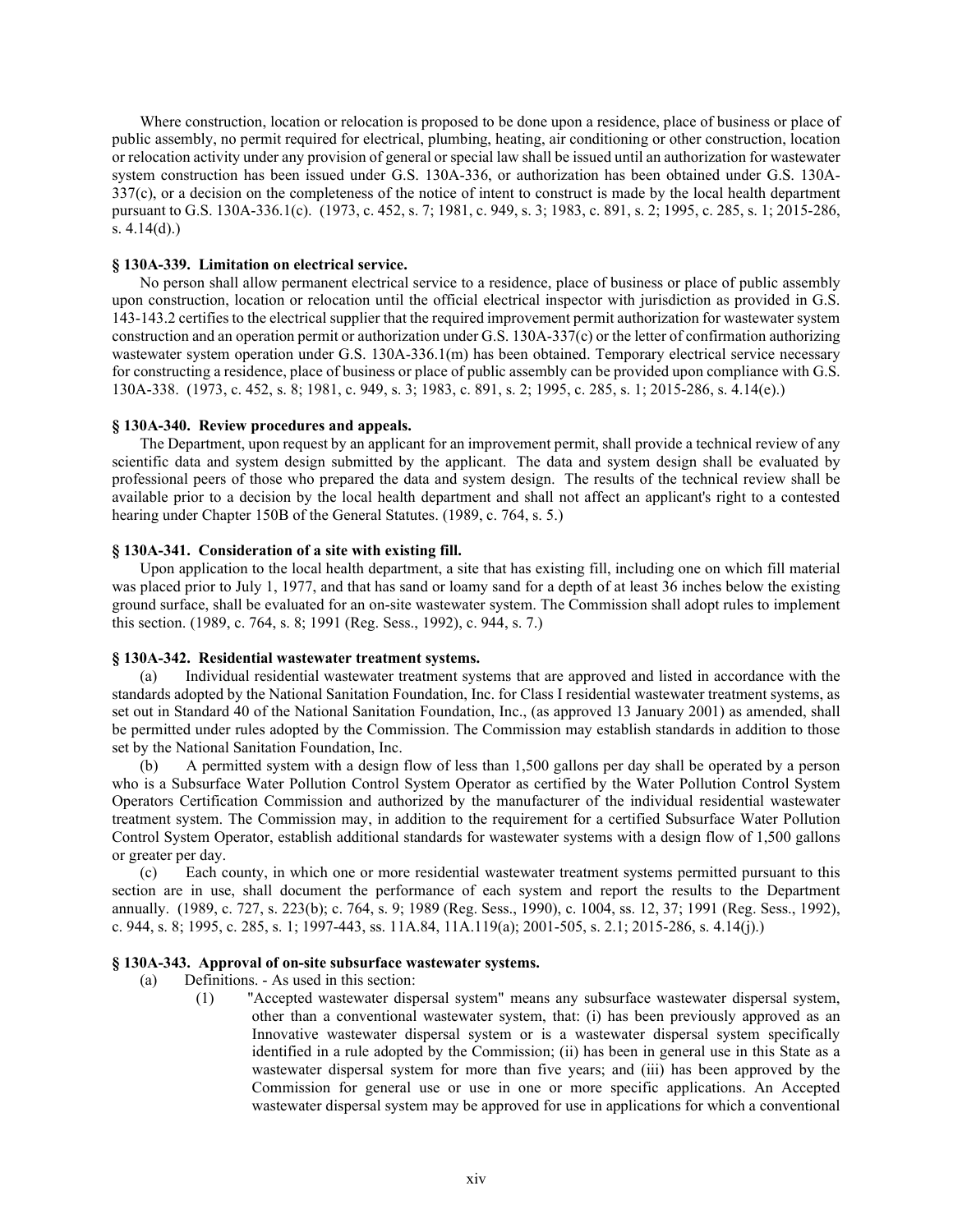wastewater system is unsuitable. The Commission may impose design, operation, maintenance, monitoring, and management requirements on the use of an Accepted wastewater dispersal system that it determines to be appropriate.

- (2) Recodified as subdivision (a)(7).
- (3) "Conventional wastewater system", "conventional sewage system", or "conventional septic tank system" means a subsurface wastewater system that consists of a traditional septic or settling tank and a gravity-fed subsurface dispersal field that uses washed natural stone or gravel of approved size and grade and piping to distribute effluent to soil in one or more nitrification trenches and that does not include any other appurtenance.
- (4) Repealed by Session Laws 2015-286, s. 4.15(a), effective October 22, 2015.
- (5) "Innovative wastewater system" means any wastewater system, other than a conventional wastewater system or a provisional wastewater system, or any technology, device, or component of a wastewater system that: (i) has been demonstrated to perform in a manner equal or superior to a conventional wastewater system; (ii) is constructed of materials whose physical and chemical properties provide the strength, durability, and chemical resistance to allow the system to withstand loads and conditions as required by rules adopted by the Commission; and (iii) has been approved by the Department for general use or for one or more specific applications. An innovative wastewater system may be approved for use in applications for which a conventional wastewater system is unsuitable. The Department may impose any design, operation, maintenance, monitoring, and management requirements on the use of an innovative wastewater system that it determines to be appropriate. A wastewater system approved by a nationally recognized certification body and in compliance with the ongoing verification program of such body may submit a sampling protocol for innovative system approval that reduces the data sets required for such approval by fifty percent (50%). Such an application shall include all of the data associated with the nationally recognized certification body's verification of the system's performance.
- (6) "Nationally recognized certification body" means a third-party certification body for wastewater systems or system components that is accredited by an entity widely recognized in the United States such as the American National Standards Institute, the Standards Council of Canada, or the International Accreditation Service, Inc.
- (7) "Provisional wastewater system" means any wastewater system or any technology, device, or component of a wastewater system that, on the basis of (i) research acceptable to the Department or (ii) approval of the wastewater system by a nationally recognized certification body for a period that exceeds one year for research, testing, or trial use under actual field conditions in this State pursuant to a protocol that has been approved by the Department.
- (8) "Prefabricated permeable block panel system" is a series of units for onsite wastewater dispersal manufactured of cementitious materials of coarse and fine lightweight expanded shale aggregate along with Portland cement, connected together by plastic pipe. The unit shall be of rigid design, constructed and installed to withstand load requirements without collapse, compression, or deflection.

(b) Adoption of Rules Governing Approvals. - The Commission shall adopt rules for the approval and permitting of innovative, conventional, provisional, and accepted wastewater systems. The rules shall address the criteria to be considered prior to issuing an approval for a system, requirements for preliminary design plans and specifications that must be submitted, methodology to be used, standards for monitoring and evaluating the system, research evaluation of the system, the plan of work for monitoring system performance and maintenance, and any additional matters the Commission determines are necessary for verification of the performance of a wastewater system or system component.

(c) Procedure for Modifications or Revocations. - The Department may modify, suspend, or revoke the approval of a wastewater system if the Department determines that the approval is based on false, incomplete, or misleading information or if the Department finds that modification, suspension, or revocation is necessary to protect public health, safety, or welfare. The Department shall provide a listing of all approved innovative, provisional, and accepted wastewater systems to the local health departments annually, and notify the local health departments within 30 days of any modification or revocation of an approval of a wastewater system or system component.

(d) Evaluation Protocols. - The Department shall approve one or more nationally recognized protocols for the evaluation of wastewater systems. Any protocol approved by the Department shall specify a minimum number of sites that must be evaluated and the duration of the evaluation period. At the request of a manufacturer of a wastewater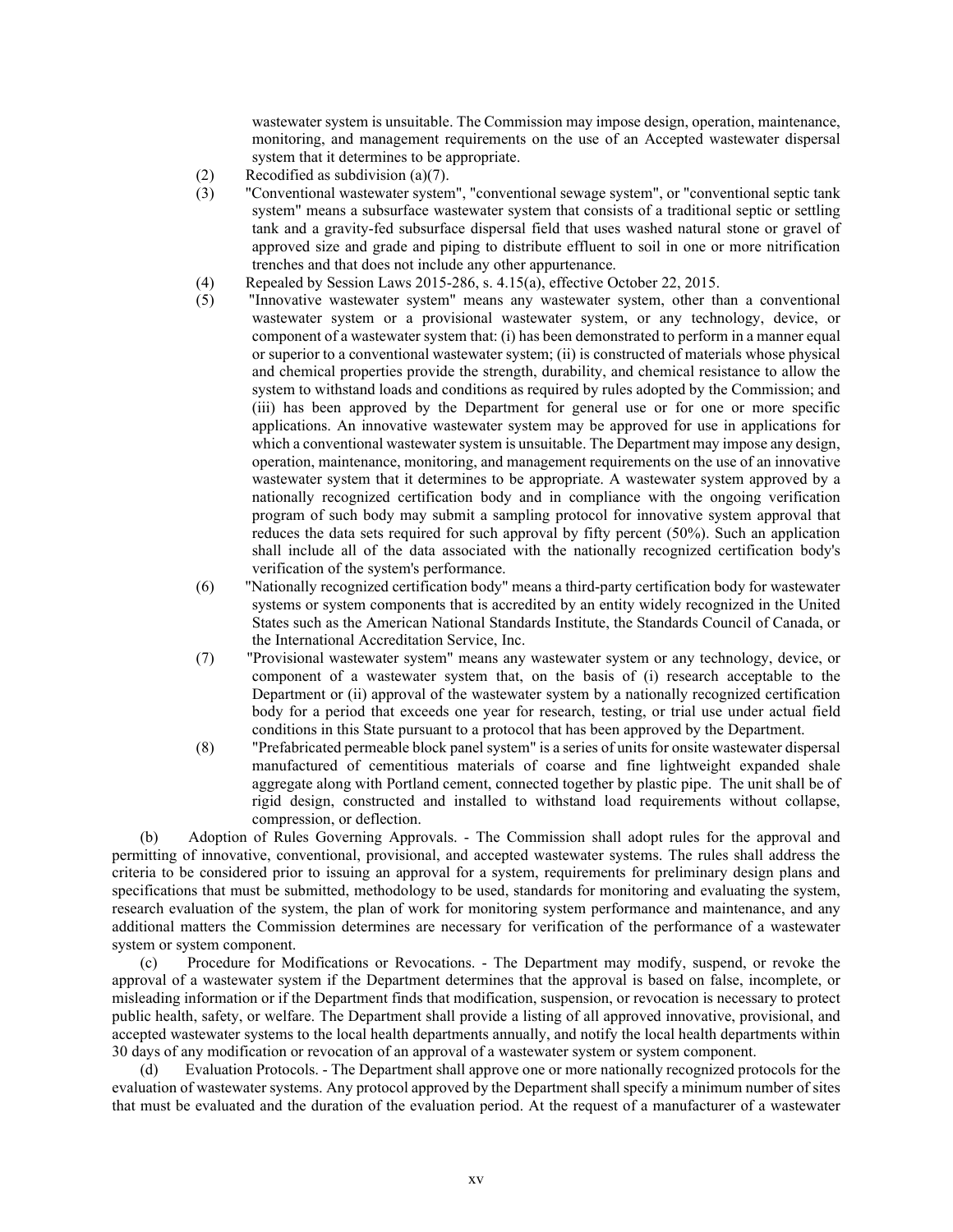system, the Department may approve an alternative protocol for use in the evaluation of the performance of the manufacturer's wastewater system. A protocol for the evaluation of a wastewater system approved by the Department pursuant to this section is a scientific standard within the meaning of G.S. 150B-2(8a)h.

(e) Repealed by Session Laws 2015-286, s. 4.15(a), effective October 22, 2015.

(f) Provisional Systems. - A manufacturer of a wastewater system may apply to the Department to have the system provisionally approved for use in this State. Any wastewater system approved based on its approval by a nationally recognized certification body must be designed and installed in a manner consistent with the system evaluated and approved by the nationally recognized certification body. The manufacturer shall submit a proposal for evaluation of the system to the Department. The proposal shall contain procedures for obtaining specified information necessary to achieve innovative status upon completion of the provisional status. The proposal for evaluation shall include the design of the system, a description of any laboratory or field research or testing that will be used to evaluate the system, a description of the research or testing protocol, and the credentials of the independent laboratory, consultant, or other entity that will be conducting the research or testing on the system. The proposal may include an evaluation of research and testing conducted in other states to the extent that the research and testing involves soil types, climate, hydrology, and other relevant conditions that are comparable to conditions in this State and if the research or testing was conducted pursuant to a protocol acceptable to the Department. The manufacturer shall enter into a contract for an evaluation of the performance of the controlled demonstration wastewater system with an independent laboratory, consultant, or other entity that has expertise in the evaluation of wastewater systems and that is approved by the Department. The manufacturer may install up to 200 provisional wastewater systems on sites that are suitable for a conventional wastewater system and that have a repair area of sufficient size to allow installation of a conventional wastewater system, an approved innovative wastewater system, or an accepted wastewater system if the provisional wastewater system fails to perform properly. If the provisional wastewater system is intended for use on sites that are not suitable for a conventional wastewater system, the Department may approve the installation of the provisional wastewater system if the Department determines that the manufacturer can provide an acceptable alternative method for collection, treatment, and dispersal of the wastewater. The Department shall approve applications for provisional systems based on approval by a nationally recognized certification body within 90 days of receipt of a complete application. A manufacturer that chooses to remove its product from the nationally recognized standard during the provisional approval may continue its application in this State pursuant to requirements and procedures established by the Department.

(g) Innovative Systems. - A manufacturer of a wastewater system for on-site subsurface use may apply for and be considered for innovative system status by the Department in one of the following ways:

- (1) If the wastewater system has been approved as a provisional wastewater system pursuant to subsection (f) of this section, the manufacturer may apply to have the system approved as an innovative wastewater system based on successful completion of the evaluation protocols established pursuant to subsection (d) of this section.
- (2) If the wastewater system has not been evaluated or approved as a provisional wastewater system pursuant to subsection (f) of this section, the manufacturer may apply to the Department to have the system approved as an innovative wastewater system on the basis of comparable research and testing conducted in other states. The manufacturer shall provide the Department with the data and findings of all evaluations of the performance of the system that have been conducted in any state by or on behalf of the manufacturer. The manufacturer shall also provide the Department with a summary of the data and findings of all other evaluations of the performance of the system that are known to the manufacturer.
- (3) If the wastewater system has not been evaluated or approved as a provisional system pursuant to subsection (f) of this section, but has been evaluated under protocol established by a nationally recognized certification body for at least two consecutive years, has been found to perform acceptably based on the criteria of the protocol, and is designed and will be installed in a manner consistent with the system evaluated and approved by the nationally recognized certification body, the manufacturer may apply to have the system approved as an innovative wastewater system.

Within 30 days of receipt of the initial application, the Department shall either (i) notify the manufacturer of any items necessary to complete the application or (ii) notify the manufacturer that its application is complete. The Department shall publish a notice that the manufacturer has submitted an application under this subsection in the North Carolina Register and may provide additional notice to the public via the Internet or by other means. The Department shall receive public comment on the application for at least 30 days after the date the notice is published in the North Carolina Register. In making a determination under this subsection, the Department shall consider the data, findings,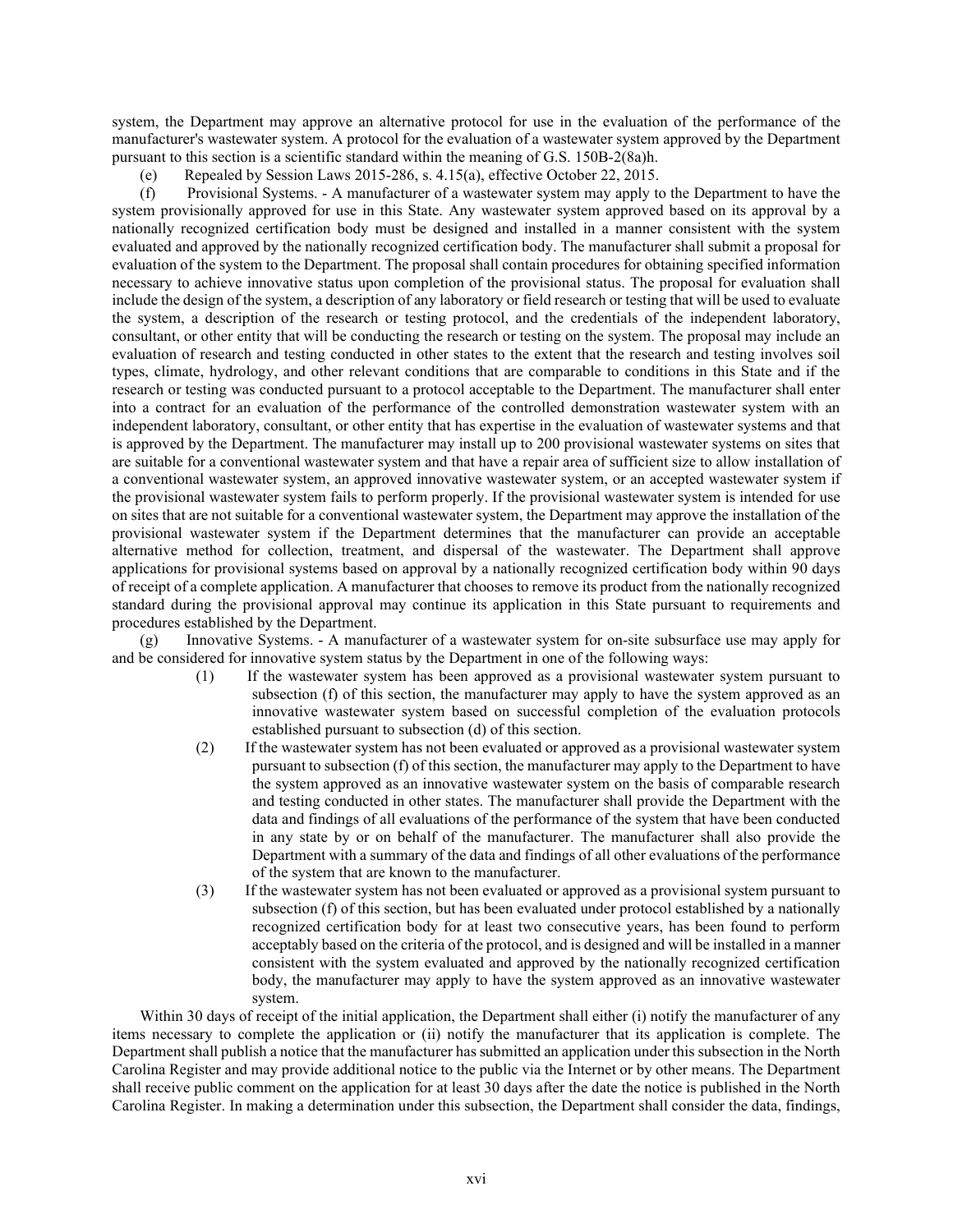and recommendations submitted by the manufacturer and all public comment. The Department may also consider any other information that the Department determines to be relevant. The Department shall determine: (i) whether the system performs in a manner equal or superior to a conventional wastewater system, in terms of structural integrity, treatment, and hydraulic performance; (ii) whether the system is constructed of materials whose physical and chemical properties provide the strength, durability, and chemical resistance to allow the system to withstand loads and conditions as required by rules adopted by the Commission; (iii) the circumstances in which use of the system is appropriate; and (iv) any conditions and limitations related to the use of the system. The Department shall make the determinations required by this subsection and approve or deny the application within 90 days after the Department receives a complete application from a manufacturer. If the Department fails to act on the application within 90 days of the notice of receipt of the complete application, the manufacturer may treat the application as denied and challenge the denial by filing a contested case as provided in Article 3 of Chapter 150B of the General Statutes. If the Department approves an innovative wastewater system, the Department shall notify the manufacturer of the approval and specify the circumstances in which use of the system is appropriate and any conditions and limitations related to the use of the system.

(g1) Approval of Functionally Equivalent Trench Systems as Innovative Systems. - A manufacturer of a wastewater trench system may petition the Commission to have the wastewater trench system approved as an innovative wastewater system as provided in this subsection.

- (1) The Commission shall approve a wastewater trench system as an innovative wastewater system if it finds that there is clear, convincing, and cogent evidence that the wastewater trench system is functionally equivalent to a wastewater trench system that is approved as an accepted wastewater system. A wastewater trench system shall be considered functionally equivalent to an accepted wastewater trench system if the performance characteristics of the wastewater trench system satisfy all of the following requirements:
	- a. The physical properties and chemical durability of the materials from which the wastewater trench system is constructed are equal to or superior to the physical properties and chemical durability of the materials from which the accepted wastewater trench system is constructed.
	- b. The permeable sidewall area and bottom infiltrative area of the wastewater trench system are equal to or greater than the permeable sidewall area and bottom infiltrative area of the accepted wastewater trench system at a field-installed size.
	- c. The wastewater trench system utilizes a similar method and manner of function for the conveyance and application of effluent as the accepted wastewater trench system.
	- d. The structural integrity of the wastewater trench system is equal to or superior to the structural integrity of the accepted wastewater trench system.
	- e. The wastewater trench system shall provide a field installed system storage volume equal to or greater than the field installed system storage volume of the accepted wastewater trench system.
- (2) As part of its petition, the manufacturer shall provide to the Commission all of the following information:
	- a. Specifications of the wastewater trench system.
	- b. Data necessary to demonstrate that the wastewater trench system is functionally equivalent to a wastewater trench system that is approved as an accepted wastewater system.
	- c. A certified statement from an independent, third-party professional engineer or testing laboratory that, based on verified documentation, the wastewater trench system is functionally equivalent to an accepted wastewater system.
- (3) Approval of a wastewater trench system as an innovative wastewater system shall not be conditioned on the manufacturer of the wastewater trench system having operational systems installed in the State.
- (4) The Commission shall authorize the use of a wastewater trench system as an innovative wastewater system in the same applications as the accepted wastewater trench system.
- (5) The Commission shall not include conditions and limitations in the approval of a wastewater trench system as an innovative wastewater system that are not included in the approval of the accepted wastewater trench system.

(h) Accepted Wastewater Dispersal Systems. - A manufacturer of an Innovative wastewater dispersal system or other approved trench dispersal system specifically identified in a rule adopted by the Commission that has been in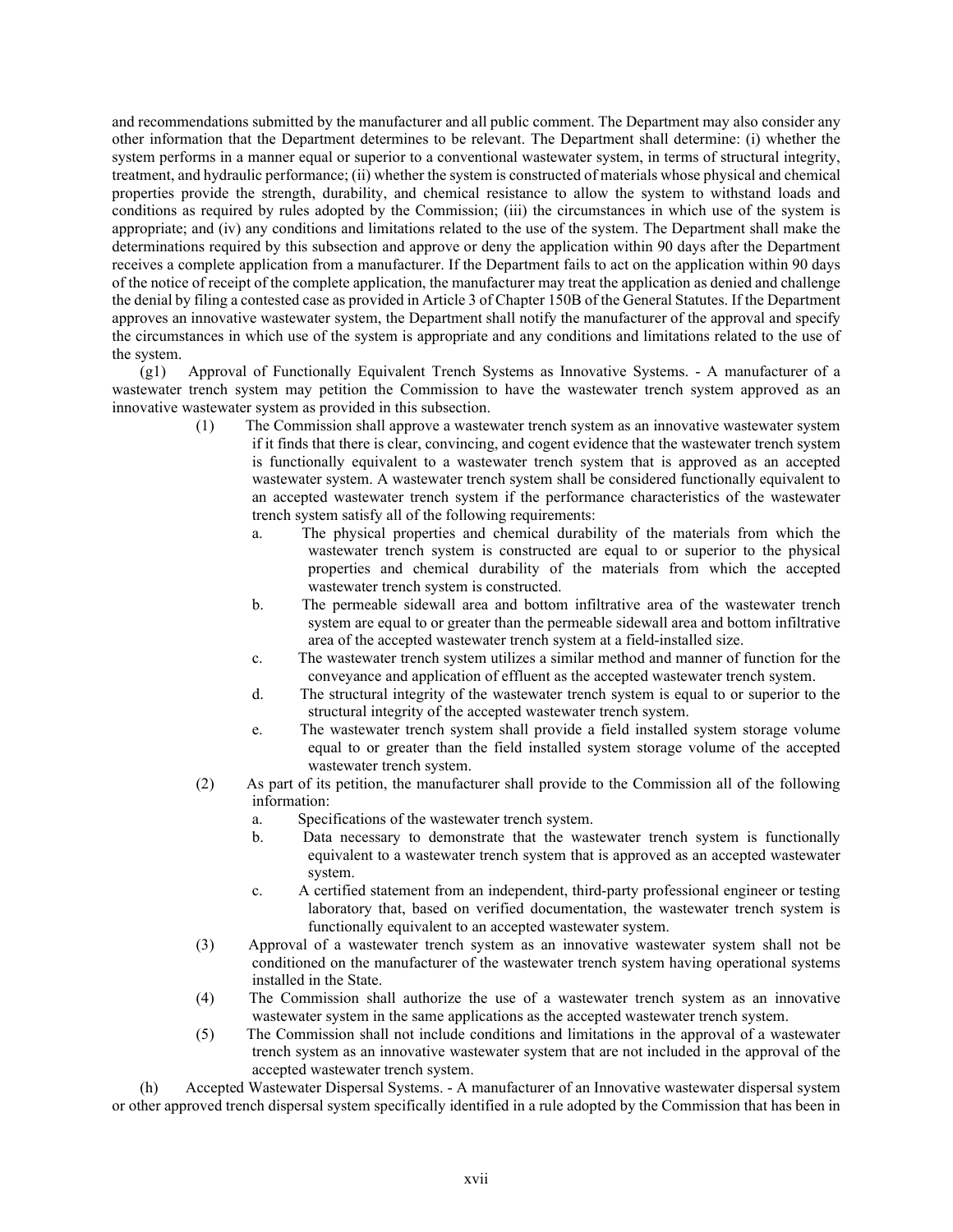general use in this State for a minimum of five years may petition the Commission to have the system designated as an Accepted wastewater system as provided in this subsection. The manufacturer shall provide the Commission with the data and findings of all prior evaluations of the performance of the system in this State and other states referenced in the petition, including disclosure of any conditions found to result in unacceptable structural integrity, treatment, or hydraulic performance. In addition, the manufacturer shall provide the Commission with information sufficient to enable the Commission to fully evaluate the performance of the system in this State for at least the five-year period immediately preceding the petition. The Commission shall designate a wastewater dispersal system as an Accepted wastewater system only if it finds that there is clear, convincing, and cogent evidence based on actual field surveys and county activity reports (i) to confirm the findings made by the Department at the time the Department approved the system as a wastewater dispersal system and (ii) that the system performs in a manner that is equal or superior to a conventional or Accepted wastewater system under actual field conditions in this State. The Commission shall specify the circumstances in which use of the system is appropriate and any conditions and limitations related to the use of the system.

(i) Nonproprietary Wastewater Systems. - The Department may initiate a review of a nonproprietary wastewater system and approve the system for use as a provisional wastewater system or an innovative wastewater system without having received an application from a manufacturer. The Department may recommend that the Commission designate a nonproprietary wastewater system as an accepted wastewater system without having received a petition from a manufacturer.

(j) Repealed by Session Laws 2015-286, s. 4.15(a), effective October 22, 2015.

(j1) Clarification With Respect to Certain Dispersal Media. - In considering the application by a manufacturer of a wastewater system utilizing expanded polystyrene synthetic aggregate particles as a septic effluent dispersal medium for approval of the system under this section, neither the Commission nor the Department may condition, delay, or deny the approval based on the particle or bulk density of the expanded polystyrene material. With respect to approvals already issued by the Department or Commission that include conditions or requirements related to the particle or bulk density of expanded polystyrene material, the Commission or Department, as applicable, shall promptly reissue all such approvals with the conditions and requirements relating to the density of expanded polystyrene material permanently deleted while leaving all other terms and conditions of the approval intact.

(k) Fees. - The Department shall collect the following fees under this section:

| (1) | Review of an alternative protocol                                          |            |
|-----|----------------------------------------------------------------------------|------------|
|     | under subsection (d) of this section                                       | \$1,000.00 |
| (2) | Repealed by Session Laws 2015-286, s. 4.15(a), effective October 22, 2015. |            |
| (3) | Review of a provisional system                                             | \$3,000.00 |
| (4) | Review of an innovative system                                             | \$3,000.00 |
| (5) | Review of an accepted system                                               | \$3,000.00 |
| (6) | Review of a residential wastewater treatment                               |            |
|     | system pursuant to G.S. 130A-342                                           | \$1,500.00 |
| (7) | Review of a component or device required of a system                       | \$100.00   |
| (8) | Modification to approved accepted, provisional, or                         |            |
|     | innovative system                                                          | \$1,000.00 |

(*l*) On-Site Wastewater System Account. - The On-Site Wastewater System Account is established as a nonreverting account within the Department. Fees collected pursuant to this section shall be placed in the On-Site Wastewater System Account and shall be applied only to the costs of implementing this section. (1989, c. 764, s. 10; 1991 (Reg. Sess., 1992), c. 944, s. 9; 1995, c. 285, s. 1; 2001-505, s. 2.2; 2011-261, s. 1; 2014-120, s. 28(a); 2015- 286, s. 4.15(a); 2018-114, s. 12; 2019-151, s. 13; 2021-117, s. 12.1.)

### **§ 130A-343.1. Transfer of ownership of provisionally approved septic tanks and innovative septic tank systems to joint agency in certain counties; inspection fees in those counties.**

(a) As used in this section, "provisionally approved septic tank or innovative septic tank system" means a septic tank system located in soil that is classified as provisionally suitable or an innovative septic tank system, as those terms are used in Subchapter 18A of Chapter 18 of Title 15A of the North Carolina Administrative Code, G.S. 130A-343, and any applicable local rules or ordinances.

(b) As used in this subsection, "unit of local government" has the same meaning as in G.S. 160A-460. One or more units of local government located in the Counties of Camden, Chowan, Currituck, Gates, Hertford, Pasquotank, Perquimans, Tyrrell, and Washington may establish a joint agency for the purpose of owning and operating a provisionally approved septic tank or innovative septic tank system as provided in Article 20 of Chapter 160A of the General Statutes. Bertie County may join any joint agency established under this subsection. The owner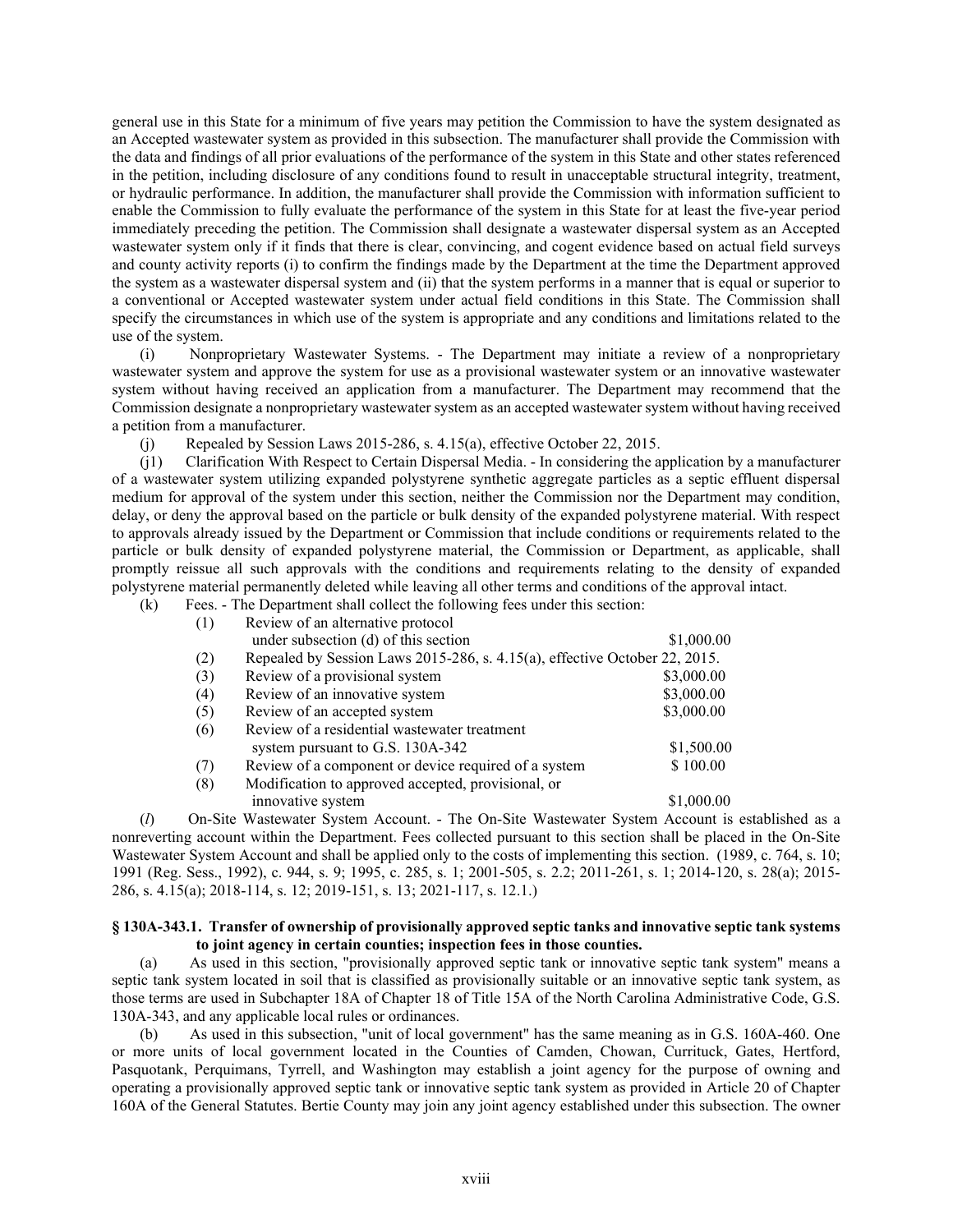of any provisionally approved septic tank or innovative septic tank system may, upon acceptance by a joint agency established under this subsection, transfer ownership of any real or personal property or interest therein that is a part of or used in connection with the provisionally approved septic tank or innovative septic tank system to the joint agency. Notwithstanding G.S. 160A-462(a), a joint agency created pursuant to this subsection may hold real property necessary to the undertaking. Any county named in this subsection may accept real or personal property described in this subsection from the owner of the property for transfer to a joint agency established as provided in this subsection.

(c) The Counties of Bertie, Camden, Chowan, Currituck, Gates, Hertford, Pasquotank, Perquimans, Tyrrell, and Washington may adopt an ordinance providing that any fee for the inspection, maintenance, and repair of a provisionally approved septic tank or other innovative septic tank system may be billed as property taxes, may be payable in the same manner as property taxes, and in the case of nonpayment, may be collected in any manner by which property taxes can be collected. If the ordinance states that delinquent fees can be collected in the same manner as delinquent real property taxes, the delinquent fees are a lien on the real property described on the bill that includes the fee. (1999-288, ss. 1-3; 2001-78, ss. 1-3.)

### **§ 130A-344: Repealed by Session Laws 1995, c. 285, s. 2.**

#### **§ 130A-345. Disposal of liquid condensate from residential heating and cooling systems.**

Notwithstanding any other provision of law, every public or community wastewater system, as defined in G.S. 130A-334(8), shall provide for the collection of liquid condensate from residential heating and cooling systems by the public or community wastewater system. (2015-207, s. 6.)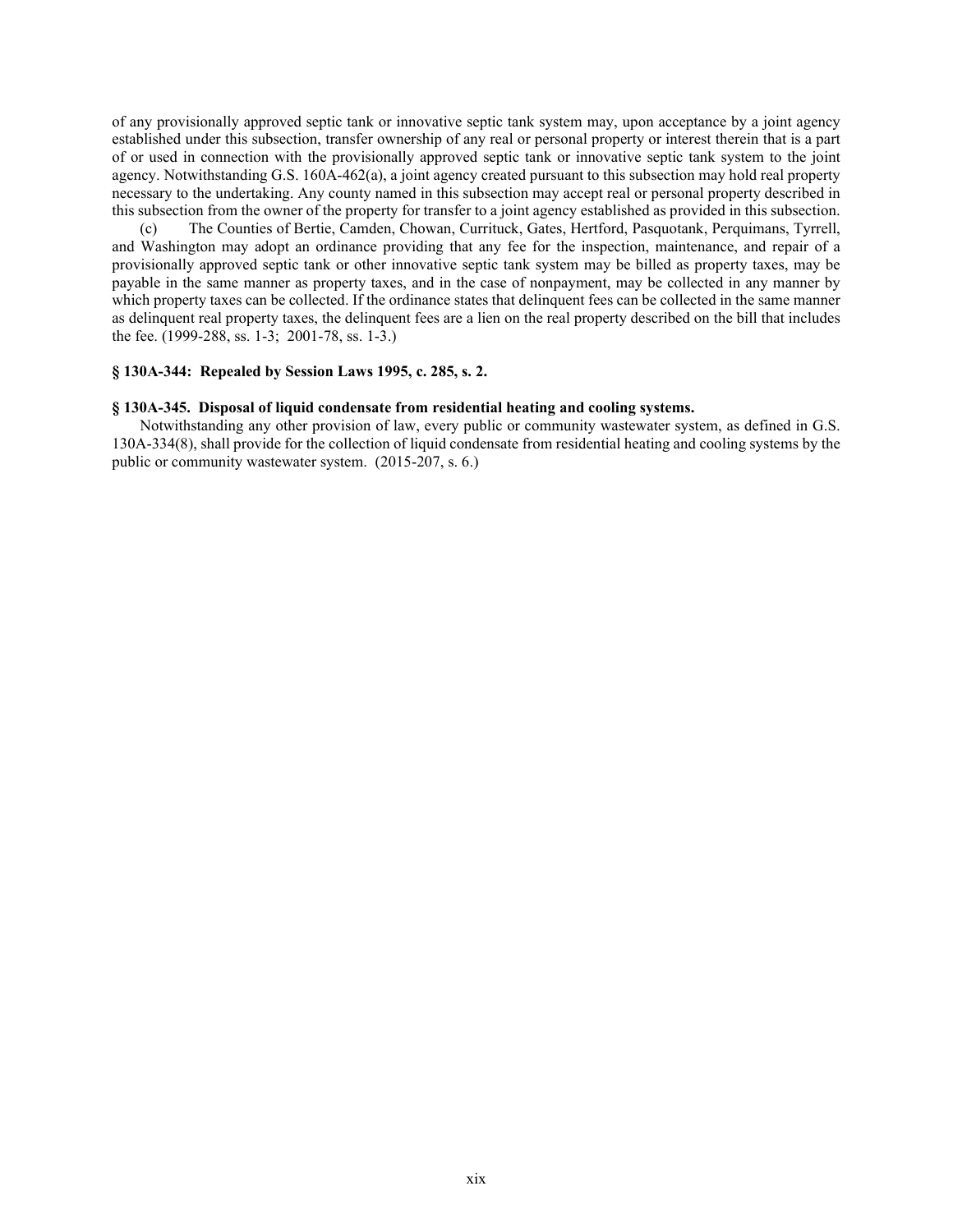# **ADDITIONAL RELEVANT STATUTES**

## **Chapter 90A Article 5 of the North Carolina General Statutes**

Article 5.

Certification of On-Site Wastewater Contractors and Inspectors.

#### **§ 90A-70. Purpose.**

It is the purpose of this Article to protect the environment and public health, safety, and welfare by ensuring the integrity and competence of on-site wastewater contractors and inspectors; to require the examination of on-site wastewater contractors and inspectors and the certification of their competency to supervise or conduct the construction, installation, repair, or inspection of on-site wastewater systems; to establish minimum standards for ethical conduct, responsibility, training, experience, and continuing education for on-site wastewater system contractors and inspectors; and to provide appropriate enforcement procedures for rules adopted by the North Carolina On-Site Wastewater Contractors and Inspectors Certification Board. (2006-82, s. 1.)

### **§ 90A-71. Definitions.**

The following definitions apply in this Article:

- (1) "Board" means the North Carolina On-Site Wastewater Contractors and Inspectors Certification Board.
- (2) "Contractor" means a person who constructs, installs, or repairs, or offers to construct, install, or repair an on-site wastewater system in the State.
- (3) "Conventional wastewater system" has the same meaning as in G.S. 130A-343(a)(3).
- (4) "Department" means the Department of Health and Human Services.
- (4a) "Inspection" means an examination of an on-site wastewater system permitted under the provisions of Article 11 of Chapter 130A of the General Statutes that satisfies all of the following criteria:
	- a. Is requested by a lending institution, realtor, prospective homebuyer, or other impacted party as a condition of sale, refinancing, or transfer of title.
	- b. Meets the minimum requirements established by the Board.
- (5) "Inspector" means a person who conducts an inspection in accordance with rules adopted by the Board.
- (6) "On-site wastewater system" means any wastewater system permitted under the provisions of Article 11 of Chapter 130A of the General Statutes that does not discharge to a treatment facility or the surface waters of the State.
- (7) "Person" means all persons, including individuals, firms, partnerships, associations, public or private institutions, municipalities, or political subdivisions, governmental agencies, or private or public corporations organized and existing under the laws of this State or any other state or country.
- (8) "Wastewater treatment facility" means a mechanical or chemical treatment facility serving a site with multiple wastewater sources. (2006-82, s. 1; 2010-31, s. 13.2(e); 2011-145, s. 13.3(ll).)

#### **§ 90A-72. Certification required; applicability.**

(a) Certification Required. - No person shall construct, install, or repair or offer to construct, install, or repair an on-site wastewater system permitted under Article 11 of Chapter 130A of the General Statutes without being certified as a contractor at the required level of certification for the specified system. No person shall conduct an inspection or offer to conduct an inspection of an on-site wastewater system as permitted under Article 11 of Chapter 130A of the General Statutes without being certified in accordance with the provisions of this Article.

(b) Applicability. - This Article does not apply to the following: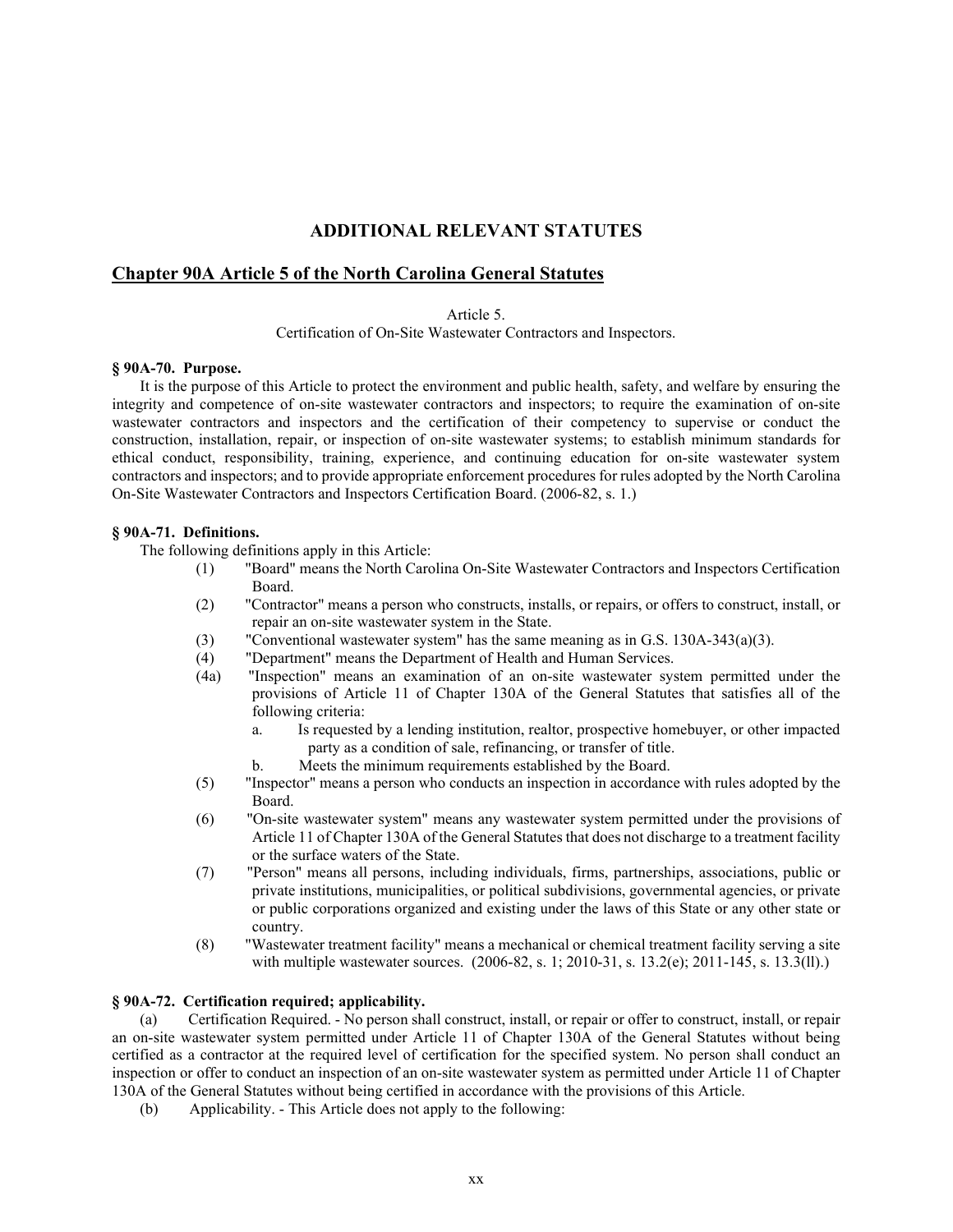- (1) A person who is employed by a certified contractor or inspector in connection with the construction, installation, repair, or inspection of an on-site wastewater system performed under the direct and personal supervision of the certified contractor or inspector in charge.
- (2) A person who constructs, installs, or repairs an on-site wastewater system described as a single septic tank with a gravity-fed gravel trench dispersal media when located on land owned by that person and that is intended solely for use by that person and members of that person's immediate family who reside in the same dwelling.
- (3) A person licensed under Article 1 of Chapter 87 of the General Statutes who constructs or installs an on-site wastewater system ancillary to the building being constructed or who provides corrective services and labor for an on-site wastewater system ancillary to the building being constructed.
- (4) A person who is certified by the Water Pollution Control System Operators Certification Commission and contracted to provide necessary operation and maintenance on the permitted on-site wastewater system.
- (5) A person permitted under Article 21 of Chapter 143 of the General Statutes who is constructing a water pollution control facility necessary to comply with the terms and conditions of a National Pollutant Discharge Elimination System (NPDES) permit.
- (6) A person licensed under Article 1 of Chapter 87 of the General Statutes as a licensed public utilities contractor who is installing or expanding a wastewater treatment facility, including a collection system, designed by a registered professional engineer.
- (7) A plumbing contractor licensed under Article 2 of Chapter 87 of the General Statutes, so long as the plumber is not performing plumbing work that includes the installation or repair of a septic tank or similar depository, such as a treatment or pretreatment tank or system, or lines, tanks, or appurtenances downstream from the point where the house or building sewer lines from the plumbing system meet the septic tank or similar depository. This subdivision shall not be construed to require a plumbing contractor to become certified as a contractor pursuant to this section to install or repair a grease trap, interceptor, or separator upstream from a septic tank or similar depository that complies with the requirements of the local health department.
- (8) A person employed by the Department, a local health department, or a local health district, when conducting a regulatory inspection of an on-site wastewater system for purposes of determining compliance. (2006-82, s. 1; 2010-31, s. 13.2(f); 2015-286, s. 4.14A.)

## **§ 90A-73. Creation and membership of the Board.**

(a) Creation and Appointments. – There is created the North Carolina On-Site Wastewater Contractors and Inspectors Certification Board. The Board shall consist of nine members appointed to three-year terms as follows:

- (1) One member appointed by the Governor who, at the time of appointment, is engaged in the construction, installation, repair, or inspection of on-site wastewater systems, to a term that expires on 1 July of years that precede by one year those years that are evenly divisible by three.
- (2) One member appointed by the Governor who, at the time of appointment, is a certified water pollution control system operator pursuant to Article 3 of this Chapter, to a term that expires on 1 July of years evenly divisible by three.
- (3) One member appointed by the Governor who is a registered professional engineer licensed under Chapter 89C of the General Statutes and whose work experience includes the design of on-site wastewater systems to a term that expires on 1 July of years that follow by one year those years that are evenly divisible by three.
- (4) One member appointed by the General Assembly upon recommendation of the President Pro Tempore of the Senate who, at the time of appointment, is engaged in the construction, installation, repair, or inspection of on-site wastewater systems, to a term that expires on 1 July of years that follow by one year those years that are evenly divisible by three.
- (5) One member appointed by the General Assembly upon recommendation of the President Pro Tempore of the Senate who, at the time of appointment, is engaged in the business of inspecting on-site wastewater systems, to a term that expires on 1 July of years that precede by one year those years that are evenly divisible by three.
- (6) One member appointed by the General Assembly upon recommendation of the President Pro Tempore of the Senate upon the recommendation of the North Carolina Home Builders Association, to a term that expires on 1 July of years evenly divisible by three.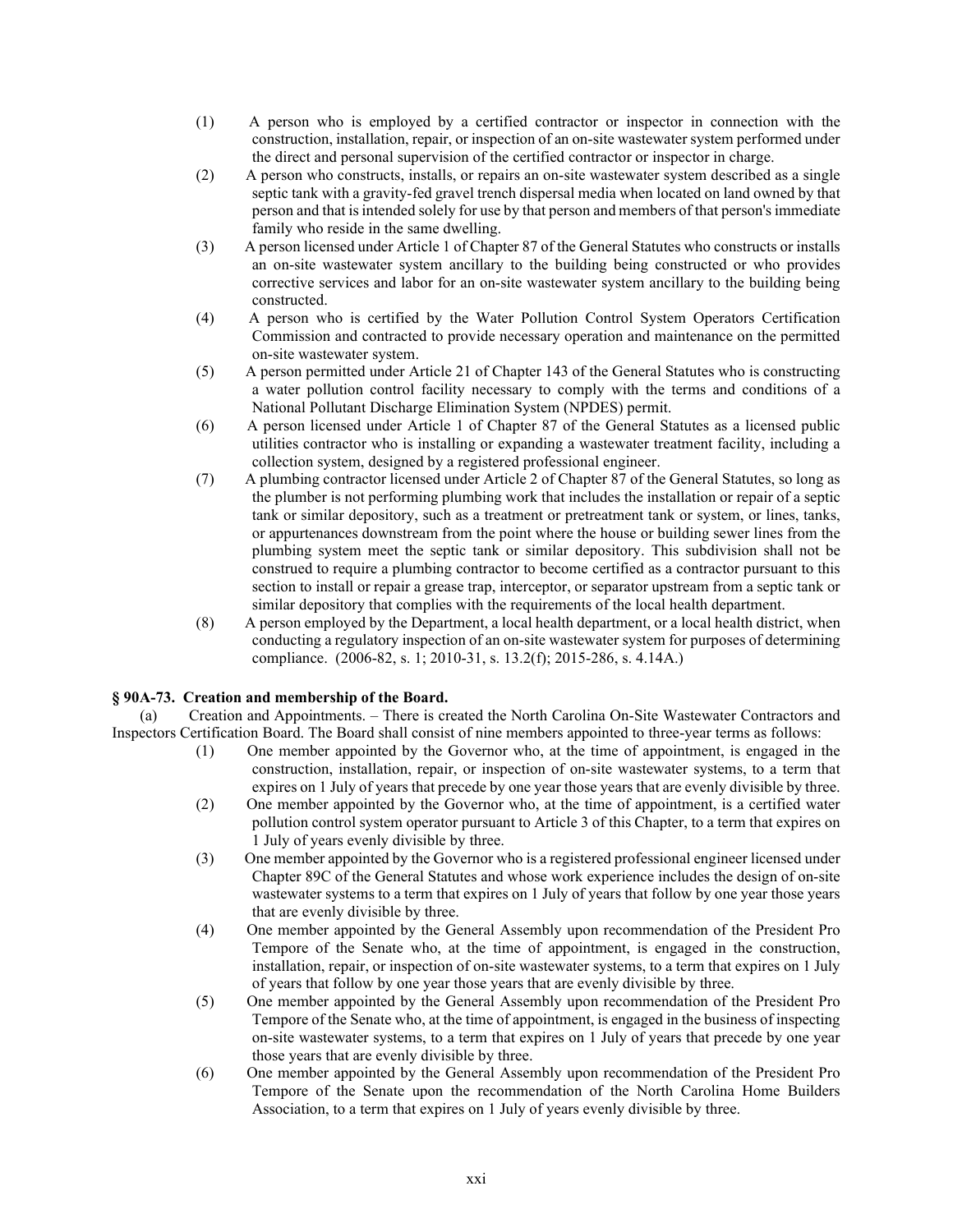- (7) One member appointed by the General Assembly upon recommendation of the Speaker of the House of Representatives who, at the time of appointment, is engaged in the construction, installation, repair, or inspection of on-site wastewater systems, to a term that expires on 1 July of years evenly divisible by three.
- (8) One member appointed by the General Assembly upon recommendation of the Speaker of the House of Representatives who, at the time of appointment, is (i) employed as an environmental health specialist, and (ii) engaged primarily in the inspection and permitting of on-site wastewater systems, to a term that expires on 1 July of years that follow by one year those years that are evenly divisible by three.
- (9) One member appointed by the General Assembly upon recommendation of the Speaker of the House of Representatives who, at the time of appointment, is (i) employed by the North Carolina Cooperative Extension Service, and (ii) is knowledgeable in the area of on-site wastewater systems, to a term that expires on 1 July of years that precede by one year those years that are evenly divisible by three.

(b) Vacancies. – An appointment to fill a vacancy on the Commission created by the resignation, dismissal, disability, or death of a member shall be for the balance of the unexpired term. Vacancies in appointments made by the General Assembly shall be filled as provided in G.S. 120-122.

(c), (d) Repealed by Session Laws 2010-31, s.  $13.2(h)$ , effective July 1, 2010.

(e) Officers. – The Board shall elect a Chair from among its members. The Chair shall serve from the time of election until 30 June of the following year, or until a successor is elected.

(f) Compensation. – Board members who are State employees shall receive no per diem compensation for serving on the Board but shall be reimbursed for their expenses in accordance with G.S. 138-6. All other Board members shall receive per diem compensation and reimbursement in accordance with the compensation rate established in G.S. 93B-5.

(g) Quorum. – A majority of the members of the Board constitutes a quorum for the transaction of business.

(h) Meetings. – The Board shall meet at least twice each year and may hold special meetings at the call of the Chair or a majority of the members of the Board.

(i) Repealed by Session Laws 2010-31, s. 13.2(h), effective July 1, 2010. (2006-82, s. 1; 2010-31, ss. 13.2(g), (h); 2011-145, s. 13.3(mm).)

## **§ 90A-74. Powers and duties of the Board.**

The Board shall have the following general powers and duties:

- (1) To adopt rules in the manner prescribed by Chapter 150B of the General Statutes to govern its actions and to implement the provisions of this Article.
- (2) To determine the eligibility requirements for persons seeking certification pursuant to this Article.
- (3) To establish grade levels of certifications based on design capacity, complexity, projected costs, and other features of approved on-site wastewater systems.
- (4) To develop and administer examinations for specific grade levels of certification as approved by the Board. The Board may approve applications by recognized associations for certification of its members after a review of the requirements of the association to ensure that they are equivalent to the requirements of the Board.
- (5) To issue, renew, deny, restrict, suspend, or revoke certifications and to carry out any of the other actions authorized by this Article.
- (6) To establish, publish, and enforce rules of professional conduct of persons who are certified pursuant to this Article.
- (7) To maintain a record of all proceedings and make available to persons certified under this Article, and to other concerned parties, an annual report of all Board action.
- (8) To establish reasonable fees for application, certification, and renewal, and other services provided by the Board.
- (9) To conduct investigations to determine whether violations of this Article or grounds for disciplining persons certified under this Article exist.
- (10) To adopt a common seal containing the name of the Board for use on all certificates and official reports issued by the Board.
- (10a) To employ staff necessary to carry out the provisions of this Article and to determine the compensation, duties, and other terms and conditions of employment of its staff.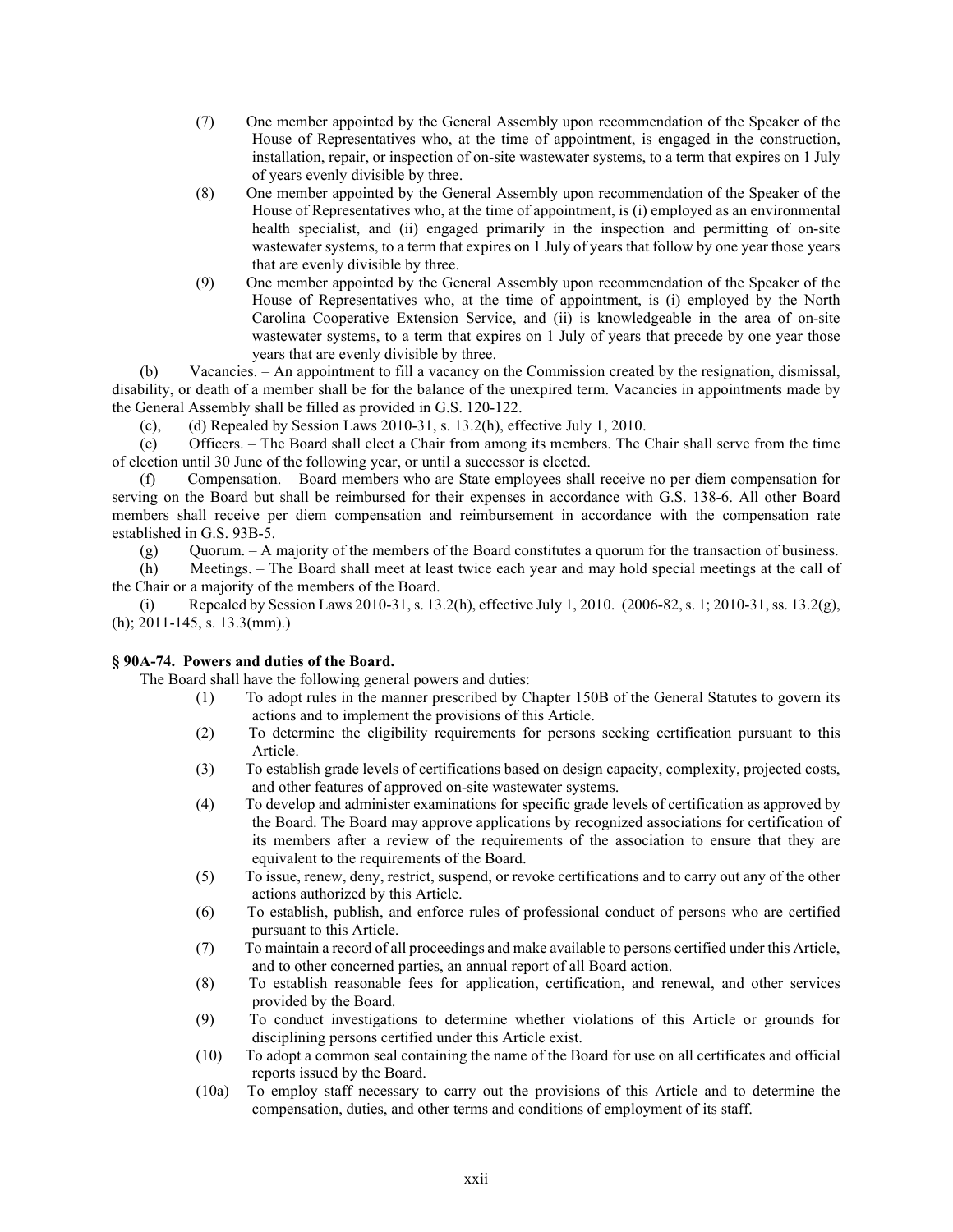- (10b) To employ professional, clerical, investigative, or special personnel necessary to carry out the provisions of this Article.
- (11) To conduct other services necessary to carry out the purposes of this Article. (2006-82, s. 1; 2010-31, s. 13.2(i).)

### **§ 90A-75. Expenses and fees.**

(a) Expenses. – All salaries, compensation, and expenses incurred or allowed for the purposes of carrying out this Article shall be paid by the Board exclusively out of the funds received by the Board as authorized by this Article. No salary, expense, or other obligations of the Board may be charged against the General Fund of the State. Neither the Board nor any of its members or employees may incur any expense, debt, or financial obligation binding upon the State.

(b) Contributions. – The Board may accept grants, contributions, devises, and gifts that shall be kept in the same account as the funds deposited in accordance with this Article and other provisions of the law.

(c) Fees. – All fees shall be established in rules adopted by the Board. The Board shall establish fees sufficient to pay the costs of administering this Article, but in no event shall the Board charge a fee at an annual rate in excess of the following:

| (1) | Application for basic certification                    | \$150.00  |
|-----|--------------------------------------------------------|-----------|
| (2) | Application for each grade level                       | \$50.00   |
| (3) | Certification renewal                                  | \$100.00  |
| (4) | Reinstatement of revoked or suspended<br>Certification | \$500.00  |
| (5) | Application for on-site wastewater<br>system inspector | \$200.00. |

(c1) Use of Fees. – All fees collected pursuant to this Article shall be held by the Board and used by the Board for the sole purpose of administering this Article.

(d) Audit. – The Board is subject to the oversight of the State Auditor under Article 5A of Chapter 147 of the General Statutes. (2006-82, s. 1; 2010-31, s. 13.2(j); 2011-284, s. 66.)

**§ 90A-76:** Repealed by Session Laws 2010-31, s. 13.2(k), effective July 1, 2010.

### **§ 90A-77. Certification requirements.**

(a) Certification. – The Board shall issue a certificate of the appropriate grade level to an applicant who satisfies all of the following conditions:

- (1) Is at least 18 years of age.<br>(2) Submits a properly comple
- Submits a properly completed application to the Board.
- (3) Completes the basic on-site wastewater education program approved by the Board for the specific grade level.
- (4) Repealed by Session Laws 2010-31, s. 13.2(l), effective July 1, 2010.
- (5) Completes any additional training program designed by the Board specific to the grade level for which the applicant is applying.
- (6) Pays the applicable fees set by the Board for the particular application and grade level.
- (7) For the specific grade level, as determined by the Board, passes a written or oral examination that tests the applicant's proficiency in all of the following areas:
	- a. Principles of public and environmental health associated with on-site wastewater systems.
	- b. Principles of construction and safety.
	- c. Technical and practical knowledge of on-site wastewater systems typical to the specified grade level.
	- d. Laws and rules related to the installation, construction, repair, or inspection of the specified on-site wastewater system.

(b) Location of Examinations. – The Board shall provide a minimum of three examinations each year; one each in the eastern, central, and western regions of the State.

(c) Approval of Certification Programs. – The Board may issue a certificate at the appropriate grade level to an applicant who has completed an approved training or continuing education program.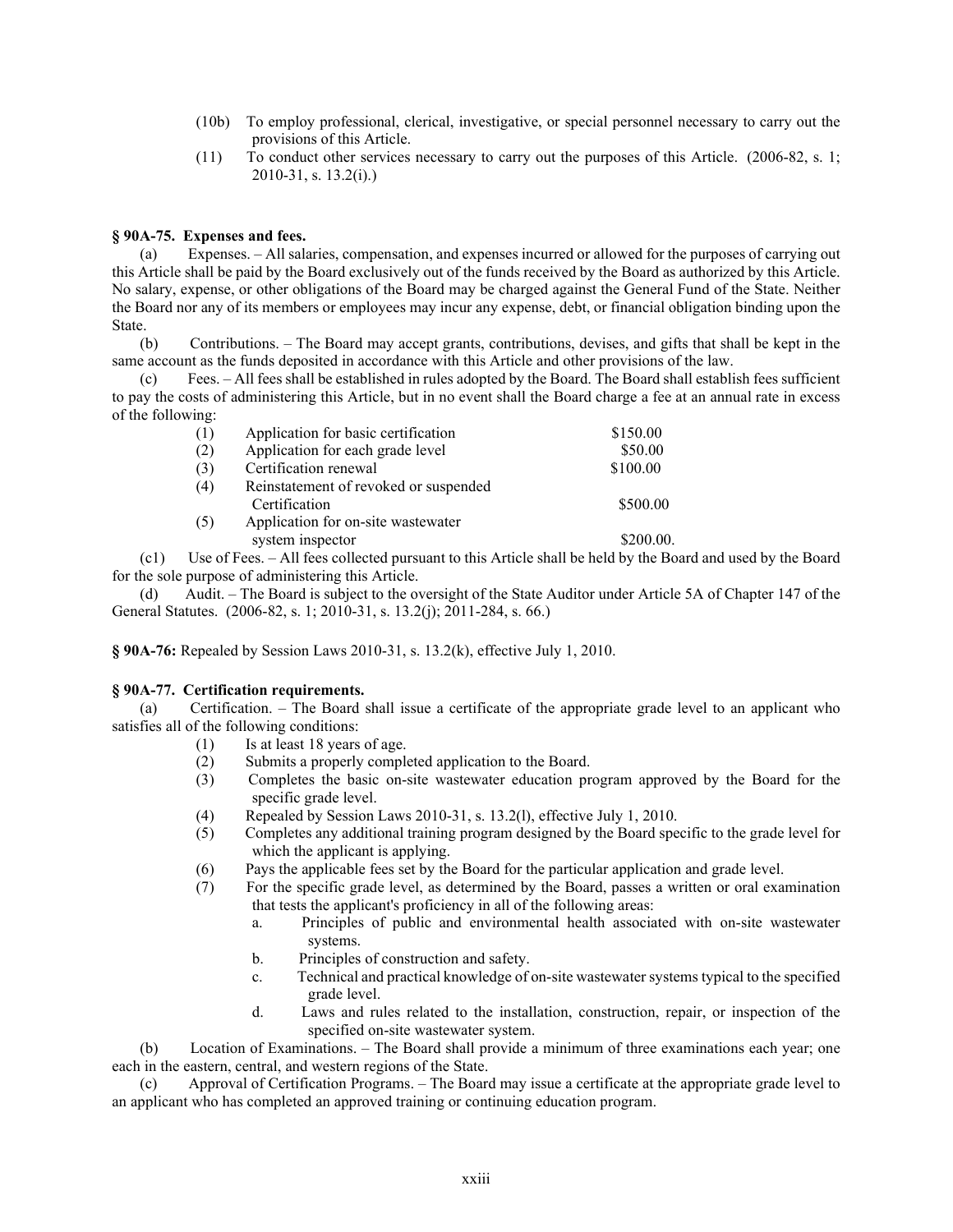(d) No Degree Required. – An applicant shall not be required to hold or obtain an educational diploma or degree to obtain a certificate. An applicant that meets all the conditions for certification except for passage of the Board examination may take the examination on three successive occasions without having to file for a new application, pay an additional application fee, or repeat any applicable training program. If the applicant fails to pass the Board examination on three successive occasions, the applicant must reapply to the Board, pay an additional application fee, and repeat the training program.

(e) Certificate. – The certification shall show the full name of the certificate holder. The certificate shall provide a unique identification number and shall be signed by the Chair. Issuance of the certificate by the Board shall be prima facie evidence that the person named therein is entitled to all the rights and privileges of a certified contractor or inspector, at the grade level specified on the certificate, while the certificate remains in effect.

(f) Replacement Certificate. – A new certificate to replace one lost, destroyed, or mutilated shall be issued subject to rules adopted by the Board and with the payment of a fee set by the Board. The fee for a duplicate or replacement certificate shall not exceed twenty-five dollars (\$25.00). (2006-82, s. 1; 2010-31, s. 13.2(l).)

### **§ 90A-78. Certification renewal.**

(a) Renewal. – All certifications shall expire at intervals determined by the Board unless they are renewed. In no event may the interval determined by the Board be less than one year. To renew a certification, a contractor or inspector must meet all of the following conditions:

(1) Submit an application for renewal on the form prescribed by the Board.

- (2) Meet the continuing education requirements prescribed by the Board.
- (3) Pay the certification renewal fee.

(b) Late Fee. – A contractor or inspector with an expired certificate may renew the certification within 90 days of its expiration upon payment of a late fee set by the Board. The late fee shall not exceed twenty-five dollars (\$25.00). If a certification is not renewed within 90 days of its expiration, the certification shall not be renewed, and the holder must apply for a new certificate. (2006-82, s. 1.)

### **§ 90A-79. Continuing education.**

(a) Requirements. – The Board shall require continuing education as a condition of certification and renewal. The Board shall determine the number of hours, based on grade levels applied for, up to a maximum of 12 hours per year, and the subject material for the specified grade level. The Board shall maintain records of continuing education coursework successfully completed by each certified contractor or inspector.

(b) Approval of Continuing Education Programs. – The Board may approve a continuing education program or course if the Board finds that the program or course provides useful educational information or experience that will enhance the construction, installation, repair, or inspection of on-site wastewater systems. The Board may develop and offer continuing education programs. (2006-82, s. 1.)

### **§ 90A-80. Investigation of complaints.**

(a) Misconduct. – A person may refer to the Board charges of fraud, deceit, negligence, incompetence, or misconduct against any certified contractor or inspector. The charges shall be in writing and sworn to by the complainant and submitted to the Board. These charges, unless dismissed without a hearing by the Board as unfounded or trivial, shall be heard and determined by the Board in accordance with the provisions of Chapter 150B of the General Statutes. An association that receives professional recognition of its own certification process by the Board shall be responsible for the conduct and competency of its members.

(b) Records. – The Board shall establish and maintain detailed records regarding complaints concerning each certified contractor or inspector. The records shall include those certified by recognized associations. The records shall also detail the levels of certification held by each contractor or inspector.

(c) Notification. – The Board shall provide local health departments with notification of changes in certifications, complaints, suspensions, or reinstatements under this Article. (2006-82, s. 1.)

## **§ 90A-81. Remedies.**

(a) Denial, Suspension, and Revocation of Certification. – The Board may deny, suspend, or revoke a certificate under this Article for:

- (1) A violation of this Article or a rule of the Board.
- (2) The use of fraud or deceit in obtaining or renewing a certificate.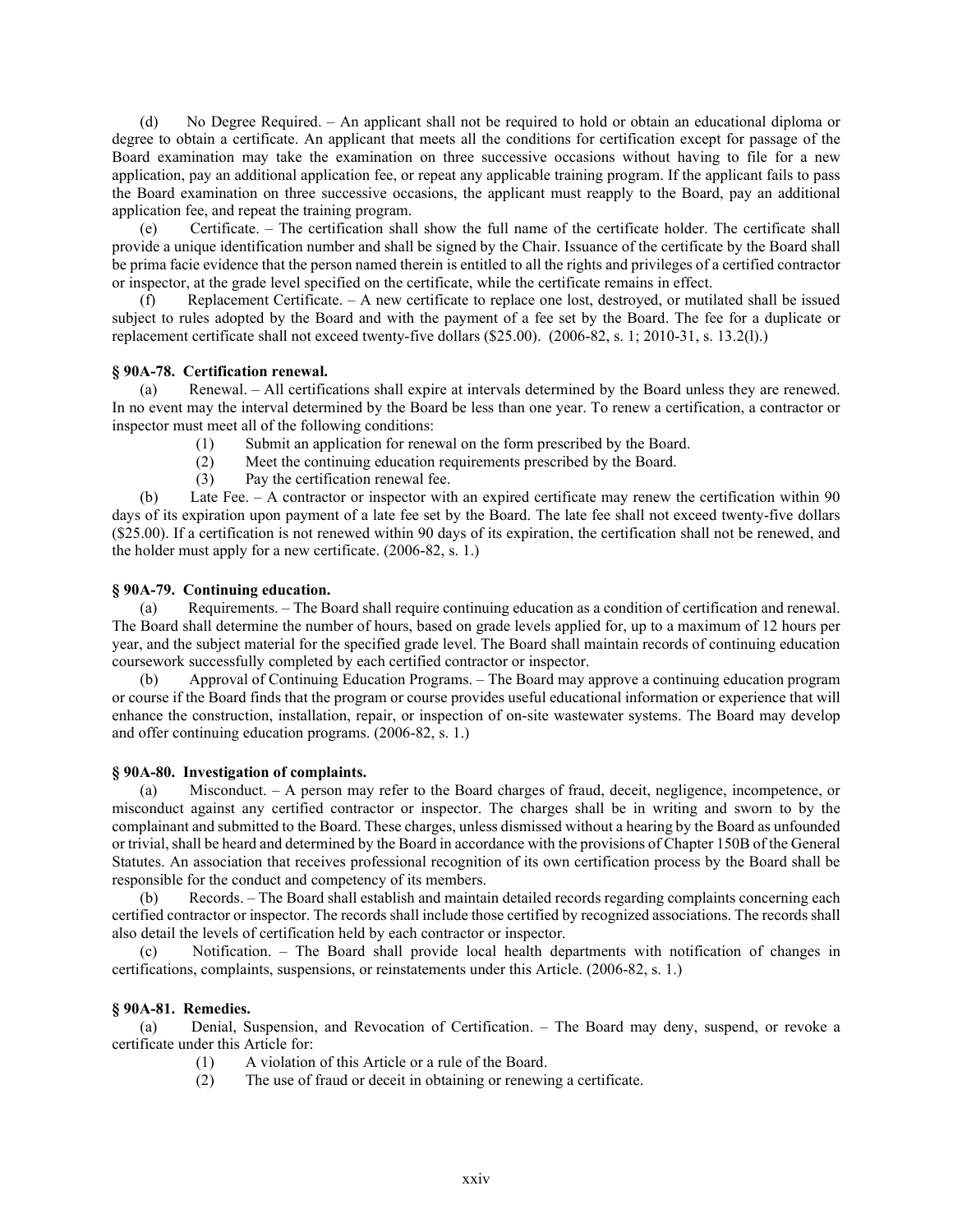- (3) Any act of gross negligence, incompetence, or misconduct in the construction, installation, repair, or inspection of an on-site wastewater system.
- (4) Failure to satisfactorily complete continuing education requirements prescribed by the Board.

(b) Arbitration. – The Board may establish a voluntary arbitration procedure to resolve complaints concerning a certified contractor or inspector or any work performed by a certified contractor or inspector, or conflicts involving any certified contractor or inspector and the Division of Public Health of the Department or a local health department.

(c) Injunction. – The Board may in its own name seek an injunction to restrain any person, firm, partnership, or corporation from violating the provisions of this Article or rules adopted by the Board. The Board may bring an action for an injunction in the superior court of any county in which the violator resides or the violator's principal place of business is located. In any proceedings for an injunction, it shall not be necessary to allege or prove either that an adequate remedy at law does not exist, or that substantial or irreparable damage would result from the continued violation. Members of the Board shall not be personally or professionally liable for any act or omission pursuant to this subsection. The Board shall not be required to post a bond in connection with any action to obtain an injunction.

(d) Offenses. – A person who commits any one or more of the following offenses is guilty of a Class 2 misdemeanor:

- (1) Engages in or offers to engage in the construction, installation, repair, or inspection of an on-site wastewater system without the appropriate certificate for the grade level of on-site wastewater system.
- (2) Gives false or forged evidence of any kind in obtaining a certificate.
- (3) Falsely impersonates a certified contractor or inspector. (2006-82, s. 1; 2010-31, s. 13.2(m); 2011-145, s. 13.3(nn).)

# **Chapter 105, Article 5 of the North Carolina General Statutes**

### **§ 105-164.13. Retail sales and use tax.**

The sale at retail and the use, storage, or consumption in this State of the following tangible personal property, digital property, and services are specifically exempted from the tax imposed by this Article:

> (68) Sales of wastewater dispersal products approved by the Department of Health and Human Services under Article 11 of Chapter 130A of the General Statutes.

## **Chapter 130A, Article 9, Part 2 of the North Carolina General Statutes**

### **§ 130A-291.2. Temporary domestic wastewater holding tanks.**

When a permanent domestic wastewater collection and treatment system is not available at a construction site or a temporary special event, a temporary wastewater holding tank of adequate capacity to prevent overflow may be used under a mobile or modular office to accommodate domestic wastewater from a commode and sink. The wastewater shall be removed often enough to prevent the temporary domestic wastewater holding tank from overflowing. The owner or lessee of a temporary construction trailer shall contract with a registered septage management firm or registered portable toilet sanitation firm for the removal of domestic waste. The wastewater shall be removed from the temporary domestic wastewater holding tank by a septage management firm holding a current permit to operate a septage firm. (2001-505, s. 1.2.)

# **Chapter 130A, Article 8 of the North Carolina General Statutes**

### **§ 130A-248. Regulation of food and lodging establishments.**

(a6) Notwithstanding any provision of this Part or any rules adopted pursuant to G.S. 130A-335(e), a permitted food stand may elect to provide tables and not more than eight seats for customers to use while eating or drinking on the premises. Addition of seats under this subsection shall not require further evaluation of the adequacy of the approved sanitary sewage system.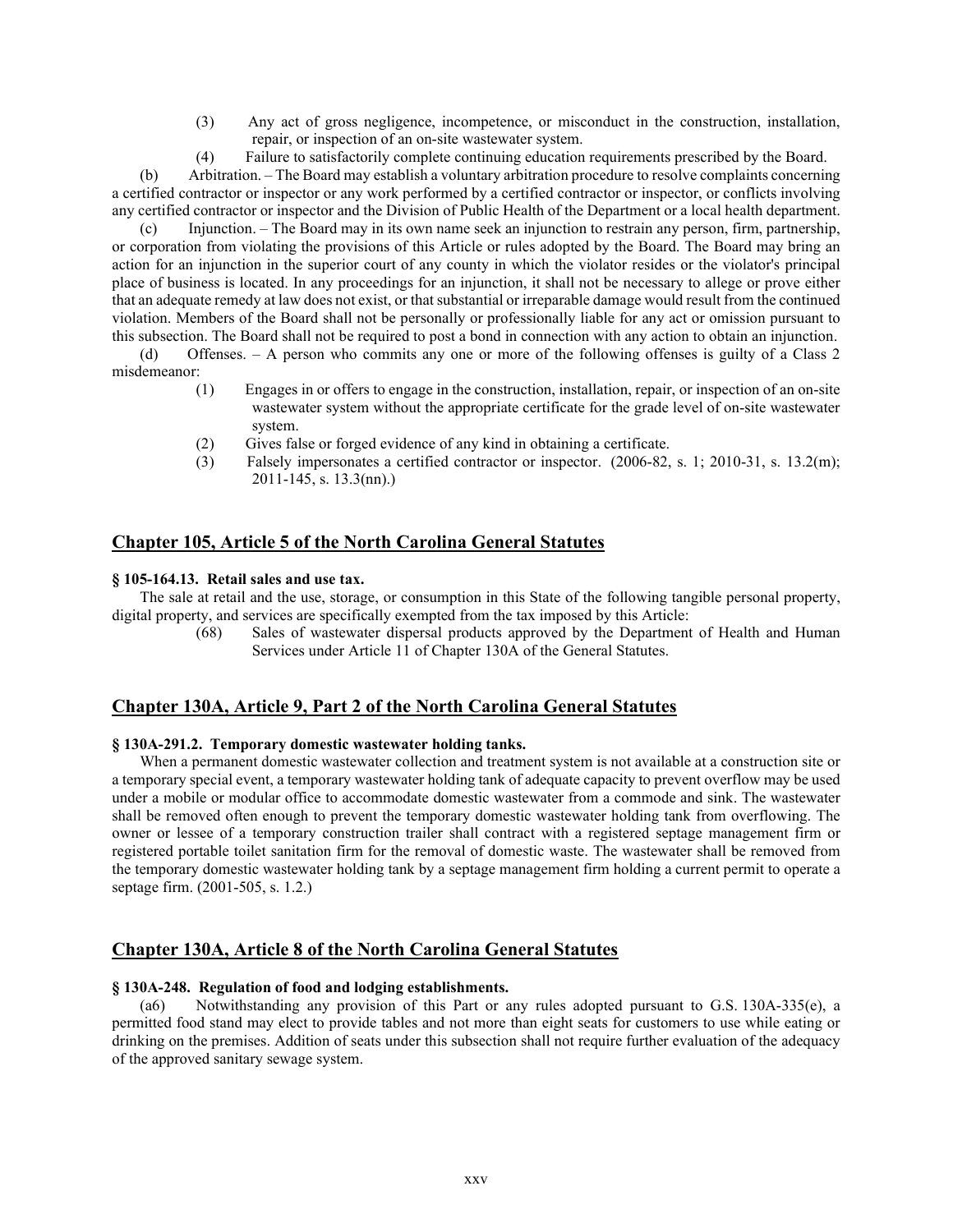# **Chapter 143, Article 21 of the North Carolina General Statutes**

### **§ 143-215.1. Control of sources of water pollution; permits required.**

(a5) For purposes of this subsection, "agricultural products" means horticultural, viticultural, forestry, dairy, livestock, poultry, bee, and any farm products. Notwithstanding subsection (a) of this section, a permit shall not be required for a wastewater management system for the treatment and disposal of wastewater produced from activities related to the processing of agricultural products if all of the following conditions are met:

- (1) The activities related to the processing of the agricultural products are carried out by the owner of the agricultural products.
- (2) The activities related to the processing of the agricultural products produce no more than 1,000 gallons of wastewater per day.
- (3) The wastewater is not generated by an animal waste management system as defined in G.S. 143-215.10B.
- (4) The wastewater is disposed of by land application.
- (5) No wastewater is discharged to surface waters.
- (6) The disposal of the wastewater does not result in any violation of surface water or groundwater standards.

## **§ 143-215.1. Control of sources of water pollution; permits required.**

(i) Any person subject to the requirements of this section who is required to obtain an individual permit from the Commission for a disposal system under the authority of G.S. 143-215.1 or Chapter 130A of the General Statutes shall have a compliance boundary as may be established by rule or permit for various categories of disposal systems and beyond which groundwater quality standards may not be exceeded. Multiple contiguous properties under common ownership and permitted for use as a disposal system shall be treated as a single property with regard to determination of a compliance boundary and setbacks to property lines.

(k) Where operation of a disposal system permitted under this section results in exceedances of the groundwater quality standards at or beyond the compliance boundary, the Commission shall require the permittee to undertake corrective action, without regard to the date that the system was first permitted, to restore the groundwater quality by assessing the cause, significance, and extent of the violation of standards and submit the results of the investigation and a plan and proposed schedule for corrective action to the Secretary. The permittee shall implement the plan as approved by, and in accordance with, a schedule established by the Secretary. In establishing a schedule the Secretary shall consider any reasonable schedule proposed by the permittee.

# **Chapter 143, Article 38 of the North Carolina General Statutes**

### **§ 143-350. Definitions.**

As used in this Article:

- (3a) "Gray water" means water that is discharged as waste from bathtubs, showers, wash basins, and clothes washers. "Gray water" does not include water that is discharged from toilets or kitchen sinks.
- (3b) "Gray water system" means a water reuse system that is contained within a single family residence or multiunit residential or commercial building that filters gray water or captured rain water and reuses it for nonpotable purposes such as toilet flushing and irrigation.

### **§ 143-355.4. Water system efficiency.**

(a) Local government water systems and large community water systems shall require separate meters for new in-ground irrigation systems on lots platted and recorded in the office of the register of deeds in the county or counties in which the real property is located after July 1, 2009, that are connected to their systems. This section shall not apply to lots with privately owned septic tanks systems or other types of privately owned innovative on-site wastewater systems if a lockable cutoff valve approved by the water system and a testable backflow prevention device approved by the water system for the appropriate level of risk associated with the irrigation system or other identified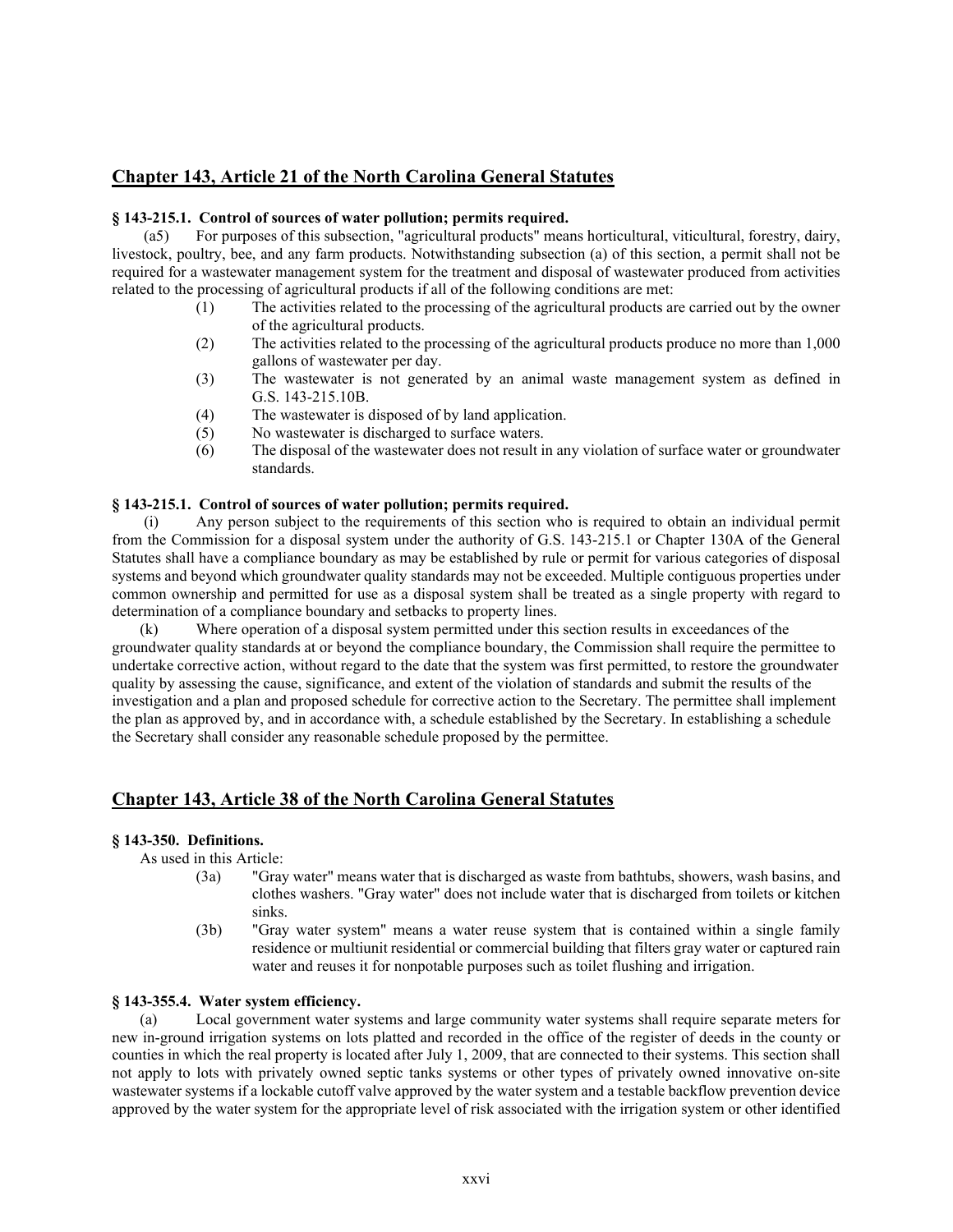risk are installed on the water supply line for the irrigation system. The lockable cutoff value shall be installed on the water supply line for the irrigation system within 24 inches of the water meter and the testable backflow device shall be installed on the water supply line for the irrigation system.

# **§ 143-355.5. Water reuse; policy; rule making.**

(a) Water Reuse Policy. – It is the public policy of the State that the reuse of treated wastewater or reclaimed water and the use of gray water or captured rain water is critical to meeting the existing and future water supply needs of the State.

(a1) The General Assembly finds that reclaimed water systems permitted and operated under G.S. 143-215.1 in an approved reuse program can provide water for many beneficial purposes in a way that is both environmentally acceptable and protective of public health. This finding includes and applies to conjunctive facilities that require the relocation of a discharge from one receiving stream to another under all of the following conditions:

- (1) The relocation is necessary to create an approved comprehensive wastewater reuse program.
- (2) The reuse program provides significant reuse benefits.
- (3) The relocated discharge will comply with all applicable water quality standards; will not result in degradation of water quality in the receiving waters; and will not contribute to water quality impairment in the receiving watershed.

(a2) The General Assembly finds that reclaimed water systems permitted and operated under G.S. 143-215.1 in an approved wastewater reuse program can provide water for the beneficial purpose of supplementing the water supply source for potable water in a way that is both environmentally acceptable and protective of public health. Notwithstanding any other provision of law, a local water supply system may combine reclaimed water with other raw water sources before treatment if all of the following conditions are satisfied:

- (1) The reclaimed water use is not permitted for compliance with flow limitations imposed by a permit issued pursuant to G.S. 143-215.1(a4)(1).
- (2) The reclaimed water and source water are combined in a pretreatment mixing basin owned and controlled by the drinking water supplier from which water is pumped to the water treatment plant.
- (3) The pretreatment mixing basin is sized to hold a minimum volume corresponding to five days' storage at the authorized operating capacity of the water treatment plant under normal operating conditions.
- (4) The pretreatment mixing basin design and pumping infrastructure incorporate features to ensure mixing of reclaimed water and source water.
- (5) The reclaimed water is treated to comply with the highest reclaimed water effluent standards established by the Commission.
- (6) The average daily flow of reclaimed water into the pretreatment mixing basin, as measured over a 24-hour period, is no more than twenty percent (20%) of the sum of the average daily flow of source water and reclaimed water, as measured over the same 24-hour period, into the pretreatment mixing basin.
- (7) The local water system has implemented conservation and efficiency measures designed to achieve water use reductions.
- (8) Unbilled leakage from the local water system is maintained below fifteen percent (15%) of annual average potable water consumption of the local water system.
- (9) The local water system has a master plan that evaluates alternatives for reclaimed water use.
- (10) The local water system provides public notice to potable water recipients with opportunity for public participation.
- (11) The potable water supply provided pursuant to this subsection shall comply with all State and federal laws for the provision of safe drinking water.
- (12) Any discharge into the waters of the State must be pursuant to a permit issued under G.S. 143-215.1.

(b) Water Reuse Rule Making. – The Commission shall encourage and promote safe and beneficial reuse of treated wastewater as an alternative to surface water discharge. The Commission shall adopt rules to:

- (1) Identify acceptable uses of reclaimed water, including toilet flushing, fire protection, decorative water features, and landscape irrigation.
- (2) Facilitate the permitting of reclaimed water systems.
- (3) Establish standards for reclaimed water systems that are adequate to prevent the direct distribution of reclaimed water as potable water. Standards adopted pursuant to this subdivision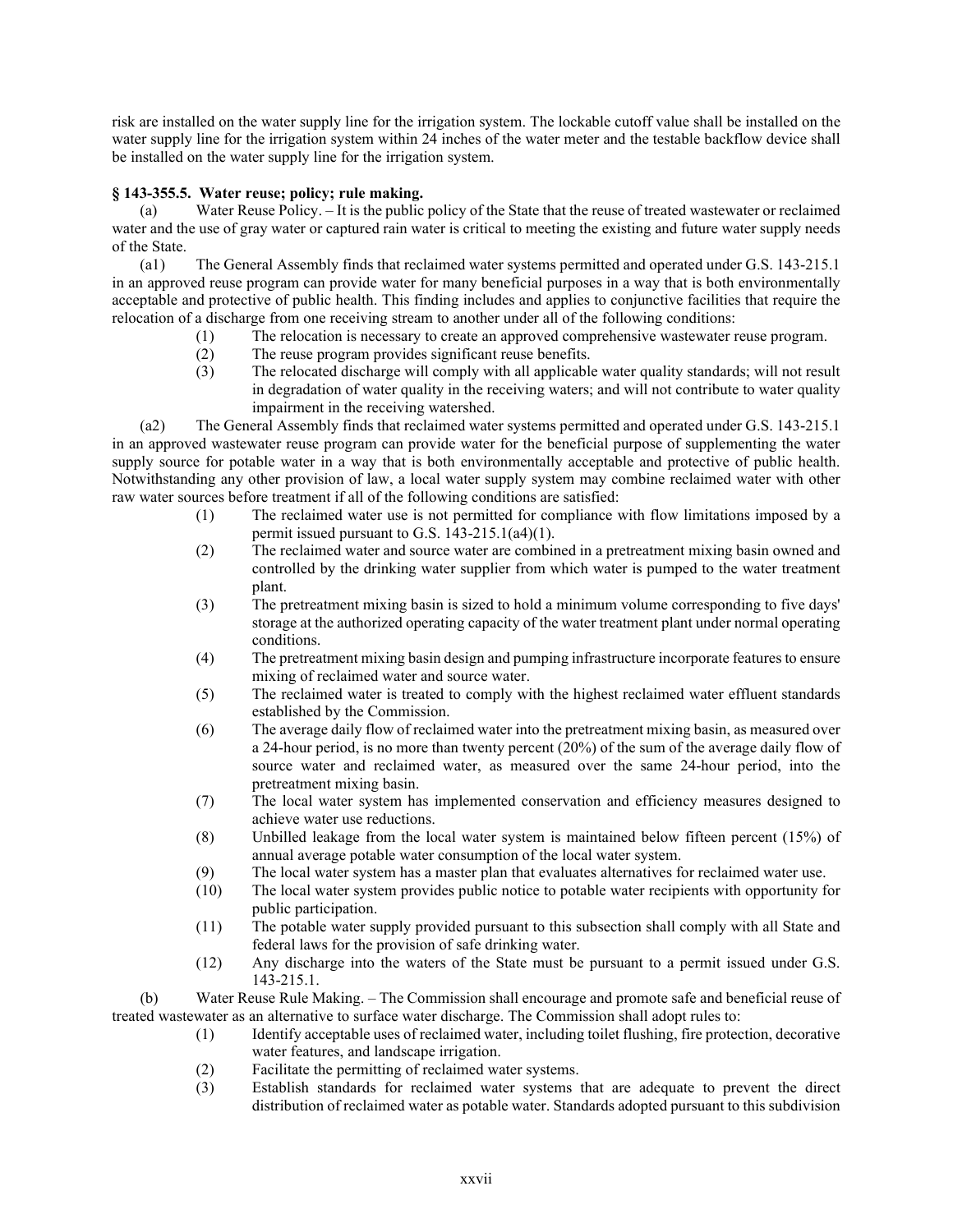shall not prohibit the combining of reclaimed water with other raw water sources before treatment pursuant to subsection (a2) of this section.

(c) Gray Water Rule Making. – The Commission shall encourage and promote the safe and beneficial use of gray water. The Commission shall adopt rules to:

- (1) Identify acceptable uses of gray water, including toilet flushing, fire protection, decorative water features, and landscape irrigation.
- (2) Facilitate the permitting of gray water systems.
- (3) Establish standards, in coordination with the Commission for Public Health, for gray water systems that protect public health and safety and the environment and reduce the use of potable water within individual structures.

(d) The Department shall develop policies and procedures to promote the voluntary adoption and installation of gray water systems. (2008-143, s. 10; 2010-155, s. 6; 2011-394, s. 12(b); 2014-113, s. 3.)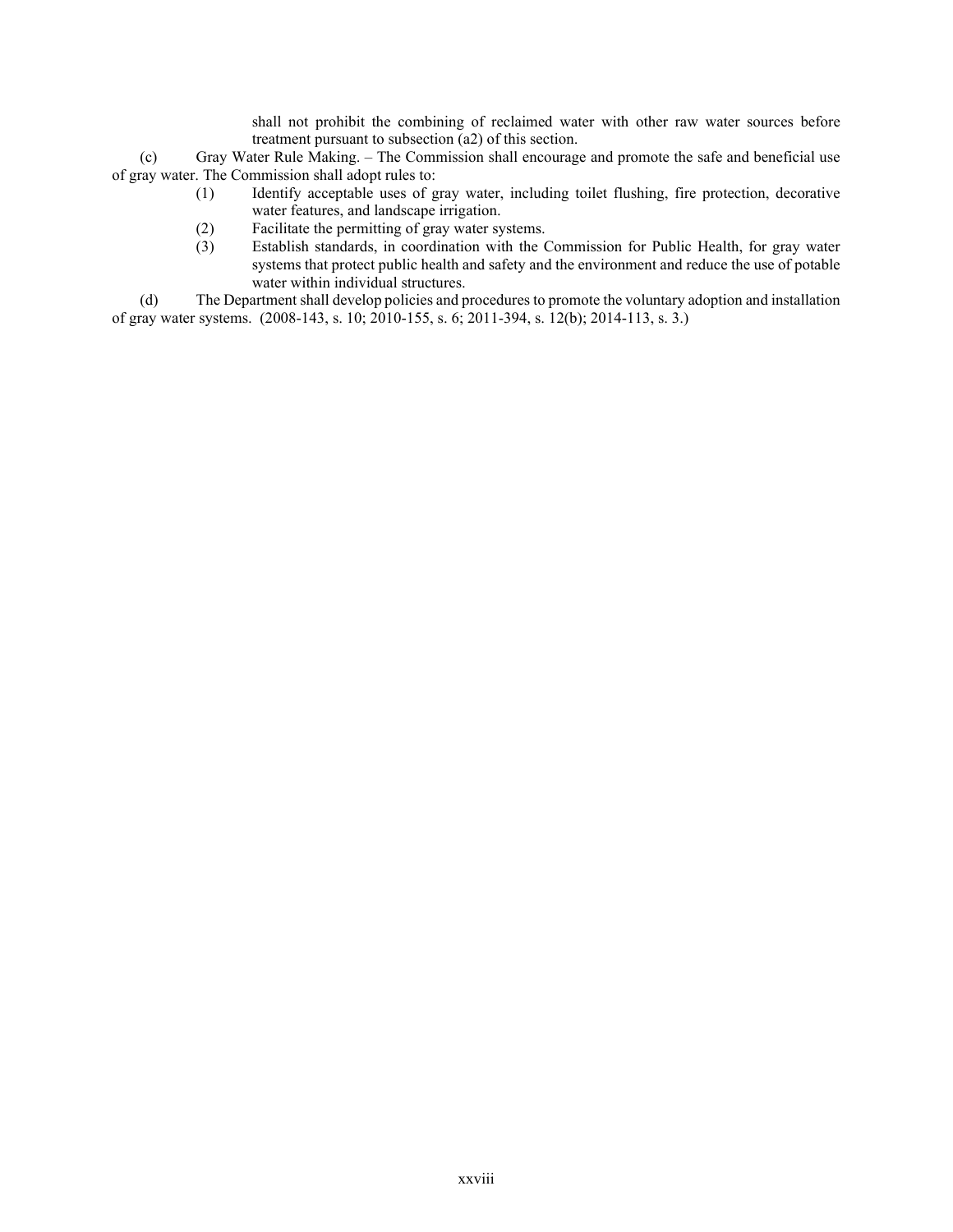## **Additional Relevant Session Laws**

# **S.L. 2004-140 (signed into law July 29, 2004)**

# **AN ACT TO SPECIFY THE MINIMUM HORIZONTAL SEPARATION DISTANCES BETWEEN A SUBSURFACE WASTEWATER DISPOSAL SYSTEM TO BE LOCATED ON A LOT OR TRACT OF LAND PLATTED PRIOR TO 1 JULY 1977, THAT WILL BE OPERATED IN SAND OR LOAMY SAND SOILS, AND THAT MEETS CERTAIN OTHER REQUIREMENTS, AND ANY OTHER SUBSURFACE WASTEWATER DISPOSAL SYSTEM.**

**SECTION 1.** A subsurface wastewater disposal system shall be located the maximum feasible horizontal distance, but not less than 10 feet from any other subsurface wastewater disposal system, when all of the following conditions are met:

- (1) The lot or tract of land on which the system will be located is specifically described in a deed, other instrument conveying fee simple title, or on a plat recorded prior to 1 July 1977.
- (2) The lot or tract of land is of insufficient size to allow the minimum horizontal separation distance for a conventional wastewater system required in 15A NCAC 18A .1950.
- (3) The system will receive sewage from only one single-family residence not to exceed four bedrooms.
- (4) The residence is not capable of being served by a public or community wastewater system at the time construction of the system commences.
- (5) The system will be installed in sand or loamy sand soils as defined in 15A NCAC 18A .1935 and installed in accordance with rules adopted pursuant to Article 11 of Chapter 130A of the General Statutes.

**SECTION 2.** The Commission for Health Services may adopt rules that incorporate the provisions of Section 1 of this act. Except as provided by Section 1 of this act, this act does not limit the authority of the Commission for Health Services or the Environmental Management Commission to adopt rules governing the location, construction, operation, maintenance, or repair of subsurface wastewater disposal systems pursuant to G.S. 130A-335 or other provisions of Article 11 of Chapter 130A of the General Statutes.

**SECTION 3.** This act is effective when it becomes law and applies to applications for permits made on or after that date. If the Commission for Health Services adopts a permanent rule to implement the provisions of Section 1 of this act, Section 1 of this act expires when the permanent rule becomes effective.

# **S. L. 2008-143 (signed into law July 31, 2008, House Bill 2499)**

# **AN ACT TO IMPROVE DROUGHT PREPAREDNESS AND RESPONSE IN NORTH CAROLINA, AS RECOMMENDED BY THE ENVIRONMENTAL REVIEW COMMISSION.**

**SECTION 14.(a)** For purposes of this section, "gray water" means wastewater removed from household wash basins, bathtubs, and showers.

**SECTION 14.(b)** The Commission for Health Services shall adopt rules to authorize the use of gray water during periods of drought to hand water trees, shrubs, and inedible plants on single-family residential property. The rules shall encourage the use of gray water as provided in this section while protecting public health, safety, welfare, and the environment. In developing the rules, the Commission shall review the provisions set out in subsection (c) of this section.

**SECTION 14.(c)** Notwithstanding G.S. 130A-335(a), untreated gray water may be used in periods of drought to hand water trees, shrubs, and inedible plants on single-family residential property under the following conditions: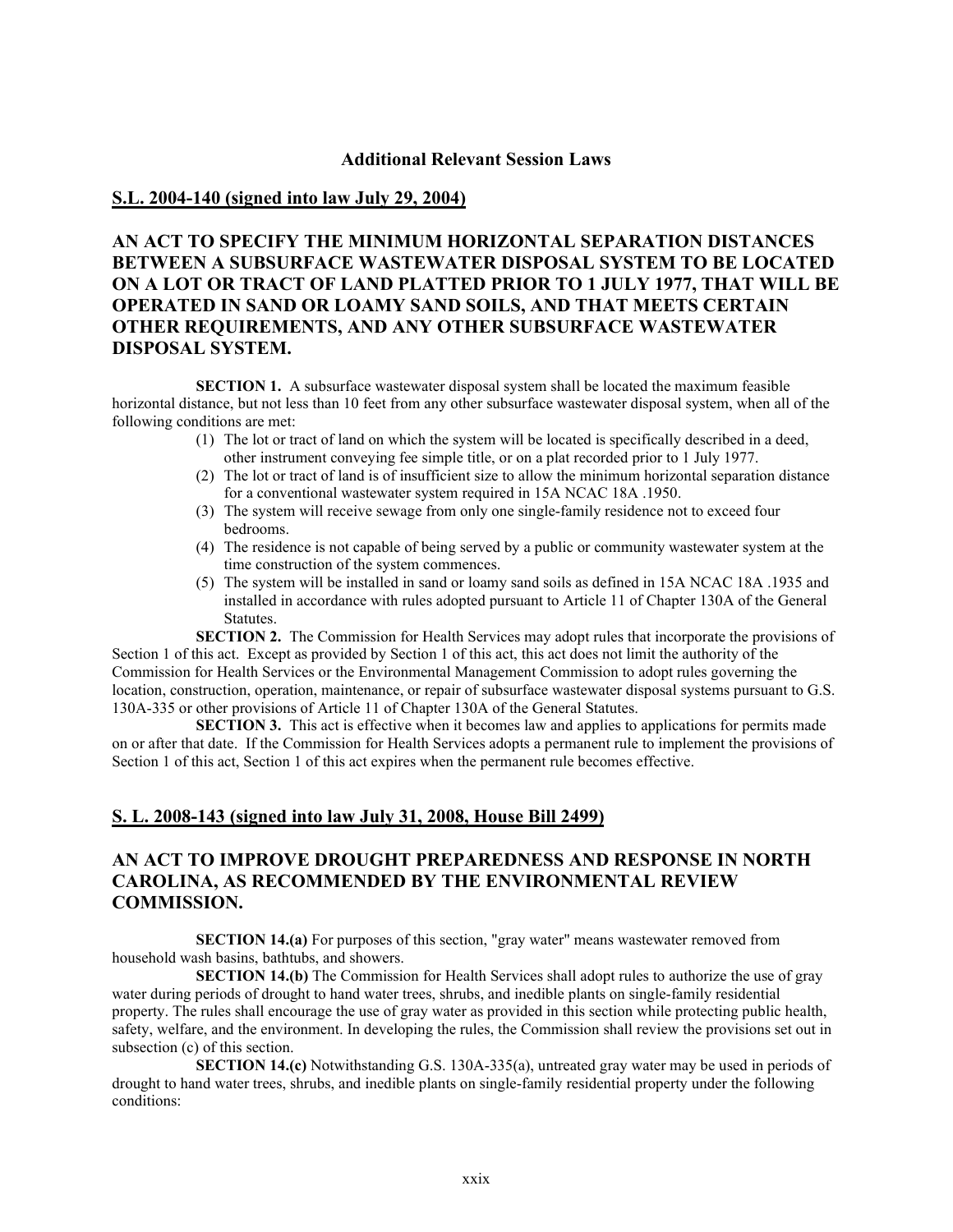- (1) Gray water shall be applied as soon as practicable. Untreated gray water should not be stored for later use.
- (2) Gray water containing hazardous chemicals including, but not limited to, residue from solvents shall not be used.
- (3) Use of untreated gray water is restricted to the residential property where the gray water originates. Untreated gray water shall not be allowed to run off onto adjoining property, roadways, or into drainage features such as ditches and storm drains.
- (4) Untreated gray water shall be applied using buckets, watering cans, or other handheld containers. Gray water may not be used in an irrigation system unless the gray water has been treated in accordance with standards set out in the State Plumbing Code.
- (5) Gray water shall not be applied closer than 100 feet to surface waters or a water supply well.

# **S. L. 2013-413 (signed into law August 23, 2013, House Bill 74)**

# **AN ACT TO IMPROVE AND STREAMLINE THE REGULATORY PROCESS IN ORDER TO STIMULATE JOB CREATION, TO ELIMINATE UNNECESSARY REGULATION, TO MAKE VARIOUS OTHER STATUTORY CHANGES, AND TO AMEND CERTAIN ENVIRONMENTAL AND NATURAL RESOURSES LAWS**

### **PROVIDE FOR LOW-FLOW DESIGN ALTERNATIVES FOR WASTEWATER SYSTEMS**

Includes more recent modification to Section 34.(b) from S. L. 2014-120, signed into law September 18, 2014.

**SECTION 34.(a)** 15A NCAC 18A .1949(b) (Sewage Flow Rates for Design Units). – Until the effective date of the revised permanent rule that the Commission is required to adopt pursuant to Section 34(c) of this act, the Commission, the Department, and any other political subdivision of the State shall implement 15A NCAC 18A .1949(b) (Sewage Flow Rates for Design Units) as provided in Section 34(b) of this act.

**From Session Law 2014-120**: "**SECTION 53**: Section 34(b) of S.L. 2013-413 reads as rewritten:

**SECTION 34.(b**) Implementation. – Notwithstanding the Daily Flow for Design rates listed for dwelling units in 15A NCAC 18A .1949(a) or for other establishments in Table No. 1 of 15A NCAC 18A .1949(b) (Sewage Flow Rates for Design Units), a wastewater system shall be exempt from the Daily Flow for Design, and any other design flow standards that are established by the Department of Health and Human Services or the Commission for Public Health provided flow rates that are less than those listed in Table No. 1 of 15A NCAC 18A .1949(b)15A NCAC 18A .1949 (Sewage Flow Rates for Design Units) can be achieved through engineering design that utilizes low-flow fixtures and low-flow technologies and the design is prepared, sealed, and signed by a professional engineer licensed pursuant to Chapter 89C of the General Statutes. The Department and Commission may establish-establish, by rule, lower limits on reduced flow rates as necessary to ensure wastewater system integrity and protect public health, safety, and welfarewelfare, provided that the Commission relies on scientific evidence specific to soil types found in North Carolina that the lower limits are necessary for those soil types. Rules adopted pursuant to this section shall become effective as provided in G.S. 150B-21.3(b1) as though 10 or more written objections had been received as provided by G.S. 150B-21.3(b2). Proposed daily design flows for wastewater systems that are calculated to be less than 3,000 total gallons per day shall not require State review pursuant to 15A NCAC 18A .1938(e). Neither the State nor any local health department shall be liable for any damages caused by a system approved or permitted pursuant to this section."

# **From Session Law 2013-413, continued:**

**SECTION 34.(c)** Additional Rule-Making Authority. – The Commission shall adopt a rule to amend 15A NCAC 18A .1949(b) (Sewage Flow Rates for Design Units) consistent with Section 34(b) of this act. Notwithstanding G.S. 150B-19(4), the rule adopted by the Commission pursuant to this section shall be substantively identical to the provisions of Section 34(b) of this act. Rules adopted pursuant to this section are not subject to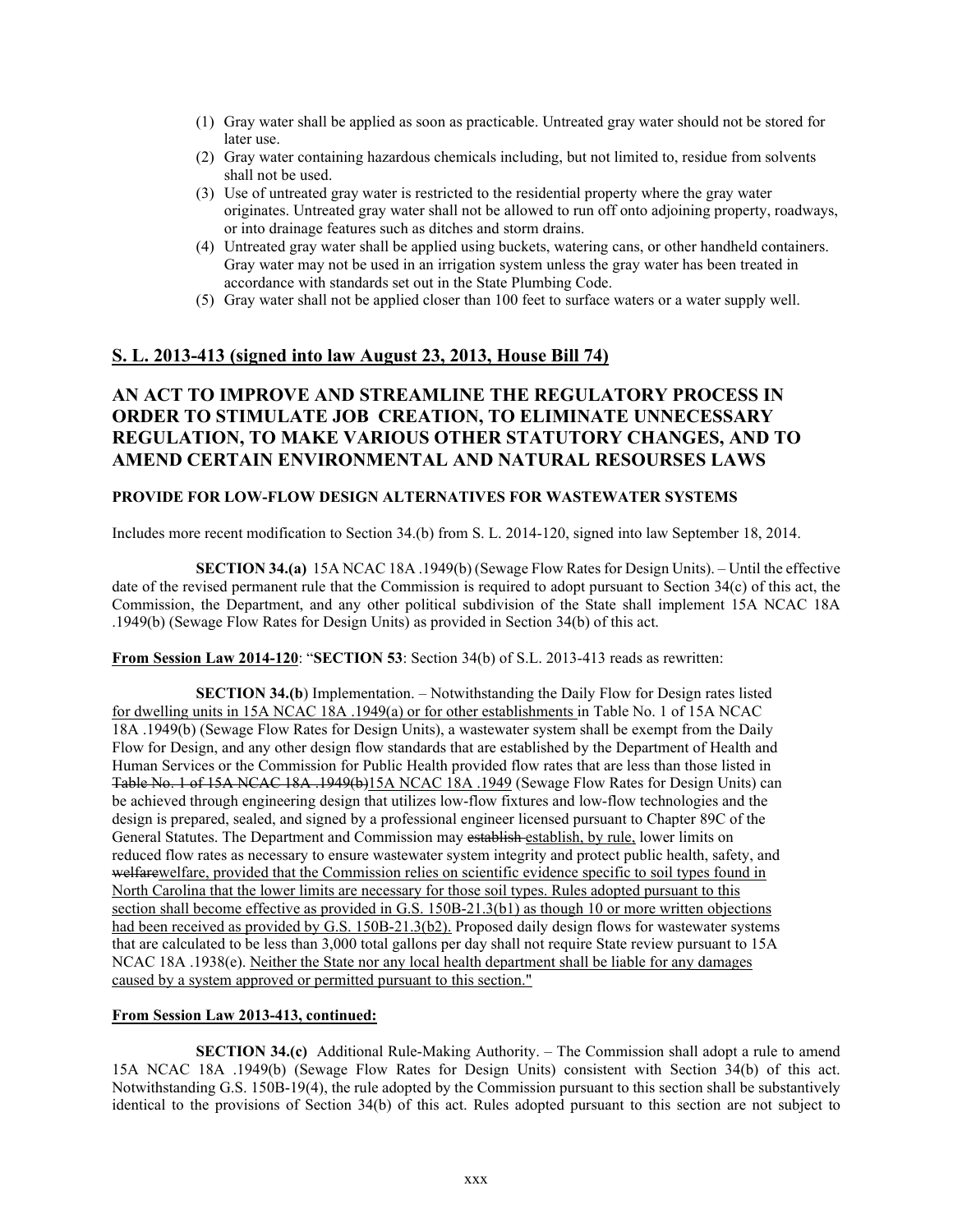G.S. 150B-21.8 through G.S. 150B-21.14. Rules adopted pursuant to this section shall become effective as provided in G.S. 150B-21.3(b1) as though 10 or more written objections had been received as provided by G.S. 150B-21.3(b2).

**SECTION 34.(d)** Sunset. – Section 34(b) of this act expires on the date that rules adopted pursuant to Section 34(c) of this act become effective.

# **S. L. 2014-120 (signed into law September 18, 2014, Senate Bill 734)**

**AN ACT TO PROVIDE FURTHER REGULATORY RELIEF TO THE CITIZENS OF NORTH CAROLINA BY PROVIDING FOR VARIOUS ADMINISTRATIVE REFORMS, BY ELIMINATING CERTAIN UNNECESSARY OR OUTDATED STATUTES AND REGULATIONS AND MODERNIZING OR SIMPLIFYING CUMBERSOME OR OUTDATED REGULATIONS, AND BY MAKING VARIOUS OTHER STATUTORY CHANGES.** 

# **REFORM AGENCY REVIEW OF ENGINEERING WORK**

**SECTION 29.(a)** Definitions. – The following definitions apply to Section 6 of this act:

- (1) Practice of Engineering. As defined in G.S. 89C-3.
- (2) Professional Engineer. As defined in G.S. 89C-3.
- (3) Regulatory Authority. The Department of Environment and Natural Resources, the Department of Health and Human Services, and any unit of local government operating a program (i) that grants permits, licenses, or approvals to the public and (ii) that is either approved by or delegated from the Department of Environment and Natural Resources or the Department of Health and Human Services.
- (4) Regulatory Submittal. An application or other submittal to a Regulatory Authority for a permit, license, or approval. In the case of a unit of local government, Regulatory Submittal shall mean an application or submittal submitted to a program approved by or delegated from the Department of Environment and Natural Resources or the Department of Health and Human Services.
- (5) Submitting Party. The person submitting the Regulatory Submittal to the Regulatory Authority.
- (6) Working Job Title. The job title a Regulatory Authority uses to publicly identify an employee with job duties that include the review of Regulatory Submittals. Working Job Title does not mean job titles that are used by the human resources department of a Regulatory Authority to classify jobs containing technical aspects related to the Practice of Engineering.

**SECTION 29.(b)** Standardize Certain Regulatory Review Procedures. – No later than December 1, 2014, each Regulatory Authority shall review and, where necessary, revise its procedures for review of Regulatory Submittals to accomplish the following:

- (1) Standardize the provision of review and comments on Regulatory Submittals so that revisions or requests for additional information that are required by the Regulatory Authority in order to proceed with the permit, license, or approval are clearly delineated from revisions or requests for additional information that constitute suggestions or recommendations by the Regulatory Authority. For purposes of this subdivision, "suggestions or recommendations by the Regulatory Authority" means comments made by the reviewer of the Regulatory Submittal to the Submitting Party that make a suggestion or recommendation for consideration by the Submitting Party but that are not required by the Regulatory Authority in order to proceed with the permit, license, or approval.
- (2) With respect to revisions or requests for additional information that are required by the Regulatory Authority in order to proceed with the permit, license, or approval, the Regulatory Authority shall identify the statutory or regulatory authority for the requirement.

**SECTION 29.(c)** Informal Review. – No later than December 1, 2014, each Regulatory Authority shall create a process for each regulatory program administered by the Regulatory Authority for an informal internal review at the request of the Submitting Party in each of the following circumstances:

(1) The inclusion in a Regulatory Submittal of a design or practice sealed by a Professional Engineer but not included in the Regulatory Authority's existing guidance, manuals, or standard operating procedures. This review should first be conducted by the reviewing employee's supervisor or, in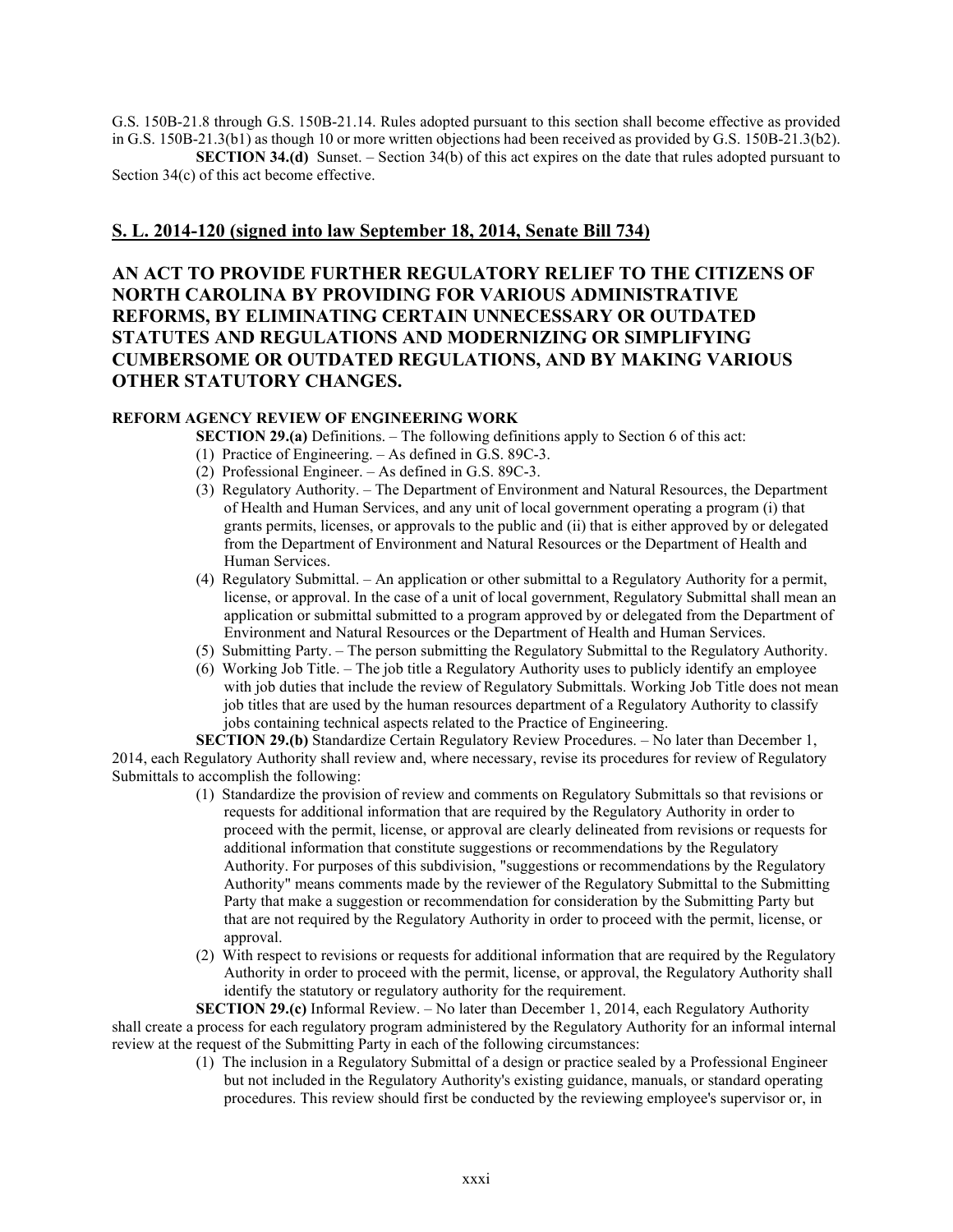the case of a Regulatory Authority that is a unit of local government, either the reviewing employee's supervisor or the delegating or approving State agency. If this initial review was not conducted by a Professional Engineer, then the Submitting Party may request review by (i) a Professional Engineer on the staff of the Regulatory Authority or (ii) the delegating or approving State agency in the case of a Regulatory Authority that is a unit of local government. If the Regulatory Authority or delegating or approving State agency does not employ a Professional Engineer qualified and competent to perform the review, it may provide for review by a consulting Professional Engineer selected from a list developed and maintained by the Regulatory Authority. The Regulatory Authority may charge the Submitting Party for the costs of the review by the consulting Professional Engineer. Nothing in this subdivision is intended to limit the authority of the Regulatory Authority to make a final decision with regard to a Regulatory Submittal following the reviews described in this subdivision.

(2) A disagreement between the reviewer of the Regulatory Submittal and the Submitting Party regarding whether the statutory or regulatory authority identified by the Regulatory Authority for revisions or requests for additional information designated as "required" under the procedures set forth in Section 29(b) of this act justifies a required change.

**SECTION 29.(d)** Scope. – Nothing in Section 29(c) of this act shall limit or abrogate any rights available under Chapter 150B of the General Statutes to any Submitting Party.

**SECTION 29.(e)** Procedure to Develop List of Consulting Professional Engineers. – Regulatory Authorities shall develop formal written procedures to prepare and maintain a list of consulting Professional Engineers required pursuant to subdivision (1) of Section 29(c) of this act.

**SECTION 29.(f)** Pilot Study. – No later than March 1, 2015, the Department of Environment and Natural Resources shall complete a pilot study on the Pretreatment, Emergency Response and Collection System (PERCS) wastewater collection system permitting program and the stormwater permitting program and perform the following activities with the assistance and cooperation of the North Carolina Board of Examiners for Engineers and Surveyors and the Professional Engineers of North Carolina:

- (1) Produce an inventory of work activities associated with the operation of each regulatory program.
- (2) Determine the work activities identified under subdivision (1) of this subsection that constitute the Practice of Engineering.
- (3) Develop recommendations for ensuring that work activities constituting the Practice of Engineering are conducted with the appropriate level of oversight.

**SECTION 29.(g)** Report. – The Department shall report the results of the pilot study to the Environmental Review Commission no later than April 15, 2015.

**SECTION 29.(h)** Review of Working Job Titles. – No later than December 1, 2014, each Regulatory Authority and the Department of Transportation shall do the following:

- (1) Review the Working Job Titles of every employee with job duties that include the review of Regulatory Submittals.
- (2) Propose revisions to the Working Job Titles identified under subdivision (1) of this subsection or other administrative measures that will eliminate the public identification as "engineers" of persons reviewing Regulatory Submittals who are not Professional Engineers.

**SECTION 29.(i)** Initial Report. – Each Regulatory Authority shall report to the Environmental Review Commission prior to the convening of the 2015 Regular Session of the 2015 General Assembly on implementation of the following, if applicable:

- (1) The standardized procedures required by Section 29(b) of this act.
- (2) The informal review process required by Section 29(c) of this act.
- (3) The review of Working Job Titles required by Section 29(h) of this act.

# **MODIFICATION OF APPROVED WASTEWATER SYSTEMS**

**SECTION 47.(a)** The definitions set out in G.S. 130A-343 shall apply to this section.

**SECTION 47.(b)** 15A NCAC 18A .1969(j) (Modification of Approved Systems). – Until the effective date of the revised permanent rule that the Commission is required to adopt pursuant to Section 47(d) of this act, the Commission and the Department shall implement 15A NCAC 18A .1969(j) (Modification of Approved Systems) as provided in Section 47(c) of this act.

**SECTION 47.(c)** Implementation. – Notwithstanding 15A NCAC 18A .1969(j) (Modification of Approved Systems), the rule shall be implemented so as to not require a survey or audit of installed modified accepted systems in order to confirm the satisfactory performance of such systems.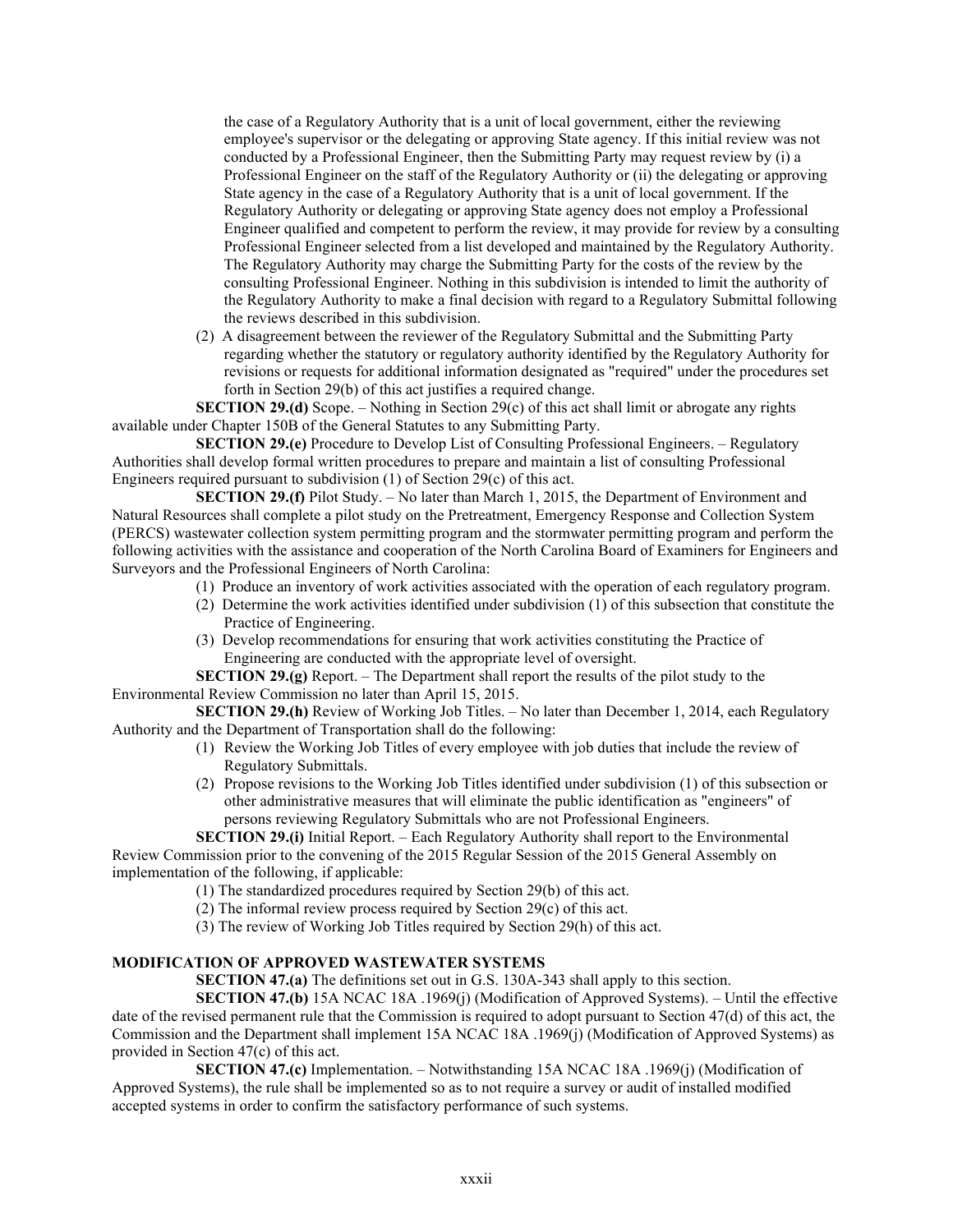**SECTION 47.(d)** Additional Rule-Making Authority. – The Commission for Public Health shall adopt a rule to amend 15A NCAC 18A .1969(j) (Modification of Approved Systems) consistent with Section 47(c) of this act. Notwithstanding G.S. 150B-19(4), the rule adopted by the Commission pursuant to this section shall be substantively identical to the provisions of Section 47(c) of this act. Rules adopted pursuant to this section are not subject to Part 3 of Article 2A of Chapter 150B of the General Statutes. Rules adopted pursuant to this section shall become effective as provided in G.S. 150B-21.3(b1) as though 10 or more written objections had been received as provided by G.S. 150B-21.3(b2).

**SECTION 47.(e)** Sunset. – Section 47(c) of this act expires on the date that the rule adopted pursuant to Section 47(d) of this act becomes effective.

### **EXPAND DAILY FLOW DESIGN EXEMPTION FOR LOW-FLOW FIXTURES**

**SECTION 53.** (This modification to Section 34(b) of S.L. 2013-413 is included above with S.L. 2013- 413)

### **S. L. 2015-147 (signed into law July 13, 2015, House Bill 705)**

**AN ACT TO (1) BROADEN THE TYPES OF SUBSURFACE WASTEWATER TREATMENT SYSTEMS THAT MAY SERVE AS THE BASIS FOR DESIGNATED REPAIR AREA REQUIREMENTS FOR REPLACEMENT WASTEWATER TREATMENT SYSTEMS AND (2) MAKE CAPACITY AND MANAGEMENT CHANGES FOR CERTAIN DISPERSAL SYSTEMS.**

**SECTION 1.(a)** Definitions. – "Repair Reserve Rule" means 15A NCAC 18A .1945 (Available Space) for purposes of this section and its implementation.

**SECTION 1.(b)** Repair Reserve Rule. – Until the effective date of the revised permanent rule that the Commission for Public Health is required to adopt pursuant to Section 1(d) of this act, the Commission and the Department of Health and Human Services shall implement the Repair Reserve Rule, as provided in Section 1(c) of this act.

**SECTION 1.(c)** Implementation. – Notwithstanding the Repair Reserve Rule, the Commission shall allow a repair area that accommodates replacement systems described under 15A NCAC 18A .1955 (Design Installation Criteria for Conventional Sewage Systems), 15A NCAC 18A .1956 (Modifications to Septic Tank Systems), 15A NCAC 18A .1957 (Criteria for Design of Alternative Sewage Systems), and innovative or accepted systems approved under 15A NCAC 18A .1969 (Approval and Permitting of On-Site Subsurface Wastewater Systems, Technologies, Components, or Devices), provided that the designated repair area otherwise meets the requirements for those types of replacement systems. Nothing in this act is intended to repeal or amend existing portions of the Repair Reserve Rule granting exemptions from repair area requirements.

**SECTION 1.(d)** Additional Rule-Making Authority. – The Commission shall adopt a rule to amend the Repair Reserve Rule consistent with Section 1(c) of this act. Notwithstanding G.S. 150B-19(4), the rule adopted by the Commission pursuant to this section shall be substantively identical to the provisions of Section 1(c) of this act. Rules adopted pursuant to this section are not subject to Part 3 of Article 2A of Chapter 150B of the General Statutes. Rules adopted pursuant to this section shall become effective as provided in G.S. 150B-21.3(b1) as though 10 or more written objections had been received as provided by G.S. 150B-21.3(b2).

**SECTION 1.(e)** Sunset. – Section 1(c) of this act expires when permanent rules adopted asrequired by Section 1(d) of this act become effective.

**SECTION 2.(a)** Definitions. – "Sand Lined Trench System Rule" means 15A NCAC 18A .1956(7)(d) (Modifications to Septic Tank Systems: Sand Line Trench System) for purposes of this section and its implementation.

**SECTION 2.(b)** Sand Lined Trench System Rule. – Until the effective date of the revised permanent rules that the Commission for Public Health is required to adopt pursuant to Section 2(d) of this act, the Commission and the Department of Health and Human Services shall implement the Sand Lined Trench System Rule, as provided in Section 2(c) of this act.

**SECTION 2.(c)** Implementation. – Notwithstanding the Sand Lined Trench System Rule, a Public Management Entity with a Certified Operator, if required by Article 3 of Chapter 90A of the General Statutes, shall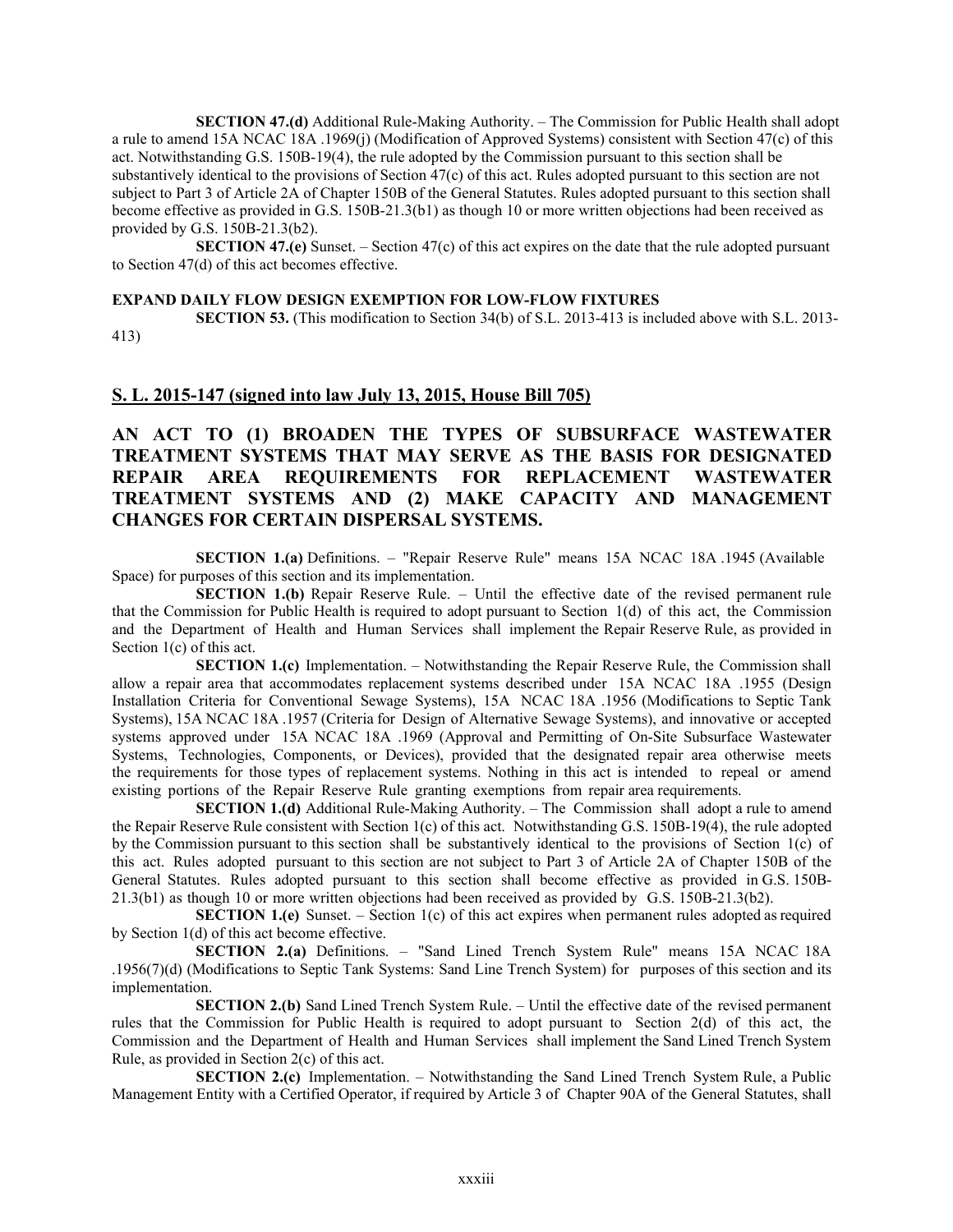not be required for sand lined trench systems when drainage is utilized to lower the water table on a site.

**SECTION 2.(d)** Additional Rule-Making Authority. – The Commission shall adopt a rule to amend the Sand Lined Trench System Rule consistent with Section 2(c) of this act. Notwithstanding G.S. 150B-19(4), the rule adopted by the Commission pursuant to this section shall be substantively identical to the provisions of Section 2(c) of this act. Rules adopted pursuant to this section are not subject to Part 3 of Article 2A of Chapter 150B of the General Statutes. Rules adopted pursuant to this section shall become effective as provided in G.S. 150B-21.3(b1) as though 10 or more written objections had been received as provided by G.S. 150B-21.3(b2).

**SECTION** 2.(e) Sunset. – Section 2(c) of this act expires when permanent rules adopted as required by Section 2(d) of this act become effective.

**SECTION 3.** The Department of Health and Human Services or the Commission for Public Health, as appropriate, shall repeal 15A NCAC 18A .1956(6)(c) (Modifications to Septic Tank Systems Rule: Saprolite System, Design Daily Flow) on or before December 1, 2015. Until the effective date of the repeal of the rule required pursuant to this section, the Secretary of Health and Human Services, the Department of Health and Human Services, the Commission for Public Health, local health departments, or any other political subdivision of the State shall not implement or enforce 15A NCAC 18A .1956(6)(c) (Modifications to Septic Tank Systems Rule: Saprolite System, Design Daily Flow).

# **S. L. 2018-65 (signed into law June 25, 2018, House Bill 573)**

# **AN ACT TO MAKE BUSINESS AND REGULATORY CHANGES TO VARIOUS STATE LAWS**

## **AMEND WELL CASING, GROUTING, AND SETBACK REQUIREMENTS**

**SECTION 4.(a)** Definitions. – "Well Standards Rules" means 15A NCAC 02C .0101 through 15A NCAC 02C .0119 (Criteria and Standards Applicable to Water-Supply and Certain Other Types of Wells) for purposes of this section and its implementation.

**SECTION 4.(b)** Well Standards Rules. – Until the effective date of the revised permanent rules that the Environmental Management Commission is required to adopt pursuant to subsection (d) of this section, the Commission shall implement the Well Standards Rules as provided in subsection (c) of this section.

**SECTION 4.(c)** Implementation. – The Well Standards Rules shall be implemented as follows:

- (1) Notwithstanding 15A NCAC 02C .0107(a)(2)(A) (Standards of Construction: Water Supply Wells), the minimum horizontal separation between a water supply well serving a single-family dwelling and a septic tank and drainfield, including the drainfield repair area, shall be 50 feet, except that the minimum horizontal separation between a water supply well serving a singlefamily dwelling and a saprolite system as described in 15A NCAC 18A .1956 shall be 100 feet.
- (2) Notwithstanding 15A NCAC 02C .0107(f)(1) (Standards of Construction: Water Supply Wells), casing shall be grouted to a depth of 20 feet below the surface, except that in those areas designated by the Director to meet the criteria of 15A NCAC 02C .0116 (Designated Areas: Water Supply Wells Cased to Less Than 20 Feet), grout shall extend to a depth of two feet above the screen or, for open end wells, to the bottom of the casing, but in no case less than 10 feet.
- (3) Notwithstanding 15A NCAC 02C .0107(b)(2) (Standards of Construction: Water Supply Wells), in designated areas described in 15A NCAC 02C .0117 (Designated Areas: Water Supply Wells Cased to Minimum Depth of 35 Feet), the source of water shall be greater than 43 feet below land surface.
- (4) Notwithstanding 15A NCAC 02C .0107(d)(4) (Standards of Construction: Water Supply Wells), well located within the area described in 15A NCAC 02C .0117 (Designated Areas: Water Supply Wells Cased to Minimum Depth of 35 Feet) shall be cased from land surface to a depth of at least 43 feet and wells constructed with separation distances less than those specified in 15A NCAC 02C .0107(a)(2) based on lot size or other fixed conditions as specified in 15A NCAC 02C  $.0107(a)(3)$  shall be cased from land surface to a depth of at least 43 feet except in areas described in 15A NCAC 02C .0116 (Designated Areas: Water Supply Wells Cased to Minimum Depth of 20 Feet).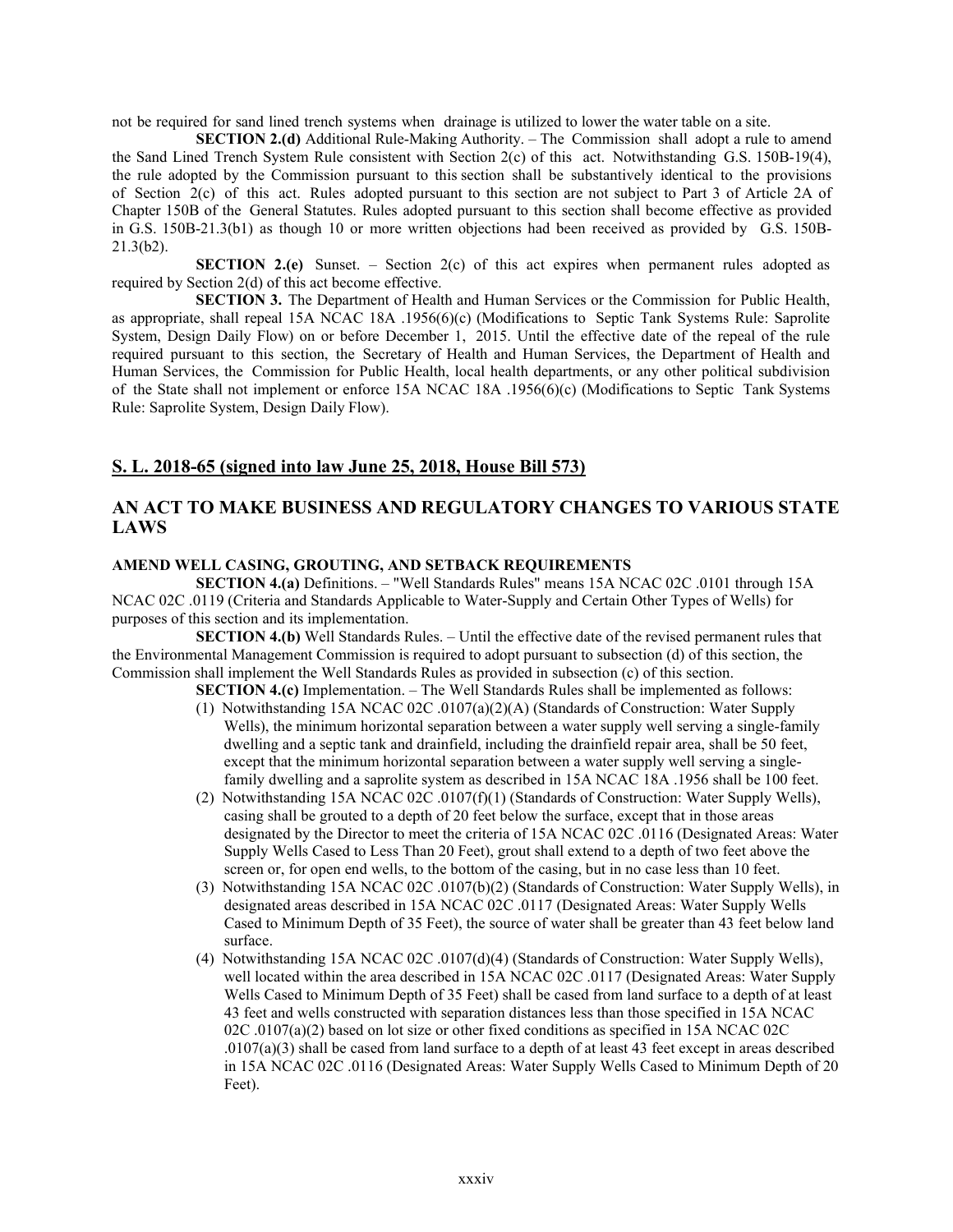(5) Notwithstanding 15A NCAC 02C .0117 (Designated Areas: Water Supply Wells Cased to Minimum Depth of 35 Feet), water supply wells constructed in the areas set out in 15A NCAC 02C .0117 or within 400 feet of these areas shall be cased to a depth of 43 feet and grouted to a depth of 20 feet.

**SECTION 4.(d)** Additional Rule-Making Authority. – The Commission shall adopt rules to amend the Well Standards Rules consistent with subsection (c) of this section. Notwithstanding G.S. 150B-19(4), the rules adopted by the Commission pursuant to this section shall be substantively identical to the provisions of subsection (c) of this section. Rules adopted pursuant to this section are not subject to Part 3 of Article 2A of Chapter 150B of the General Statutes. Rules adopted pursuant to this section shall become effective as provided in G.S. 150B-21.3(b1) as though 10 or more written objections had been received as provided in G.S. 150B-21.3(b2).

**SECTION 4.(e)** Sunset. – This section expires when permanent rules adopted as required by subsection (d) of this section become effective.

# **S. L. 2019-151 (signed into law July 22, 2019, House Bill 268)**

# **AN ACT TO DISAPPROVE CERTAIN WASTEWATER TREATMENT AND DISPERSAL RULES ADOPTED BY THE NORTH CAROLINA COMMISSION FOR PUBLIC HEALTH, TO CREATE A TASK FORCE TO RECOMMEND NEW WASTEWATER TREATMENT AND DISPERSAL RULES, TO CREATE STANDARDS FOR AN ON-SITE WASTEWATER EVALUATOR; AND TO MAKE TECHNICAL CORRECTIONS.**

## **Sections that resulted in changes to Article 11 of Chapter 130A are already incorporated into the published statutes shown above and not repeated herein.**

**SECTION 1.** Pursuant to G.S. 150B-21.3(b1), the following rules, as adopted by the North Carolina Commission for Public Health on August 8, 2018, and approved by the Rules Review Commission on October 18, 2018, are disapproved:

15A NCAC 18E .0103 (Incorporation by Reference)

15A NCAC 18E .0105 (Definitions)

15A NCAC 18E .0303 (Licensed or Certified Professionals)

15A NCAC 18E .0401 (Design Daily Flow)

15A NCAC 18E .0402 (Septic Tank Effluent Characteristics)

15A NCAC 18E .0403 (Adjustments to Design Daily Flow)

15A NCAC 18E .0505 (Soil Depth)

15A NCAC 18E .0805 (Tank Leak Testing and Installation Requirements)

15A NCAC 18E .1401 (Plans for Prefabricated Tanks)

15A NCAC 18E .1402 (Tank Design and Construction)

15A NCAC 18E .1404 (Plans and Specifications for Risers, Effluent Filters, and Pipe Penetration Boots) **SECTION 2.** Pursuant to G.S. 150B-21.3(b1), the following rules, as adopted by the North Carolina

Commission for Public Health on August 8, 2018, and approved by the Rules Review Commission on November 15, 2018, are disapproved:

15A NCAC 18E .1002 (Reclaimed Water Systems)

15A NCAC 18E .1101 (General Dosing System Requirements)

15A NCAC 18E .1102 (Pump Dosing)

15A NCAC 18E .1104 (Siphon Dosing)

15A NCAC 18E .1105 (Timed Dosing)

15A NCAC 18E .1106 (Pressure Dosed Gravity Distribution Devices)

15A NCAC 18E .1202 (Siting and Sizing Criteria for Advanced Pretreatment Systems with a Design Daily Flow Less Than or Equal to 1,500 Gallons/Day)

15A NCAC 18E .1203 (Siting and Sizing Criteria for Advanced Pretreatment Systems with a Design Daily Flow Greater Than 1,500 Gallons/Day and Less Than or Equal to 3,000 Gallons/Day)

15A NCAC 18E .1204 (Advanced Pretreatment Drip Dispersal Systems)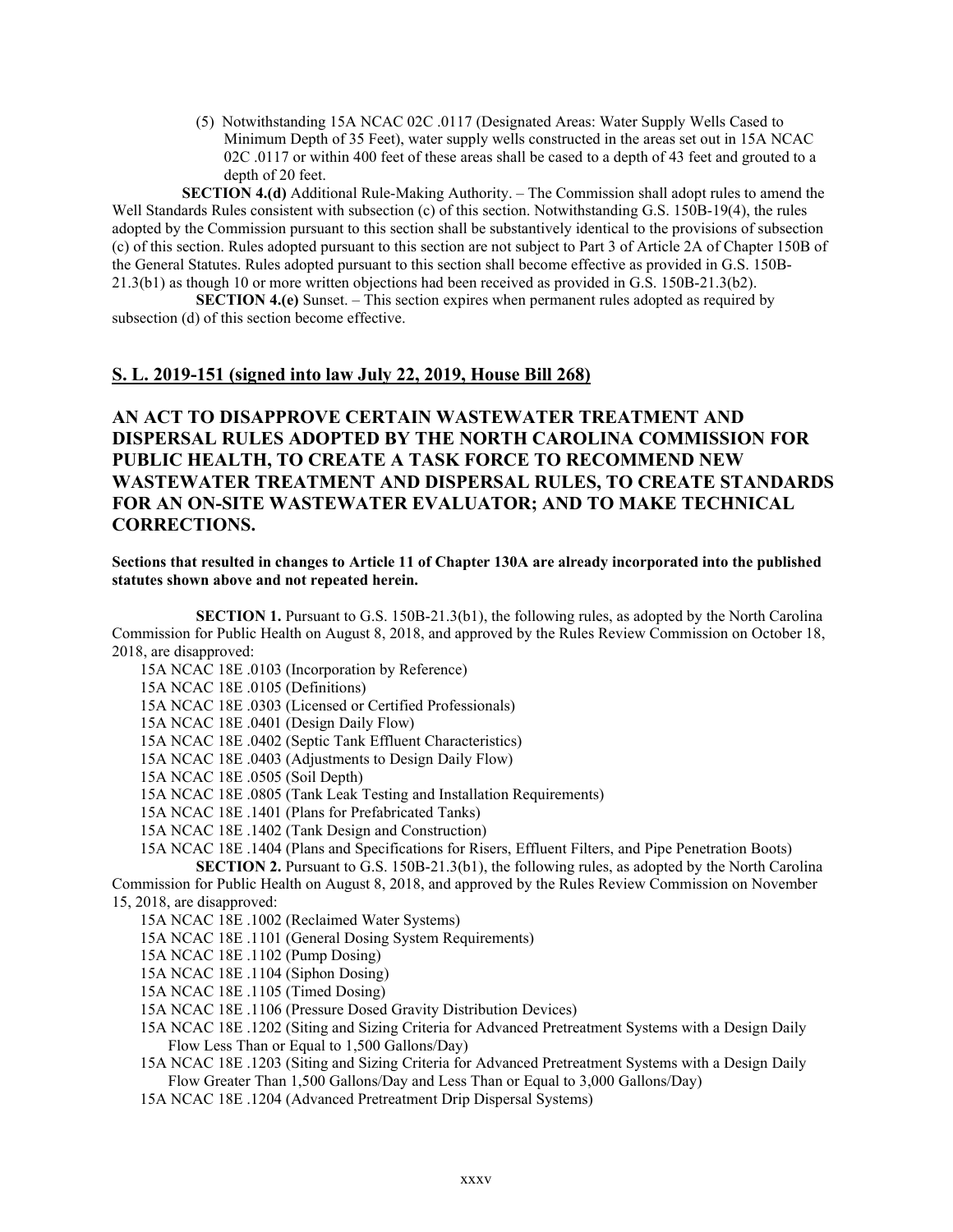15A NCAC 18E .1205 (Advanced Pretreatment Sand Lined Trench Systems)

15A NCAC 18E .1206 (Advanced Pretreatment Bed Systems) 15A NCAC 18E .1303 (Owner Responsibilities for Wastewater System Operation and Maintenance)

15A NCAC 18E .1304 (Management Entity Responsibilities for Wastewater System Operation and Maintenance)

15A NCAC 18E .1305 (Local Health Department Responsibilities for Wastewater System Operation and Maintenance)

15A NCAC 18E .1306 (System Malfunction and Repair)

15A NCAC 18E .1307 (Wastewater System Abandonment)

15A NCAC 18E .1701 (General)

15A NCAC 18E .1702 (Application)

15A NCAC 18E .1703 (Department and Commission Application Review)

15A NCAC 18E .1704 (Approval Criteria for Provisional Systems)

15A NCAC 18E .1705 (Approval Criteria for Innovative Systems)

15A NCAC 18E .1706 (Approval Criteria for Accepted Systems)

15A NCAC 18E .1707 (Design and Installation Criteria for Provisional, Innovative, and Accepted Approvals)

- 15A NCAC 18E .1709 (Wastewater Sampling Requirements for Advanced Pretreatment Systems)
- 15A NCAC 18E .1710 (Compliance Criteria for Advanced Pretreatment Systems)

15A NCAC 18E .1711 (Provisional and Innovative Approval Renewal)

15A NCAC 18E .1712 (Authorized Designers, Installers, and Management Entities)

15A NCAC 18E .1713 (Local Health Department Responsibilities)

**SECTION 3.** Pursuant to G.S. 150B-21.3(b1) and S.L. 2015-147, the following rules, as adopted by the North Carolina Commission for Public Health on August 8, 2018, are disapproved:

15A NCAC 18E .0508 (Available Space)

15A NCAC 18E .1301 (Operation and Maintenance of Wastewater Systems)

**SECTION 4.** Pursuant to G.S. 150B-21.3(b1) and S.L. 2014-120, Section 47, the following rule, as adopted by the North Carolina Commission for Public Health on August 8, 2018, is disapproved:

15A NCAC 18E .1708 (Modification, Suspension, and Revocation of Approvals)

**SECTION 5.** There is established the On-Site Wastewater Task Force (Task Force).

**SECTION 6.** The Task Force shall consist of 10 members, as follows:

- (1) A representative of the North Carolina Division of Public Health, On-Site Water Protection Branch.
- (2) A person currently certified as a Water Pollution Control Systems Operator and actively conducting business as an operator of on-site wastewater systems.
- (3) A representative of the North Carolina Environmental Health Supervisors Association.
- (4) A representative of the North Carolina Home Builders Association.
- (5) A representative of the North Carolina On-Site Wastewater Contractor Inspector Certification Board.
- (6) A representative of the North Carolina Licensing Board for General Contractors.
- (7) A representative of the North Carolina Septic Tank Association.
- (8) A representative of the Consulting Soil Scientists Association of North Carolina with experience conducting private consultative services of sites evaluated for on-site wastewater systems.
- (9) A representative of the North Carolina Board of Examiners for Engineers and Surveyors with experience in designing on-site wastewater systems.
- (10) A representative of the North Carolina Board for Licensing of Soil Scientists with experience conducting private consultative services of sites evaluated for on-site wastewater systems.

**SECTION 7.** The first meeting of the Task Force shall be held no later than October 31, 2019. The Task Force member from the North Carolina Home Builders Association shall chair the first meeting of the Task Force. The permanent chair of the Task Force shall be elected by a majority of the members of the Task Force present and voting at the first meeting. A majority of the Task Force members shall constitute a quorum for the transaction of business. No action may be taken except by a majority vote at a meeting at which a quorum is present.

**SECTION 8.** The Task Force may meet at various locations around the State in order to promote greater public participation in its deliberations and to accommodate the travel considerations of the members. The Legislative Services Commission shall grant adequate meeting space to the Task Force in the State Legislative Building or the Legislative Office Building. The Legislative Services Commission shall allocate from a portion of the funds appropriated to the General Assembly sufficient funds for the operation of the Task Force. The Task Force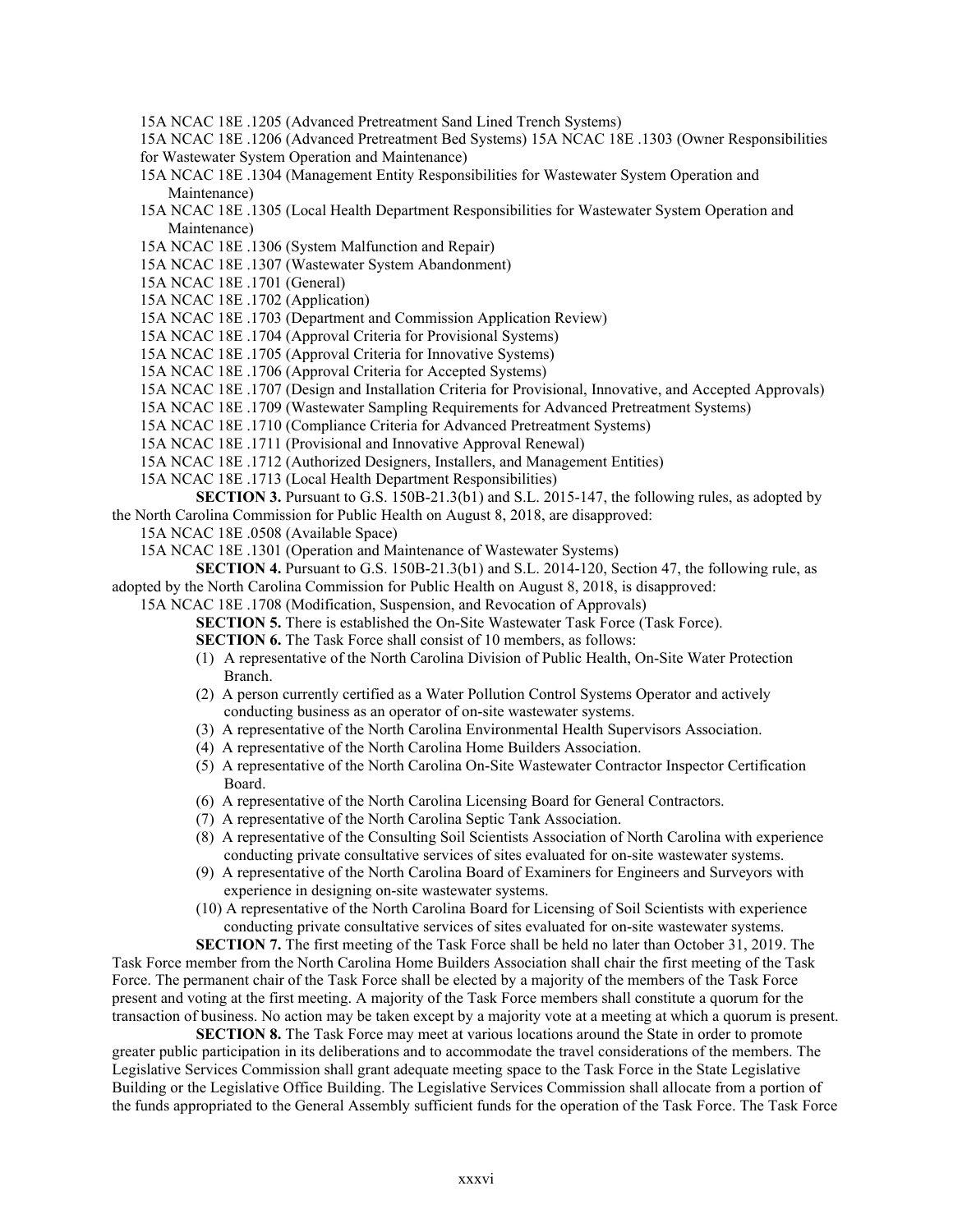may contract for professional, clerical, or consultant services as provided by G.S. 120-32.02. Members of the Task Force shall receive subsistence and travel expenses at the rates provided in G.S. 120-3.1, 138-5, or 138-6, as appropriate.

**SECTION 9.** The Task Force shall conduct a study and issue a report to recommend new wastewater rules to the Commission of Public Health. In conducting this study, the Task Force may collaborate with any stakeholders it deems appropriate. The report must make recommendations for all of the following:

- (1) New rules to replace the rules adopted by the Commission for Public Health and approved by the Rules Review Commission, which were to be codified in Chapter 18E of Title 15A of the North Carolina Administrative Code. The new rule recommendations should replace the rules disapproved by Section 1 through Section 4 of this act, as well as any rules that meet all of the following criteria: (i) adoption by the Commission of Public Health on August 8, 2018, (ii) approval by the Rules Review Commission on October 18, 2018, or November 15, 2018, (iii) codification in Chapter 18E of Title 15A of the North Carolina Administrative Code, and (iv) relation to on-site wastewater treatment and dispersal.
- (2) New rules to prevent the implementation of rules and ordinances and enforcement against the use of on-site wastewater treatment and dispersal systems in non-sewered areas of the State.

**SECTION 10.** The Task Force shall transmit its report to the Joint Legislative Oversight Committee on Agriculture and Natural and Economic Resources, the Environmental Review Commission, the Joint Legislative Oversight Committee on Health and Human Services, and the Commission for Public Health no later than February 1, 2020. The Task Force will terminate on the earlier of the date it transmits its report or February 1, 2020.

**SECTION 11.** 15A NCAC 18A .1934 through .1971 shall remain in effect until new rules adopted by the Commission for Public Health to replace them become effective. 15A NCAC 18A .1934 through .1971 shall be exempt from the periodic review and expiration of existing rules process required by G.S. 150B-21.3A.

**SECTION 12.** The rules for on-site wastewater treatment and dispersal cited as 15A NCAC 18E .0101-.0102, .0104, .0201-.0207, .0301-.0302, .0304-.0305, .0501-.0507, .0509-.0510, .0601-.0602, .0701-.0703, .0801-.0804, .0901-.0911, .1001, .1103, .1201, .1302, .1403, .1405-.1406, .1501-.1505, .1601-.1603, adopted by the Commission for Public Health on August 8, 2018, and approved by the Rules Review Commission on October 18, 2018, and November 15, 2018, shall not become effective if the rules specifically enumerated in Sections 1 through 4 of this act are disapproved.

> **SECTION 13**. See Article 11, G.S. 130A-343 **SECTION 14.** See Article 11, G.S. 130A-336.2

**SECTION 15.** If Senate Bill 190, 2019 Regular Session, becomes law, then Section 3 of that act reads as rewritten:

 **SECTION 3.** Section 1 of this act becomes effective July 1, 2019. The remainder of this act becomes effective when it becomes law.

# **S. L. 2019-2151 (signed into law September 4, 2019, House Bill 353)**

# **AN ACT TO ALLOW FOR THE LAYING OFF OF A CARTWAY OF UP TO THIRTY FEET AND TO CLARIFY CERTAIN SEPTIC TANK SETBACKS.**

**SECTION 2.** Notwithstanding 15A NCAC 18A .1950(a)(15)(A)(iii), the minimum horizontal distance between every sanitary sewage treatment and disposal system to downslope interceptor drains, foundation drains, and stormwater diversions shall be 15 feet. 15A NCAC 18A .1950(a)(15) shall only apply to stormwater diversions with cuts of 2 feet or more in vertical height.

**SECTION 4.** This act is effective when it becomes law. Section 1 applies to special proceedings filed on or after the date when this act becomes law. Section 2 applies to applications and development plans submitted on or before August 1, 2019.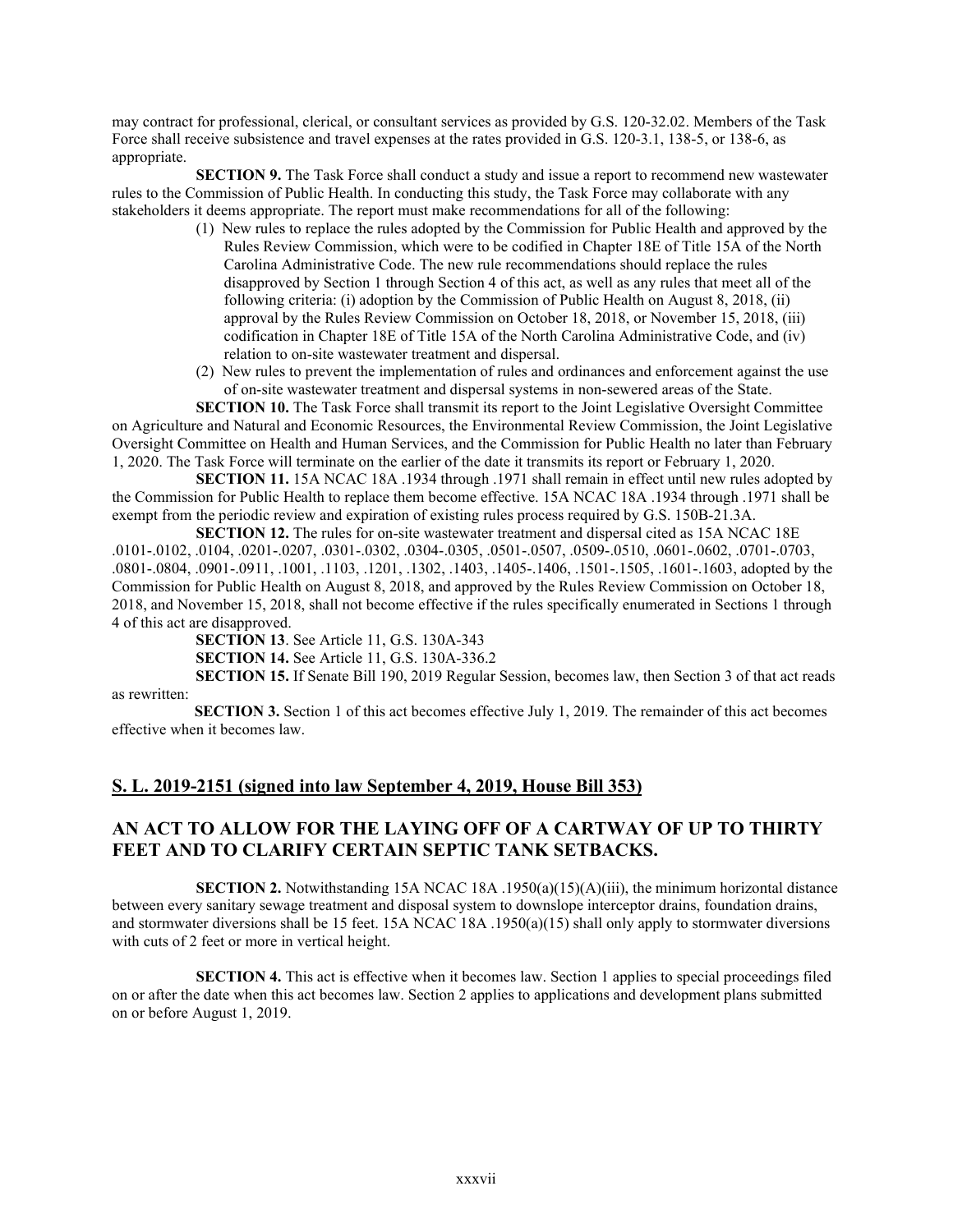# **S. L. 2020-3 (signed into law May 4, 2020, Senate Bill 704)**

# **AN ACT TO PROVIDE AID TO NORTH CAROLINIANS IN RESPONSE TO THE CORONAVIRUS DISEASE 2019 (COVID-19) CRISIS.**

# **ALLOW LICENSED SOIL SCIENTISTS TO EVALUATE, INSPECT, AND APPROVE ON-SITE WASTEWATER SYSTEM PROJECTS DURING THE CORONAVIRUS EMERGENCY**

**SECTION 4.18.(a)** Notwithstanding G.S.130A-336.2(a), an individual licensed as a soil scientist pursuant to Chapter 89F of the General Statutes may, at the direction of the owner of a proposed on-site wastewater system, prepare signed and sealed soil and site evaluations, specifications, plans, and reports for the site layout, construction, operation, and maintenance of a wastewater system without also obtaining further certification from the North Carolina On-Site Wastewater Contractors and Inspectors Board.

**SECTION 4.18.(b)** In addition to the authority granted pursuant to subsection (a) of this section, an individual licensed as a soil scientist pursuant to Chapter 89Fof the General Statutes and engaged by the owner of a proposed on-site wastewater system may conduct all necessary inspections, certifications, and approvals, including the issuance of the final inspection and report certifying that the system has been installed according to the approved plans and specifications for the construction, installation, and operation of a proposed wastewater system.

**SECTION 4.18.(c)** Wastewater systems constructed, installed, and operated under authority of this section shall otherwise comply with the requirements of G.S.130A-336.2 and rules adopted thereunder. The owner of a proposed wastewater system shall notify the local health department that the owner is engaging a licensed soil scientist pursuant to the authority granted in this section.

**SECTION 4.18.(d)** The Department of Health and Human Services, the Department's authorized agents, and local health departments shall have no liability for wastewater systems developed, constructed, installed, or approved by a licensed soil scientist acting pursuant to the authority granted in this section; however, nothing in this section shall relieve the Department, the Department's authorized agents, and local health departments from any of their other obligations under State law or administrative rule. The licensed soil scientist conducting the evaluation, installation, and construction of a proposed wastewater system pursuant to this section shall maintain an errors and omissions liability insurance policy issued by an insurer licensed under Chapter 58 of the General Statutes in an amount commensurate with the risk.

**SECTION 4.18.(e)** This section is effective when it becomes law and expires August 1, 2020. However, the expiration of this section shall not prevent a licensed soil scientist acting under this section's authority from completing a proposed wastewater system begun before this section expires.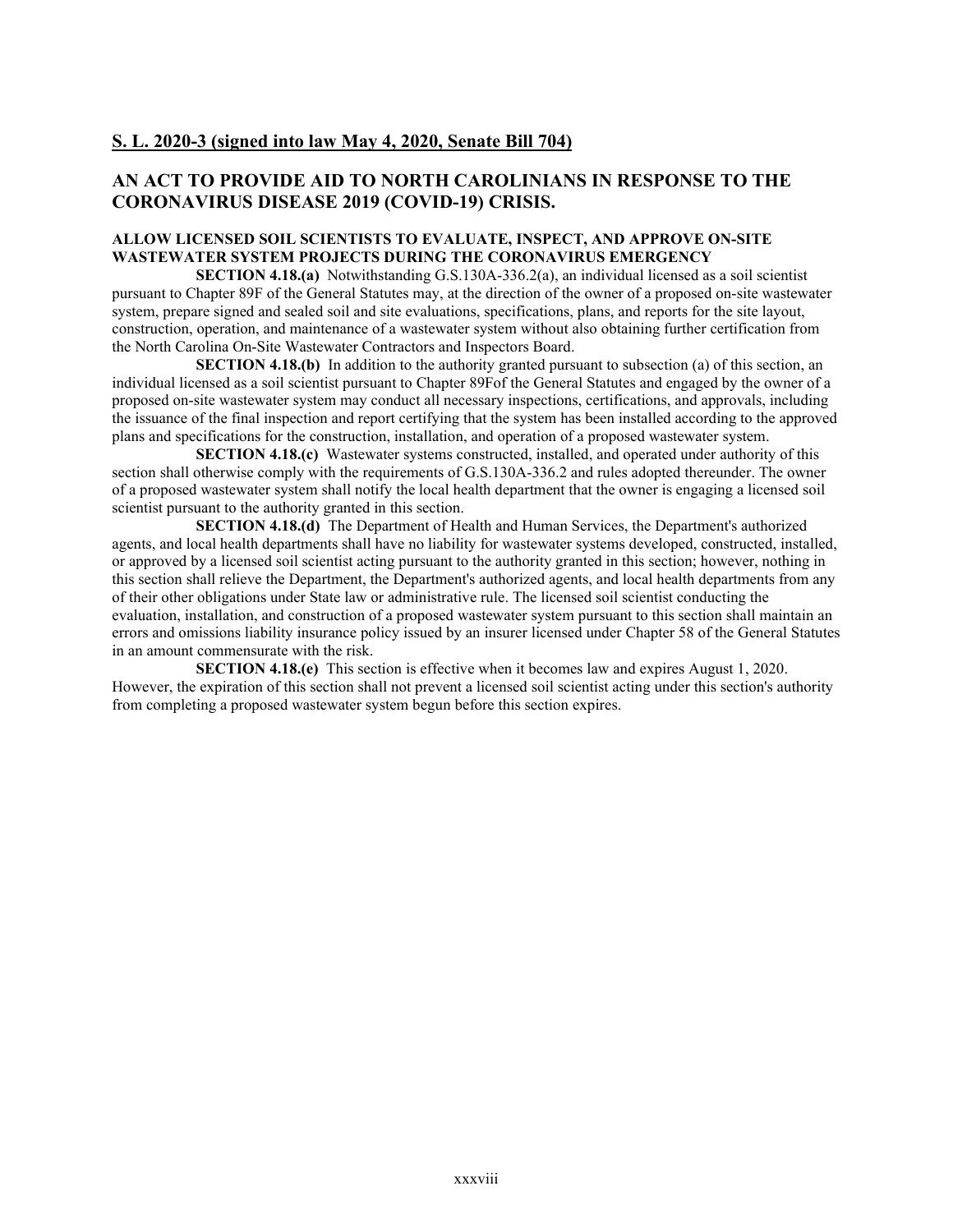# **S. L. 2020-97 (signed into law September 4, 2020, House Bill 1105)**

# **AN ACT TO PROVIDE ADDITIONAL AND REVISED USES FOR FEDERAL CORONAVIRUS RELIEF FUNDS, TO PROVIDE FUNDING FOR DISASTER RECOVERY, AND TO MAKE OTHER REVISIONS OF LAW.**

## **REALLOW LICENSED SOIL SCIENTISTS TO EVALUATE, INSPECT, AND APPROVE ON-SITE WASTEWATER SYSTEM PROJECTS DURING THE CORONAVIRUS EMERGENCY**

**SECTION 3.19.(a)** Notwithstanding G.S. 130A-336.2(a), an individual licensed as a soil scientist pursuant to Chapter 89F of the General Statutes may, at the direction of the owner of a proposed on-site wastewater system, prepare signed and sealed soil and site evaluations, specifications, plans, and reports for the site layout, construction, operation, and maintenance of a wastewater system without also obtaining further certification from the North Carolina On-Site Wastewater Contractors and Inspectors Board.

**SECTION 3.19.(b)** In addition to the authority granted pursuant to subsection (a) of this section, an individual licensed as a soil scientist pursuant to Chapter 89F of the General Statutes and engaged by the owner of a proposed on-site wastewater system may conduct all necessary inspections, certifications, and approvals, including the issuance of the final inspection and report certifying that the system has been installed according to the approved plans and specifications for the construction, installation, and operation of a proposed wastewater system.

**SECTION 3.19.(c)** Wastewater systems constructed, installed, and operated under authority of this section shall otherwise comply with the requirements of G.S. 130A-336.2 and rules adopted thereunder. The owner of a proposed wastewater system shall notify the local health department that the owner is engaging a licensed soil scientist pursuant to the authority granted in this section.

**SECTION 3.19.(d)** The Department of Health and Human Services, the Department's authorized agents, and local health departments shall have no liability for wastewater systems developed, constructed, installed, or approved by a licensed soil scientist acting pursuant to the authority granted in this section; however, nothing in this section shall relieve the Department, the Department's authorized agents, and local health departments from any of their other obligations under State law or administrative rule. The licensed soil scientist conducting the evaluation, installation, and construction of a proposed wastewater system pursuant to this section shall maintain an errors and omissions liability insurance policy issued by an insurer licensed under Chapter 58 of the General Statutes in an amount commensurate with the risk.

**SECTION 3.19.(e)** This section is effective when it becomes law and expires 90 days after Executive Order No. 116 is rescinded. However, the expiration of this section shall not prevent a licensed soil scientist acting under this section's authority from completing a proposed wastewater system begun before this section expires.